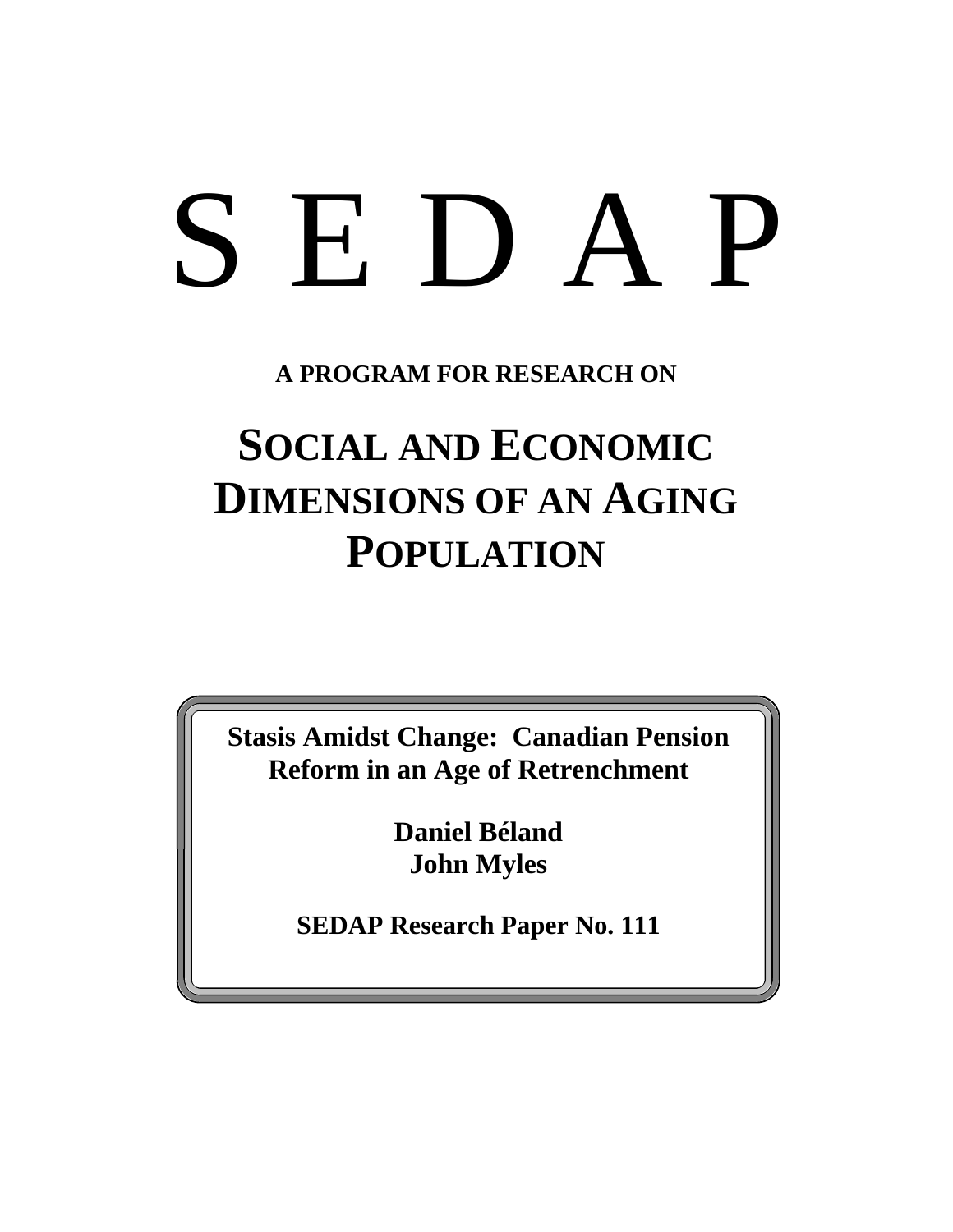For further information about SEDAP and other papers in this series, see our web site: http://socserv2.mcmaster.ca/sedap

> Requests for further information may be addressed to: Secretary, SEDAP Research Program Kenneth Taylor Hall, Room 426 McMaster University Hamilton, Ontario, Canada L8S 4M4 FAX: 905 521 8232 e-mail: qsep@mcmaster.ca

# STASIS AMIDST CHANGE: CANADIAN PENSION REFORM IN AN AGE OF RETRENCHMENT

DANIEL BÉLAND JOHN MYLES

SEDAP Research Paper No. 111

October 2003

An earlier version was presented at the SEDAP Conference, *Moving Towards an Older Society*, 10-11 April 2003, McMaster University, Hamilton, Ontario. This version will appear in Giuliano Bonoli and Toshimitsu Shinkawa (eds), *Ageing and Pension Reform Around the World*. Cheltenham: Edward Elgar Publishing (forthcoming); Japanese translation forthcoming in December 2003.

The Program for Research on Social and Economic Dimensions of an Aging Population (SEDAP) is an interdisciplinary research program centred at McMaster University with participants at the University of British Columbia, Queen's University, Univérsité de Montréal, and the University of Toronto. It has support from the Social Sciences and Humanities Research Council of Canada under the Major Collaborative Research Initiatives Program, and further support from Statistics Canada, the Canadian Institute for Health Information, and participating universities. The SEDAP Research Paper series provides a vehicle for distributing the results of studies undertaken by those associated with the program. Authors take full responsibility for all expressions of opinion.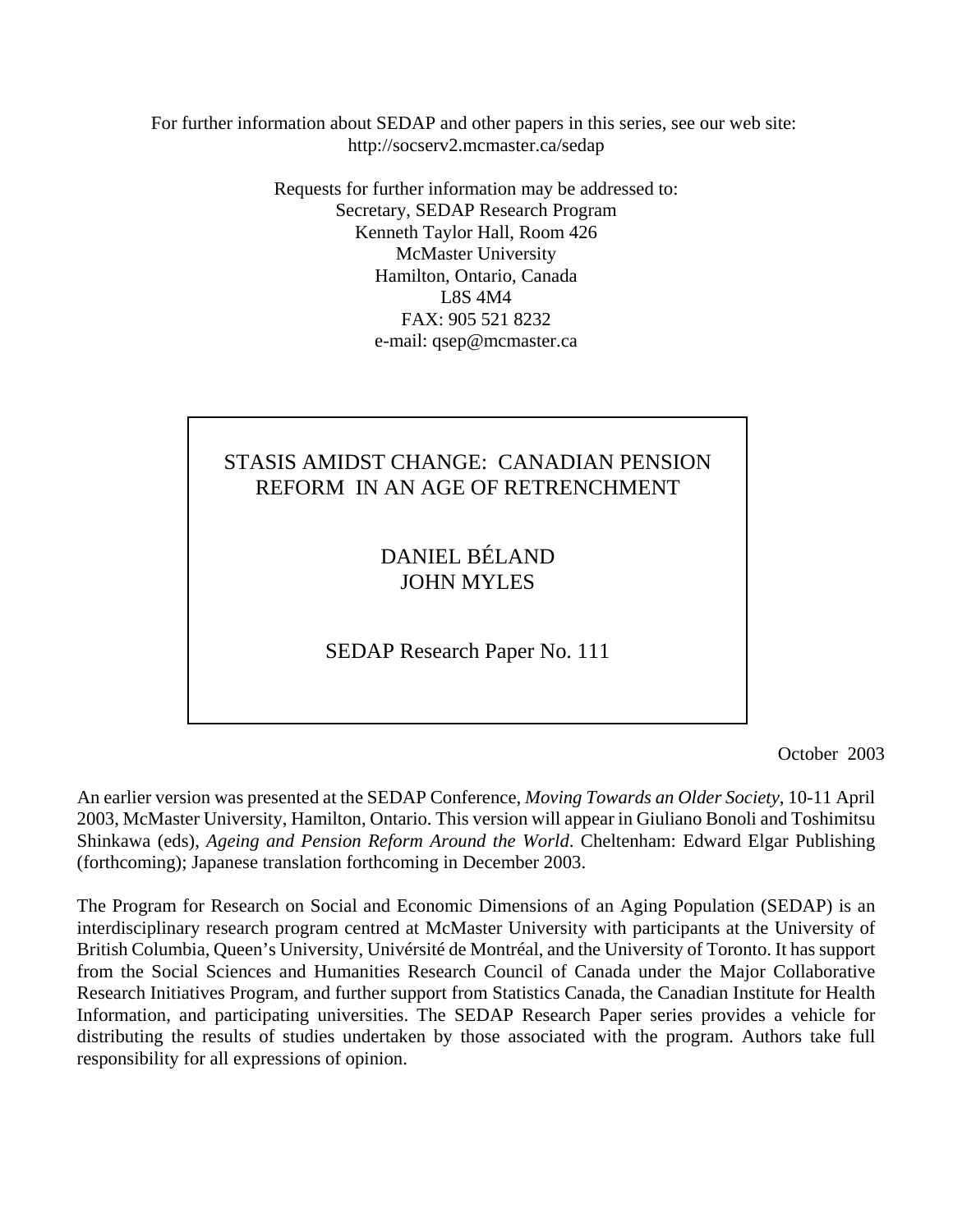# **Stasis Amidst Change: Canadian Pension Reform in an Age of Retrenchment**

Daniel Béland John Myles

#### Abstract

Faced with aging populations and especially heightened fiscal constraints, large scale pension reforms were implemented in many affluent democracies during the 1990s. Canadian reforms, by contrast, were quite modest and old age security benefits emerged largely unscathed. Drawing on the comparative experience of other OECD nations, we highlight four characteristics of the Canadian pension system and the policy environment to account for this relative stability:(1) the comparatively modest scale of Canadian public sector pension expenditures; (2) relatively greater reliance on general revenue as opposed to payroll taxes to finance these expenditures; (3) the availability of other expenditure targets, notably health care, post-secondary education and social assistance, that could be cut with less political backlash; and (4) a pension design that allocates the public sector share disproportionately to the bottom end of the income distribution, precluding the emergence of the oppositional politics that fueled public debate elsewhere.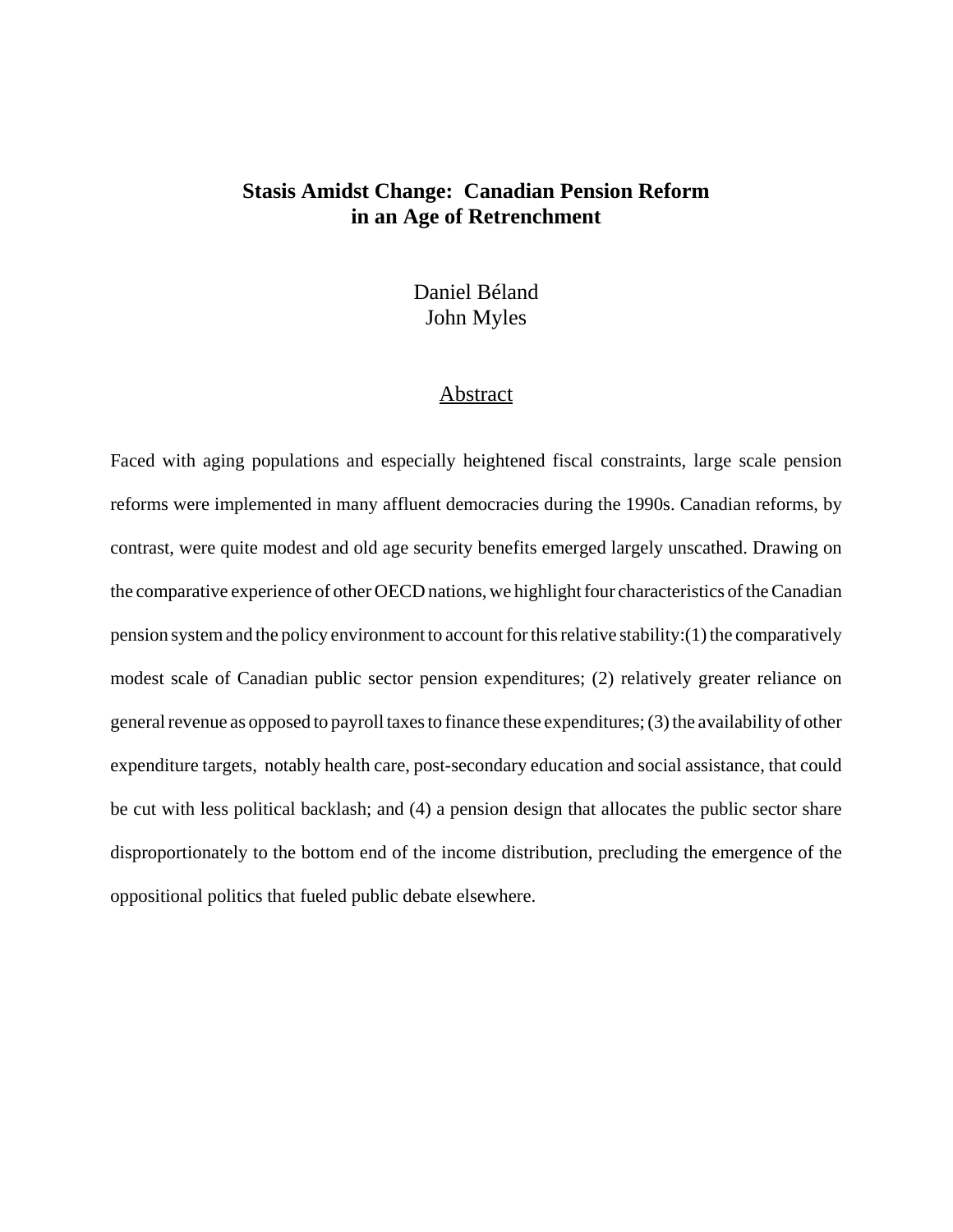# **Stasis amidst change: Canadian pension reform in an age of retrenchment**

Daniel Béland (University of Calgary) and John Myles (University of Toronto)\*

The ongoing debate on pension reform among policy-makers in East Asian, North American and West European countries has been framed by a conventional discourse depicting a developing demographic time bomb as the elderly population grows in relation to the overall population (Béland and Waddan 2000). Since the 1980s, these demographic fears as well as macro economic constraints related to economic globalisation and regional integration have favoured the enactment of various pension reforms in East Asia, North America and Western Europe.

 As in most countries, Canada's national pension system is largely a product of the age of welfare state expansion that extended from the 1950s to the 1970s (see Section I). The result was a public system that might be characterized as a small-scale version of the traditional Swedish design: a universal flat benefit for all seniors (Old Age Security), supplemented by a guaranteed minimum (income-tested) pension (the Guaranteed Income Supplement), and a modest second tier of earnings-related pensions (the Canada and Quebec Pension Plans). Middle and upper-income families supplement these benefits with employment-based pensions (Registered Pension Plans or RPPs) and personal retirement accounts (Registered Retirement Savings Plans or RRSPs). All of these elements were in place by the end of the 1960s.

1

<sup>\*</sup> The authors wish to thank Keith Banting and the editors of this volume for their comments.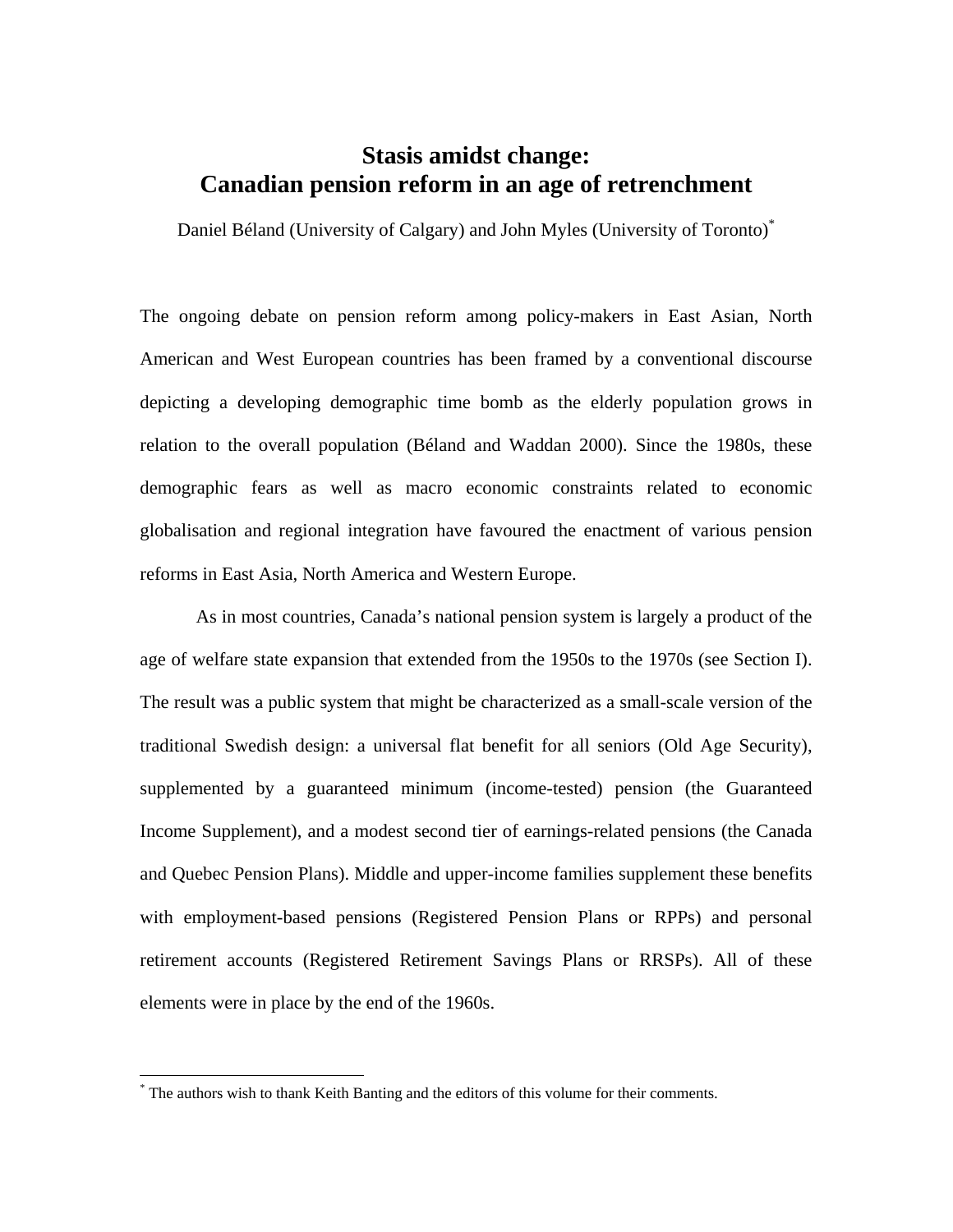Since then, pension reform has emerged as a 'hot point' on the legislative agenda in three distinct periods. The period from mid-seventies to the early eighties brought the so-called *Great Pension Debate*, a high profile but ultimately doomed attempt to expand the modest second-tier earnings-related plan to European-like levels. The appropriate points of contrast here are the set of other 'latecomer' countries (Myles and Pierson 2001), nations that by 1980 had no (Australia, the Netherlands, New Zealand) or, like Canada, only modest (Denmark, Switzerland) second-tier earnings-related plans by 1980. For all but New Zealand, the 1980s were a period of pension expansion, typically led by organized labour. In these cases, however, expansion took the form of mandatory, typically funded, employer plans. In Canada, mandatory employer pensions were viewed by the reformers as a second best, inferior, solution and were never aggressively pursued. The result was no change.

 Talk of expansion was quickly succeeded by the politics of retrenchment and can be divided into two periods: the first under the Conservative government of Brian Mulroney (1984-1993) and the second under Liberal Prime Minister Jean Chrétien (since 1993). In both periods, the universal flat benefit (Old Age Security) was targeted for reform with limited success. Here the appropriate points of contrast are Sweden and Finland. In both countries formerly universal flat rate pension benefits provided to all elderly citizens were 'clawed back' (to use the Canadian term) from high income earners by means of a 'pension test' (Myles and Quadagno 1997). The Mulroney government succeeded in introducing an 'income test' for flat rate pensions in 1989 but as we show below its effects have been decidedly modest. A much more ambitious effort to scale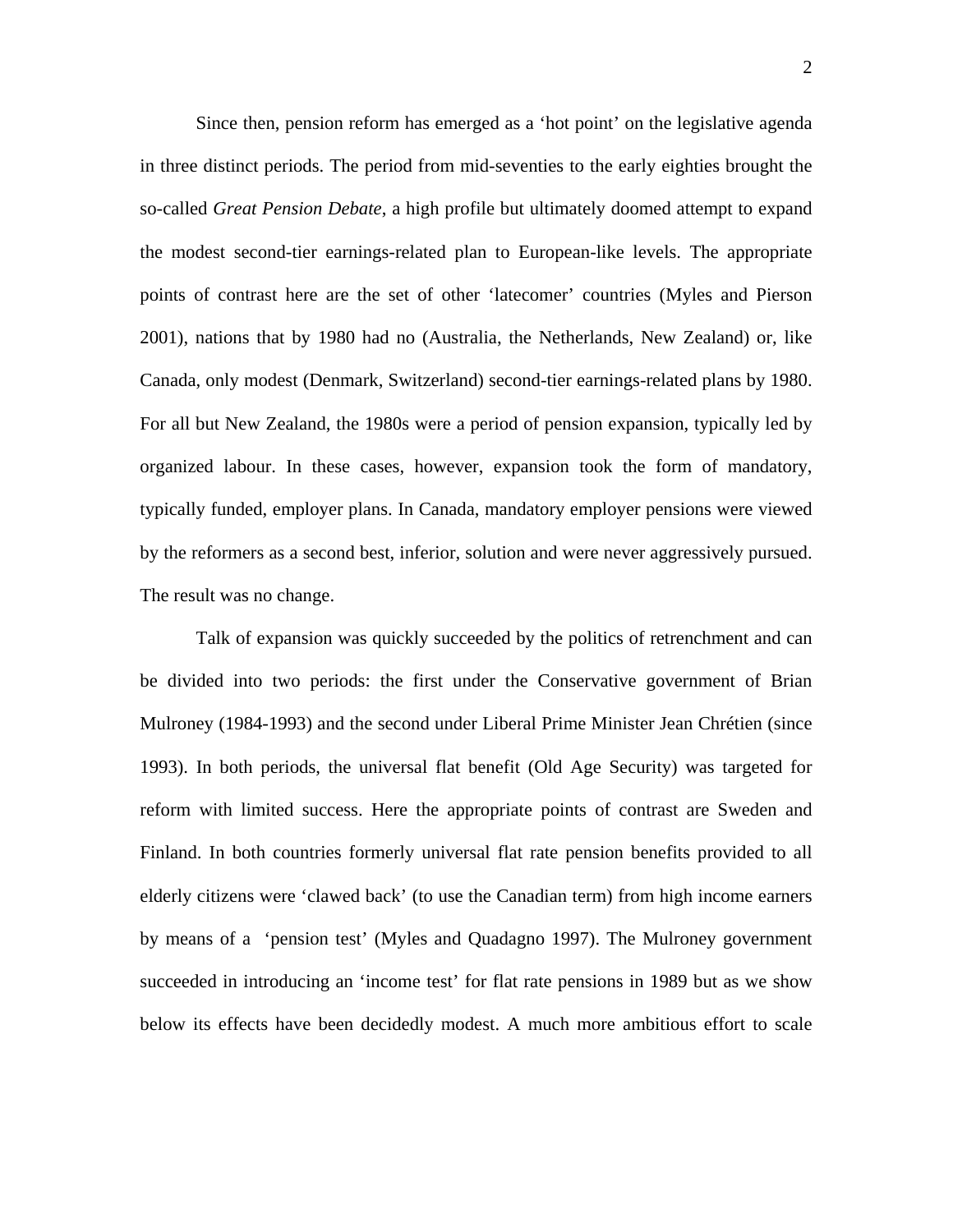back Old Age Security benefits from middle income seniors in the 1990s (see Battle 1997), in contrast, did not get beyond the proposal stage.

Finally, amidst the usual rhetoric of 'unsustainability', the second tier earnings-related scheme (the Canada Pension Plan) was put on the reform agenda in the mid-nineties. The results were equally modest and served mainly to maintain the status quo. Contribution rates were raised to create a surplus to be invested in the equity markets with future revenues used to finance future benefits. This increase in 'advance funding' was aimed at maintaining benefit levels while smoothing out the effects of demographic change on contribution rates across successive cohorts of workers. The appropriate points of contrast here are the rather more draconian changes to second-tier earnings-related plans characteristic of many European countries since the early nineties.

 In sum, against the comparative backdrop of the other affluent democracies, our main conclusion is that, on the benefit side, relatively little has changed to the basic pension design constructed in the fifties and sixties. Answering the question 'why not?', we contend, holds instructive lessons not only for understanding the Canadian case but also for making sense of larger scale reforms elsewhere. An obvious part of the answer is that 'size matters.' Like the other Anglo-Saxon countries, Canadian public sector pension expenditures are comparatively modest by international standards (about 5.5 per cent of GDP in the 1990s) and Canadian retirees receive a larger fraction (about 50 per cent) of their incomes from private occupational pensions, personal retirement accounts and other forms of savings. The upshot is that the potential contribution of pension cuts to other policy objectives such as deficit reduction was comparatively modest and, as we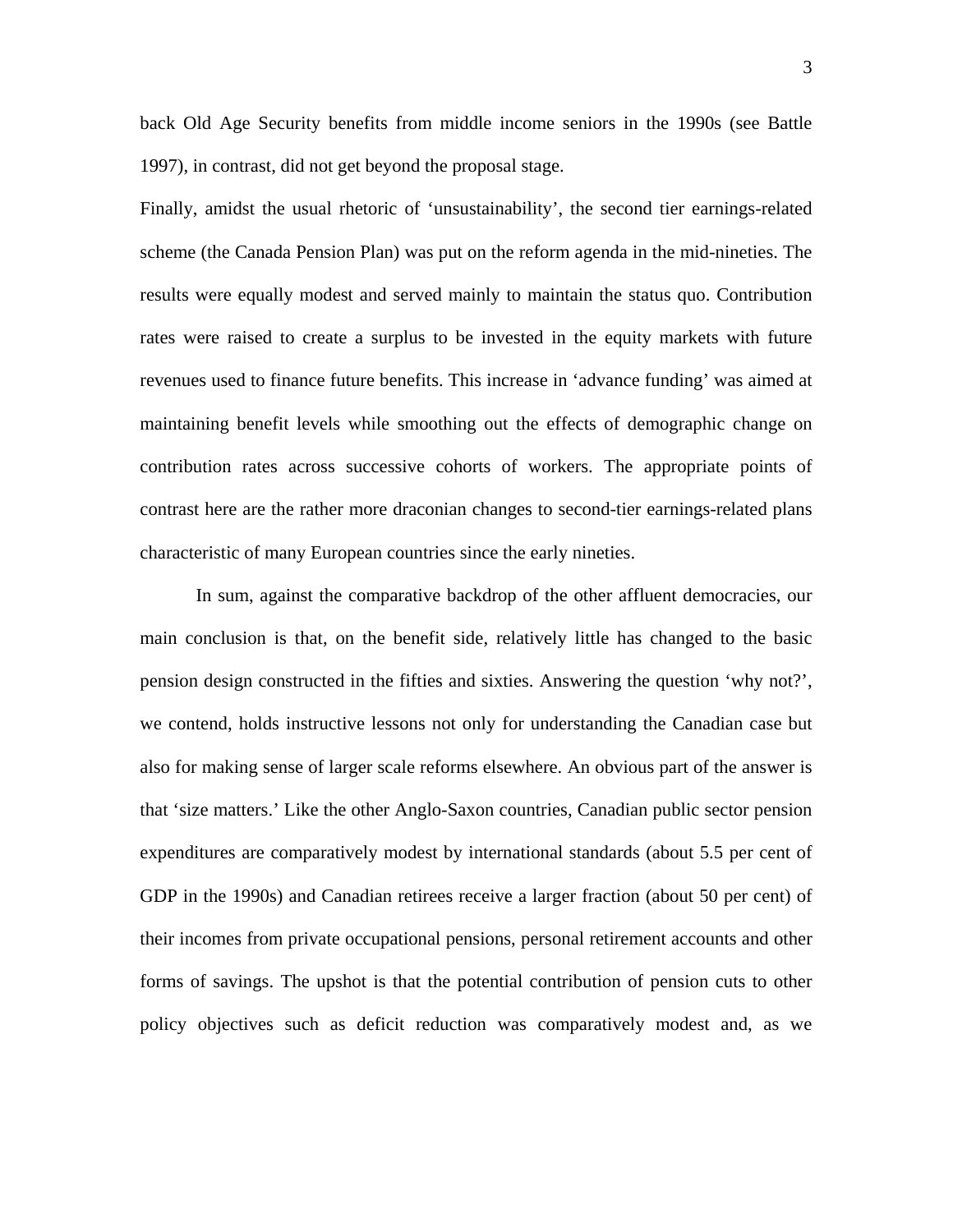highlight in the discussion, governments found more tempting targets in other parts of the social policy matrix.

Less obvious, perhaps, is our claim that the financing mechanism – the composition of the tax budget used to finance public benefits – probably matters more. Unlike most countries that rely mainly on payroll taxes to finance old age pensions, Canada's pension budget is divided more or less evenly between payroll taxes and general revenue financing. High and rising payroll taxes, we argue, create strong incentives (and unusual coalitions) for reform that are comparatively weak in the Canadian context.

 More tentatively, we make a claim about the 'moral economy' of reform. At the end of the day, all would-be reformers face the challenge of legitimating reforms with their publics by demonstrating that they correspond to some form of popularly held notions of justice or fairness. Many European reforms involved changes to benefit formulas that could readily be defended on the grounds that they involved elimination of inter-personal transfers (e.g. from private to public sector workers) that were indefensible. Large savings could be made by 'rationalizing redistribution' in public sector schemes (Myles and Pierson 2001). In the U.S., the rhetoric of "intergenerational equity" was deployed in (still largely unsuccessful) efforts to cut Social Security. The claim was that scarce transfer dollars that could go to poor families with children were being allocated to relatively affluent, high income, retirees. The Canadian system disproportionately allocates the public sector share to the bottom end of the income distribution (Myles 2000), providing precious little room for such a rhetoric to take hold (Cook et al. 1994).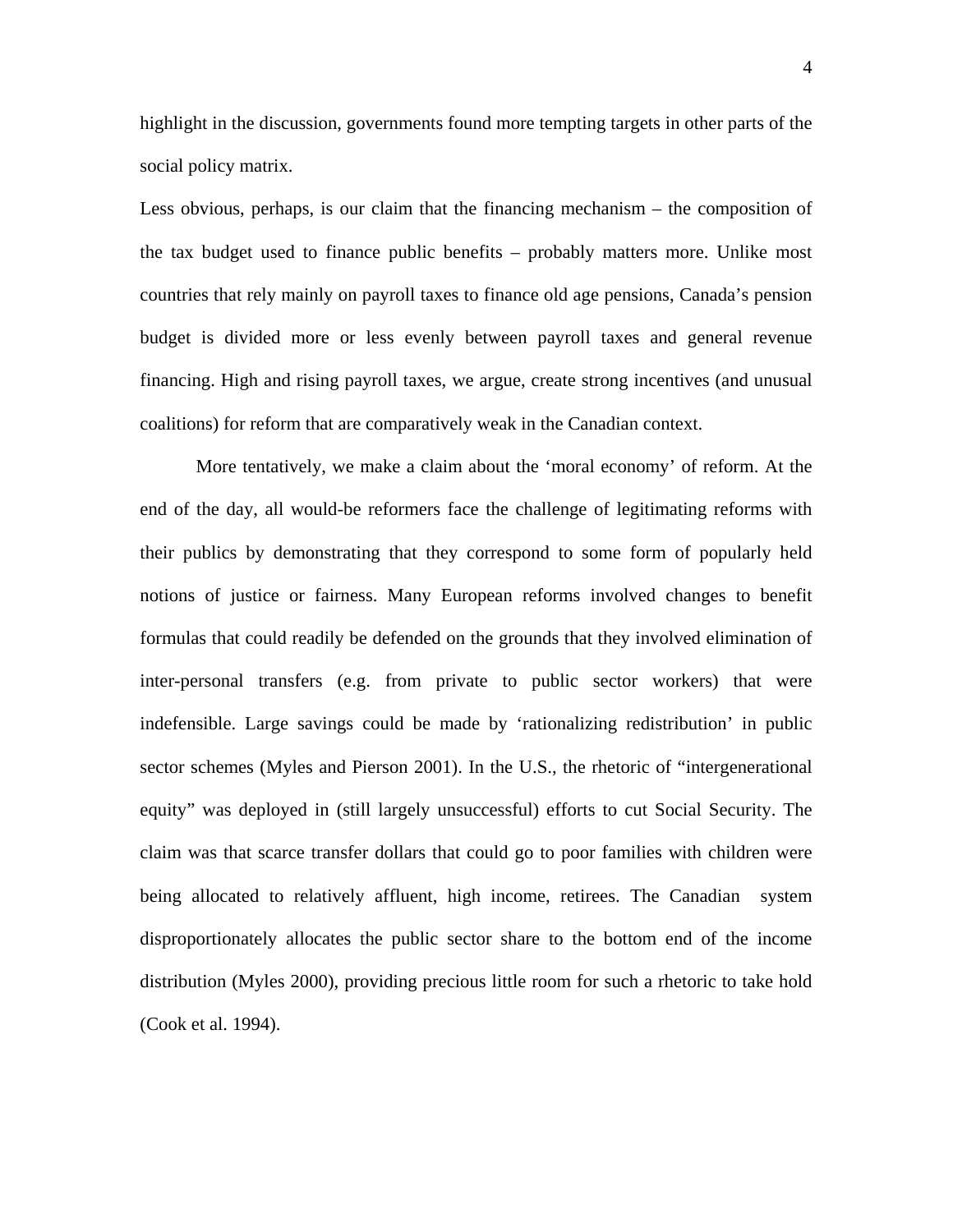Finally, and perhaps more importantly, successive Canadian governments found other targets for reform in their pursuit of deficit and debt reduction. During the golden age of expansion, political parties were eager to claim credit for new programs. Retrenchment, in contrast, is generally an exercise in blame avoidance rather than credit claiming (Weaver 1986). Health care, post-secondary education and social assistance provided targets amenable to cost cutting without the associated political backlash likely to follow from significant reductions in pension expenditures.

#### The emergence of the Canadian pension system

1

During the 1950s and 1960s, Canada constructed a retirement income system around three tiers: 1) Old Age Security (OAS), a universal, flat-rate pension supplemented by Guaranteed Income Supplement (GIS) that provides a guaranteed income for seniors without additional sources of income, both financed from general revenue; 2) the Canada Pension Plan (CPP) and the Quebec Pension Plan (QPP), that provide a second tier of earning-related public pensions financed from payroll contributions<sup>2</sup>; and 3) private, though tax-subsidized, employer-sponsored Registered Retirement Plans (RPPs) and individual retirement savings accounts called Registered Retirement Savings Plans (RRSPs).

Canada's first national pension legislation, the Old Age Pensions Act (OAP), was enacted in 1927 and provided \$20 per month to persons over 70 on a means-tested basis (Bryden

<sup>&</sup>lt;sup>1</sup> Most of the ten provinces and the three territories also offer benefits that top up the GIS. Considering their modest scale, this paper does not discuss directly the fate of these provincial programs.

<sup>&</sup>lt;sup>2</sup> The two programs will be referred to together as C/QPP (Canada and Quebec Pension Plans).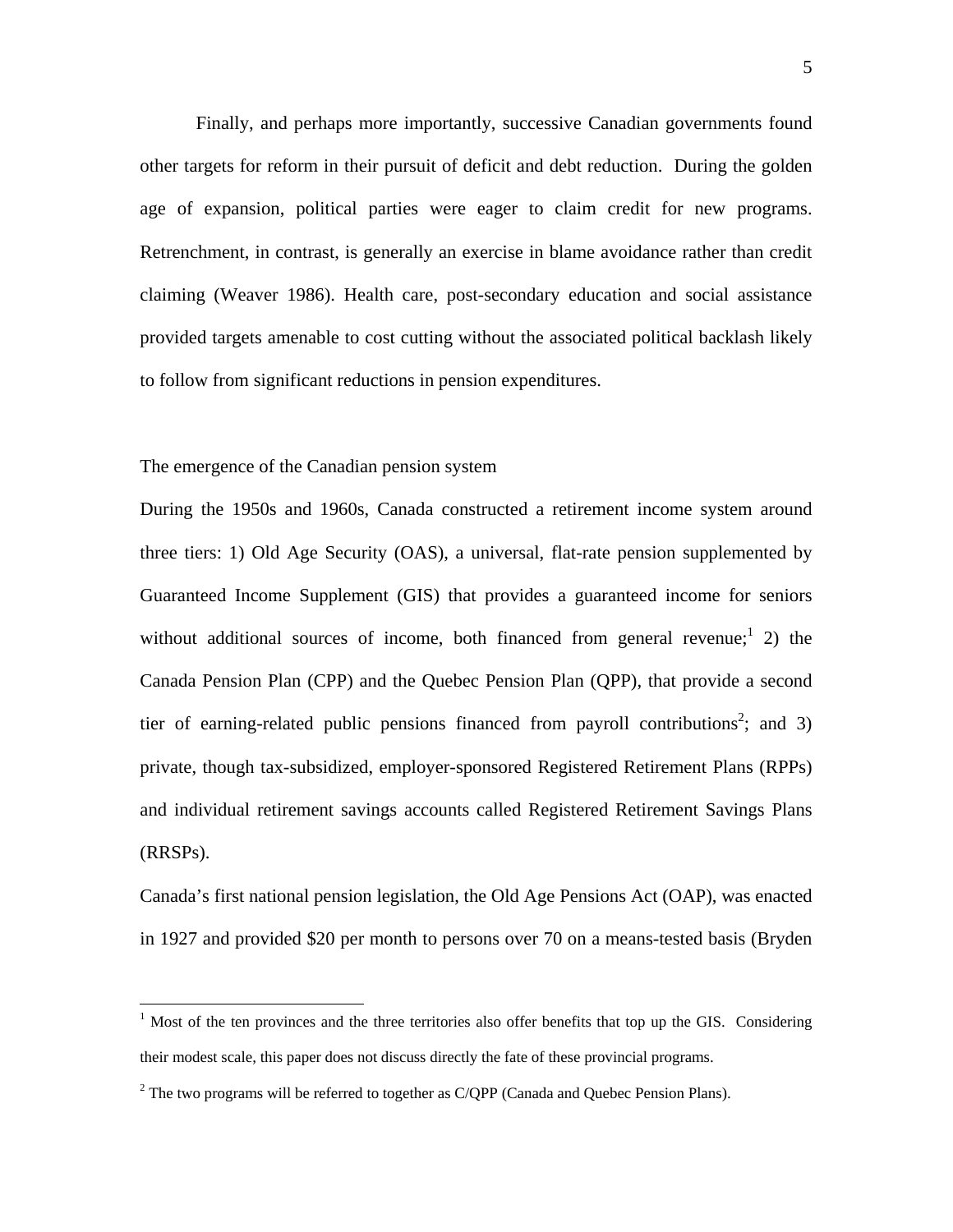1974). In 1951, the Old Age Security Act (OAS) eliminated the means-test and extended the then current benefit of \$40 per month to all persons aged 70 and over meeting residency requirements. The Old Age Assistance Act (OAA) extended means-tested benefits to those aged 65-69 and remained in place until 1970 by which time the age of eligibility for the universal pension (OAS) had been reduced to 65.

The Guaranteed Income Supplement (GIS) was established in 1967 as the second component of the pension system's first tier (Bryden, 1974: 130-137; Guest, 1997: 144- 145). Though initially intended as a temporary measure until the C/QPP matured, it has remained as a permanent and critical element for providing an income floor for the elderly. Benefits are subject to an income test – benefits are reduced \$0.50 for each additional dollar in other income – rather than a means test (i.e. assets are excluded from the test) so that the program functions as guaranteed income (or negative income tax) program.<sup>3</sup> By the mid-1980s the combination of OAS/GIS provided an income floor equal to 50 per cent of average earning for an elderly couple and 31 per cent for a single individual.

Two years earlier, in 1965, legislation to introduce a second tier of earningsrelated pensions – the Canada and Quebec Pension Plans – was adopted. This legislation was the outcome of a long bargaining process between the federal government and the ten provinces. As a result of Quebec's campaign for greater provincial autonomy, two

1

 $3$  In 1975, a Spouse's Allowance (SPA) was added to the first tier of the federal pension system in order to provide one-pensioner-couples facing economic hardship with more financial support. Like the GIS, the spousal benefit is income-tested; it covers only people aged 60 to 64 who meet residency requirements.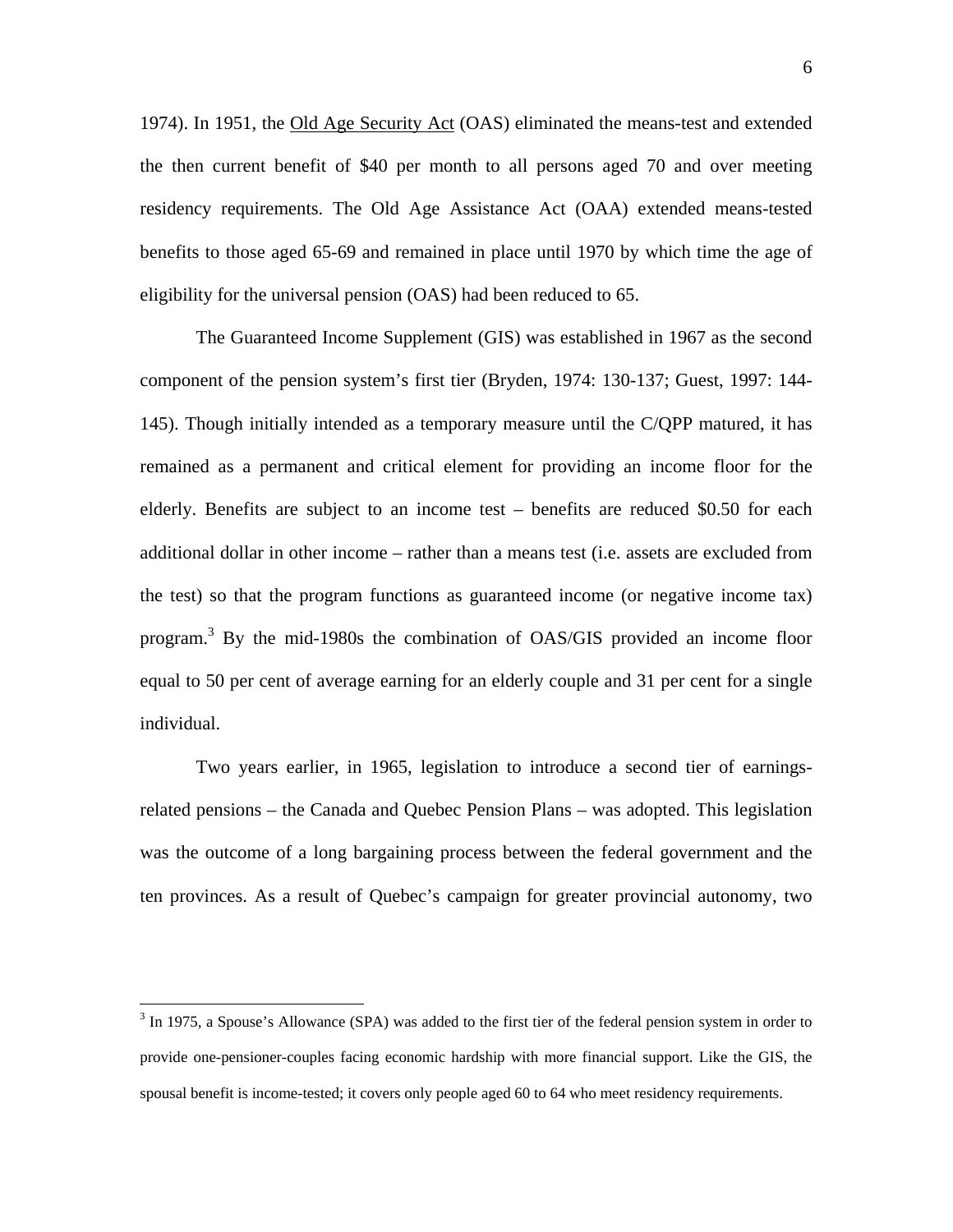separate but highly coordinated earning-related schemes were created.<sup>4</sup> Financed through contributions from employees, employers and self-employed persons, the C/QPP integrates nearly all employed persons aged between 18 and 70 who make more than a minimum level of earnings during each year. These two social insurance schemes protect the contributors and their families against the loss of income due to retirement, disability and death. The replacement rate of the C/QPP monthly retirement pension represents 25 per cent of a beneficiary's average monthly earnings during his/her contributory life. Together, OAS and the maximum C/QPP benefit replace approximately 40 per cent of earnings for the average wage earner, a modest amount by European and even U.S. standards. Between 1966 and 1970, the eligible age for C/QPP benefits dropped from 68 to 65 and since 1987 actuarially reduced benefits can be accessed at age 60.<sup>5</sup>

 From the outset both the CPP and QPP relied on partial funding as a result of the surplus of contributions built up in the early years of the plans. Importantly, however, assets from the QPP trust fund were invested in equities and real estate, to support provincial economic growth and French Canadian entrepreneurship (Thomson 1984) while CPP surpluses were lent to the provinces at preferred rates to subsidize provincial debt. This difference was a direct outcome of the 1960s Quiet Revolution, an attempt to modernize

 $\overline{a}$ 

<sup>&</sup>lt;sup>4</sup> Benefits from either scheme are based on pension credits accumulated under both, as if only one scheme existed. On the federal/provincial bargaining process leading to the enactment of the C/QPP, see Simeon, 1972 and Bryden, 1974: 129-182.

<sup>&</sup>lt;sup>5</sup> In Canada during the 1990s, there was no explicit attempt to increase the C/QPP retirement age.

<sup>&</sup>lt;sup>6</sup> For constitutional reasons, the regulation of private pension plans in Canada is divided among the eleven federal and provincial jurisdictions.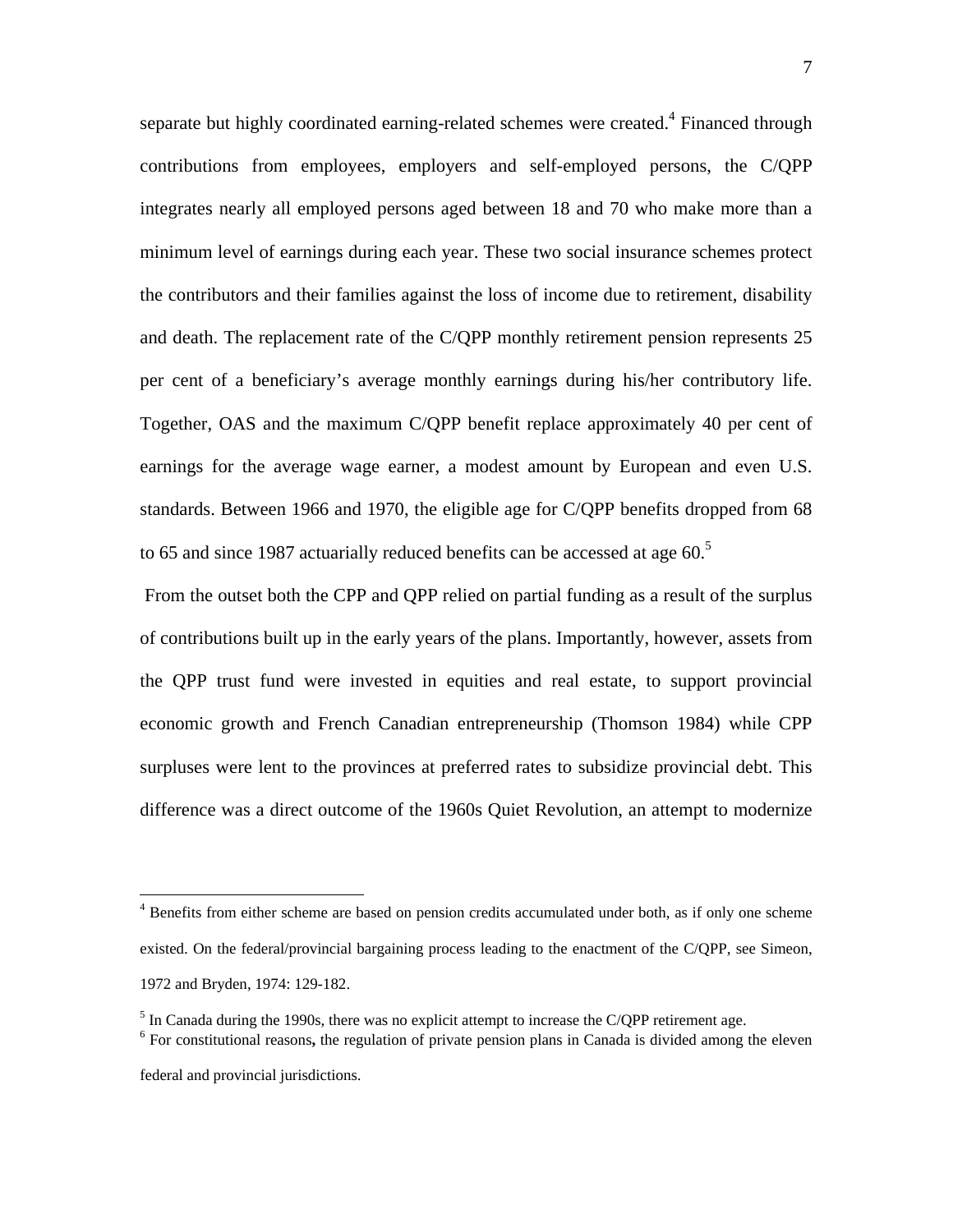Quebec society and to improve the socio-economic status of the province's Frenchspeaking majority.

The third tier of the Canadian pension system was actually the first to emerge. Since the end of the  $19<sup>th</sup>$  century, Canadian firms and insurance companies have created a variety of private pension plans and personal savings schemes. It is estimated that in 1936**,** enterprise-based pension plans covered less than 10 or 15 per cent of the Canadian paid workforce. Thirty-four years later in 1970, private pensions covered 39.2 per cent of the paid workforce (Bryden 1974, pp. 40-41) a figure that was essentially unchanged by the end of the 1990s (Statistics Canada 2001, p. 16). Since the enactment of the Pension Benefits Act in 1965, both the federal and the ten provincial governments have regulated private pension plans through the registration process and the Income Tax Act. In order to qualify for tax shelter, private pension plans must comply with specific governmental rules concerning coverage and financing.<sup>6</sup> It is worth mentioning that the term Registered Pension Plans (RPPs) refers to employment-based schemes for public as well as private sector workers.

 The federal government also plays a decisive regulatory role in the field of personal retirement accounts, which are widespread in Canada. Registered Retirement Savings Plans (RRSPs) were created in 1957 to allow self-employed workers to save for retirement. Actually, all employees can contribute to RRSPs, even if they also participate in employment-based schemes. Employers can also contribute on a group basis to RRSPs for their staff. Upon maturity the assets are commonly used to purchase a life annuity, but two other options are possible. A guaranteed annuity may be purchased, or assets may be placed in a Registered Retirement Income Fund (RRIF), which allow more flexible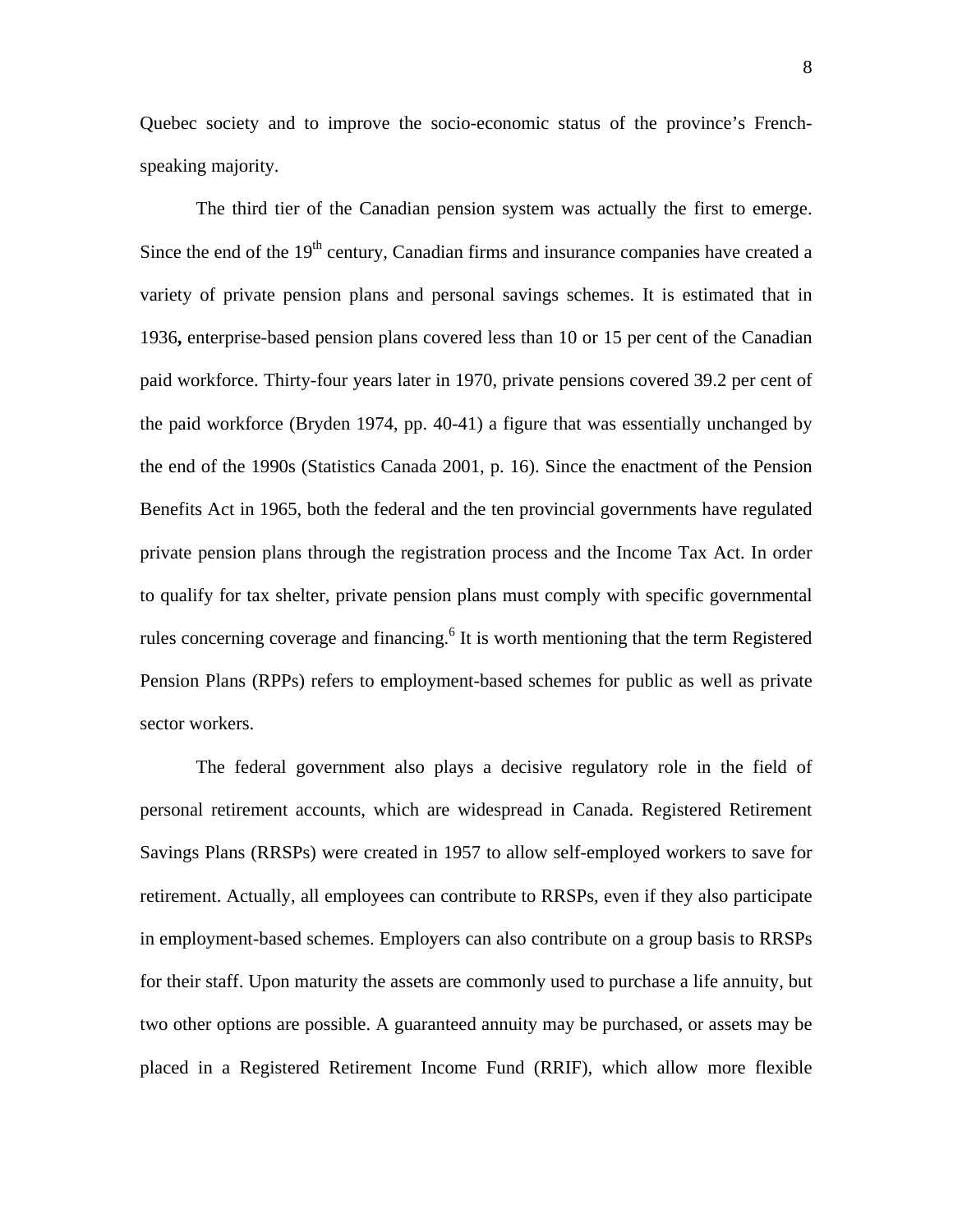timing of the withdrawals (Coward 1995, p. 11). In 1999, almost 60 per cent of Canadian families had RRSPs or RRIFs (Registered Retirement Income Funds), $\frac{7}{7}$  with a median value of about \$20 000 (Maser and Dufour 2001, p. 14). While coverage by these personal retirement accounts is exceptionally high by international standards (OECD, 2001), the bulk of RRSP assets are held by middle and upper income workers.

#### **From the 'Great Pension Debate' to the politics of retrenchment**

The earliest stage of the current Canadian politics of pension reform can be found in the so-called 'Great Pension Debate' of the late 1970s and early 1980s. The debate was launched in 1975 when the Canadian Labour Congress (CLC) advanced a proposal to double C/QPP benefits and contributions. At the time, there was a general consensus concerning the need to increase benefits targeted at low-income elderly (especially elderly women). But the main issue at stake was over the use of the public pension system to ameliorate income security in light of tepid growth in private sector coverage. While labour unions, women's rights groups and social reform lobbies clearly supported a widespread expansion of the C/QPP to meet the needs of Canadian workers, voices within the Canadian business community opposed an increase in payroll contribution rates. From their perspective, the solution to income security problems lay in the growth of private pensions. Moreover, provincial leaders, especially those from Ontario and Quebec, could not agree on the suitable course of reform (Banting 1987). Because the C/QPP had many qualities lacking in private pension plans (indexing, portability, low

<u>.</u>

 $7$  RRIFs are tax-deferred investments offered as payout options from RRSPs.

 $8 \text{ In that province, the Conservative Party was in power from 1943 to 1985.}$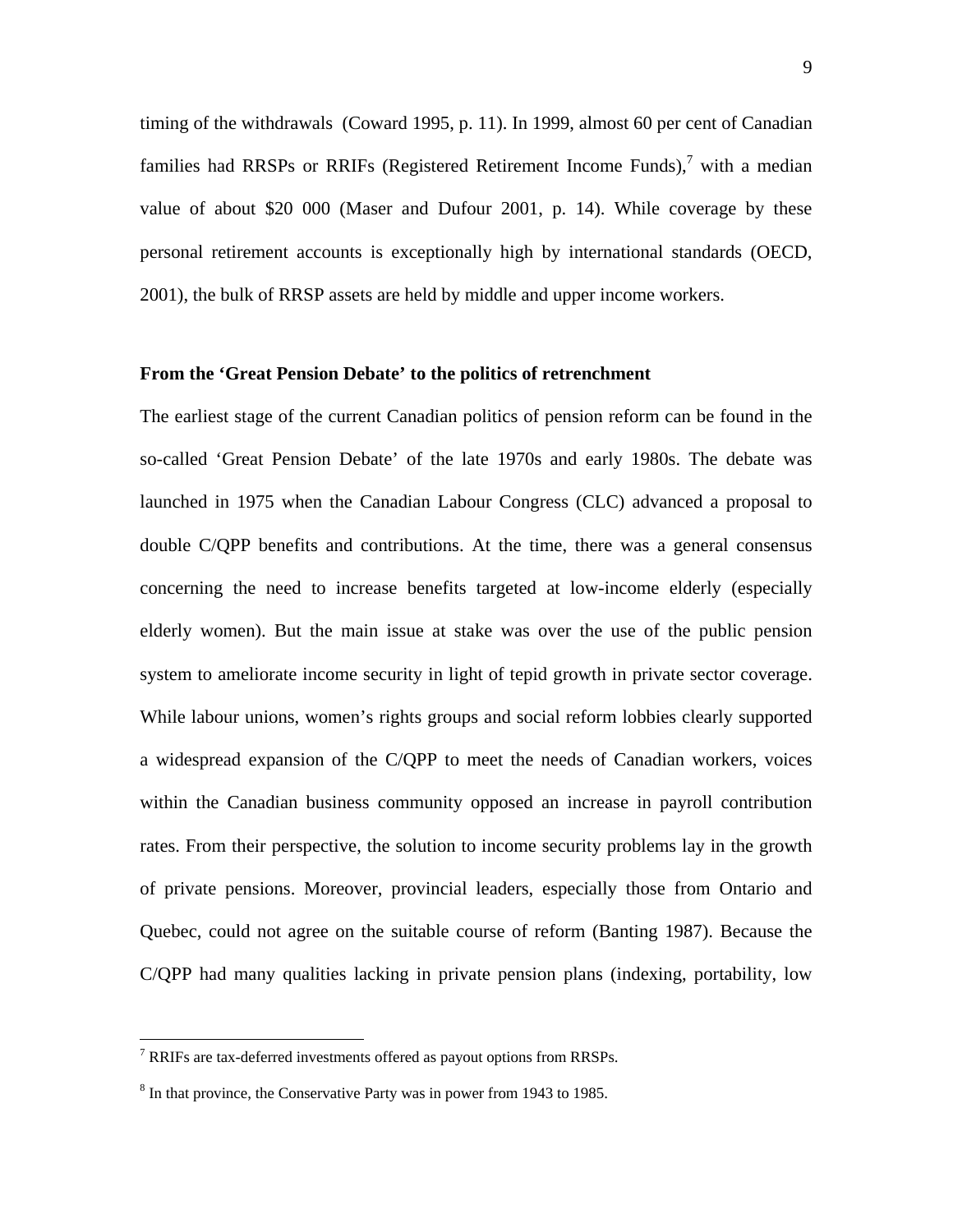administrative costs, universal coverage of the labour force), a federal report published in 1980 favoured the public sector option supported by left-wing groups and Quebec's political leaders (Task Force on Retirement Income Policy 1980). The inability of the business sector to reach consensus on a private sector solution also contributed to the ideological success of the public solution. While large firms were willing to accept mandatory private pensions to put an end to the coverage problem, small businesses opposed this option (Myles 1988, p. 46).

 In addition to business opposition, proponents of the public sector solution faced the de facto 'veto power' of Ontario, Canada's largest province. Because the federal and provincial governments share constitutional responsibility for this program, Ottawa must reach an agreement with at least two-thirds of the provinces representing two-thirds of the Canadian population before enacting a reform (Battle 1997, p. 538). During the late 1970s and the early 1980s, the pro-business conservative government of Ontario, by far the most populous Canadian province, opposed any attempt to significantly expand the  $C/QPP$ <sup>8</sup>. The institutional structure of Canadian federalism at the origin of provincial 'veto power' – combined with the opposition of the business sector – was instrumental in the defeat of left-wing forces supporting a public solution to the 'pension problem' (Banting 1987, pp. 62-69). As we shall see, however, the same constitutional obstacle was a key element restraining serious consideration of cutbacks in the following decade. Despite the many and voluminous reports on the topic, the reform movement began to wither with the onset of recession in 1982.

 It is instructive to compare Canada's experience in the 1980s with that of the 'latecomer' countries (Myles and Pierson 2001), nations that had no (Australia, the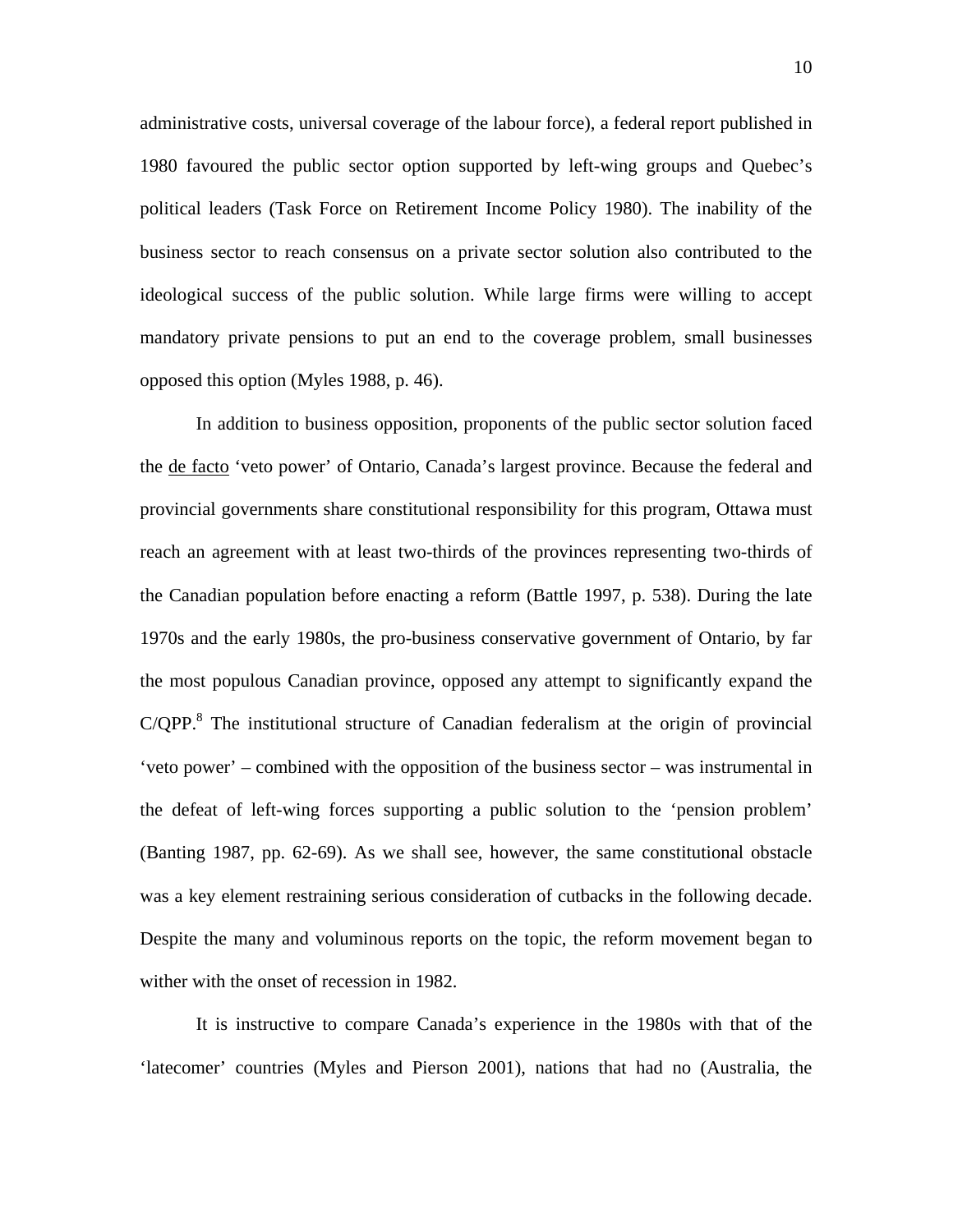Netherlands, New Zealand) or, like Canada, only modest (Denmark, Switzerland) second-tier earnings-related plans by 1980. For all but New Zealand, the 1980s were a period of pension expansion, typically led by organized labour leading to the establishment of mandatory (or quasi-mandatory) employer plans. From the outset, however, Canadian labour and its allies in the reform project rejected this strategy and the result was no change.

#### **The failed assault on 'universality'**

The economic recession of 1982 dissipated these reform forces while contributing to a gradual transformation of the Canadian policy agenda. Rising unemployment and a decline in economic activity increased social spending and expanded the federal deficit. The Great Pension Debate ended as fiscal austerity and economic liberalism came to dominate the Canadian political arena. The Conservative Party's widespread victory during the 1984 federal elections concretised this ideological and political shift. <sup>9</sup> During the electoral campaign, soon-to-be Prime Minister Brian Mulroney publicly questioned OAS 'universal coverage', arguing that 'wealthy bankers' wives' should not be receiving OAS benefits. Social movements, old-age organizations and labour unions opposed the idea of targeting OAS benefits, forcing Mulroney to back away.<sup>10</sup> But his promise to fight the federal deficit meant that social programs financed through general revenues such as the OAS had become potential targets for retrenchment (Myles 1988, p. 49)

<sup>&</sup>lt;sup>9</sup> The Conservatives won 211 of the 282 seats in September 1984.

<sup>10</sup> Immediately after the election**,** his Finance Minister reopened the debate on universality**,** but Mulroney was forced to repudiate him publicly to neutralize public outcry.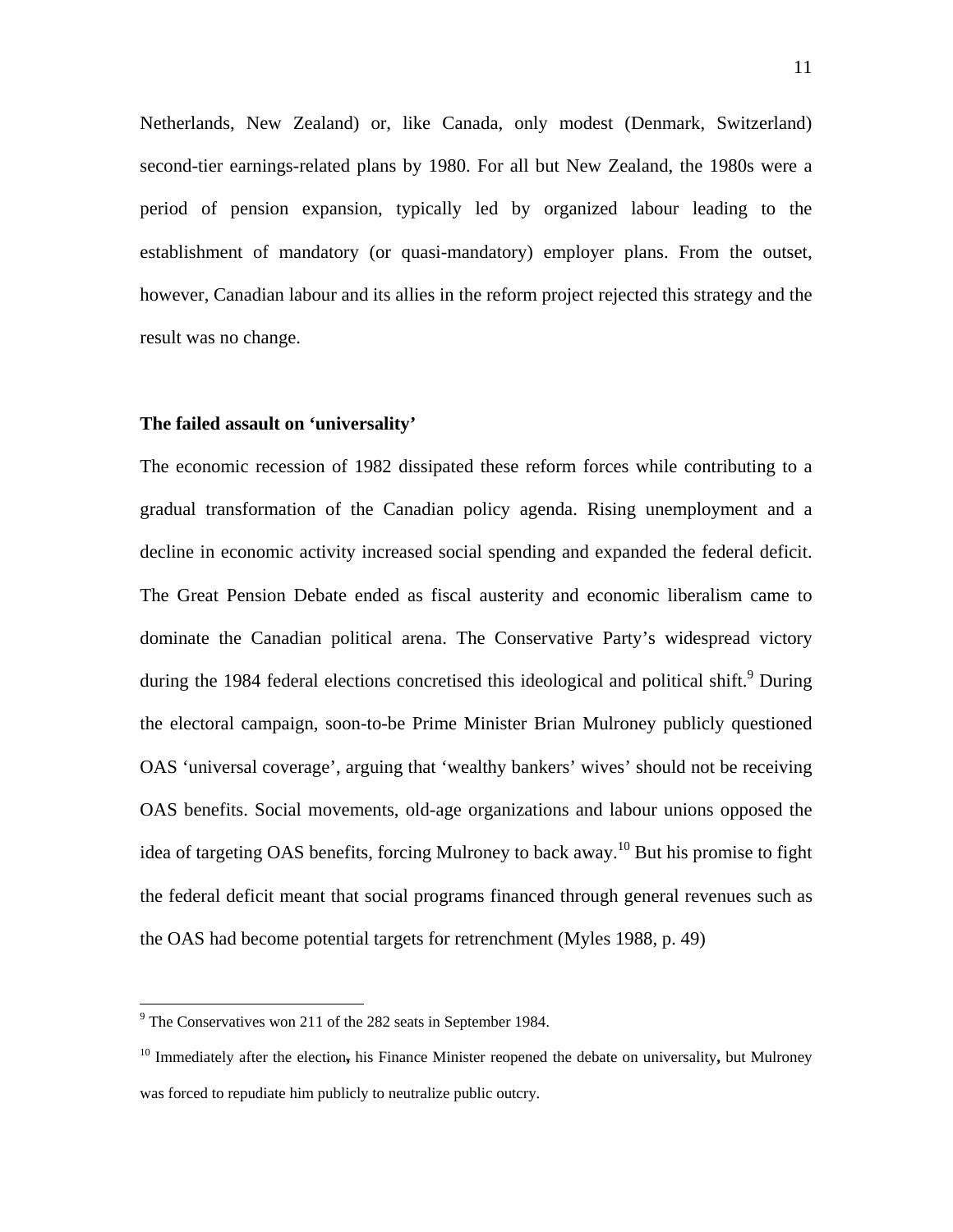In May 1985, approximately nine months after the election, the Conservatives launched the first serious retrenchment attempt in the field of pension reform. Rather than abolish universal flat rate benefits, the first Budget proposed the 'partial deindexation' of family allowances and  $OAS$ <sup>11</sup>. These indirect cutbacks were aimed at saving the federal treasury approximately four billion dollars or so over the next five years as a result of the gradual erosion of benefits. Unfortunately for Brian Mulroney and Finance Minister Michael Wilson, the 'partial deindexation' issue created a true 'political tempest' across the country. In addition to labour unions and anti-poverty groups, old-age organizations participated actively in the two-month long campaign that would finally force the conservative government to discard the 'partial deindexation' proposal. The mass media also played a decisive role in that campaign. A famous televised encounter between the tall Prime Minister and a petite but vocal French Canadian woman named Solange Denis**,** became a national symbol of the conflict between 'greedy politicians' and the 'deprived elderly', and in this instance the politicians backed down. While this episode was then perceived as proof of the emerging power of a powerful 'grey lobby' in Canada, the 1985 debate appears more as an exception than as a new 'iron rule' of Canadian politics (Battle 1997, p. 530). Far less vocal and well organized than its US counterpart, the Canadian 'grey lobby' has never played a truly central role in pension politics since that time.<sup>12</sup>

1

<sup>&</sup>lt;sup>11</sup> According to the plan, OAS benefits would only increase by the amount that inflation surpasses 3 per cent. 'If inflation were 3% or higher a year, then OAS benefits would automatically loose 3% of their value. Even if inflation were less than 3%, benefits would decline by the amount of inflation (e.g. an inflation rate of 2% would reduce the value of OAS by 2%).' (Battle, 1997: 530-531)

 $12$  For a comparative outlook on the Canadian grey lobby, see Pratt, 1997.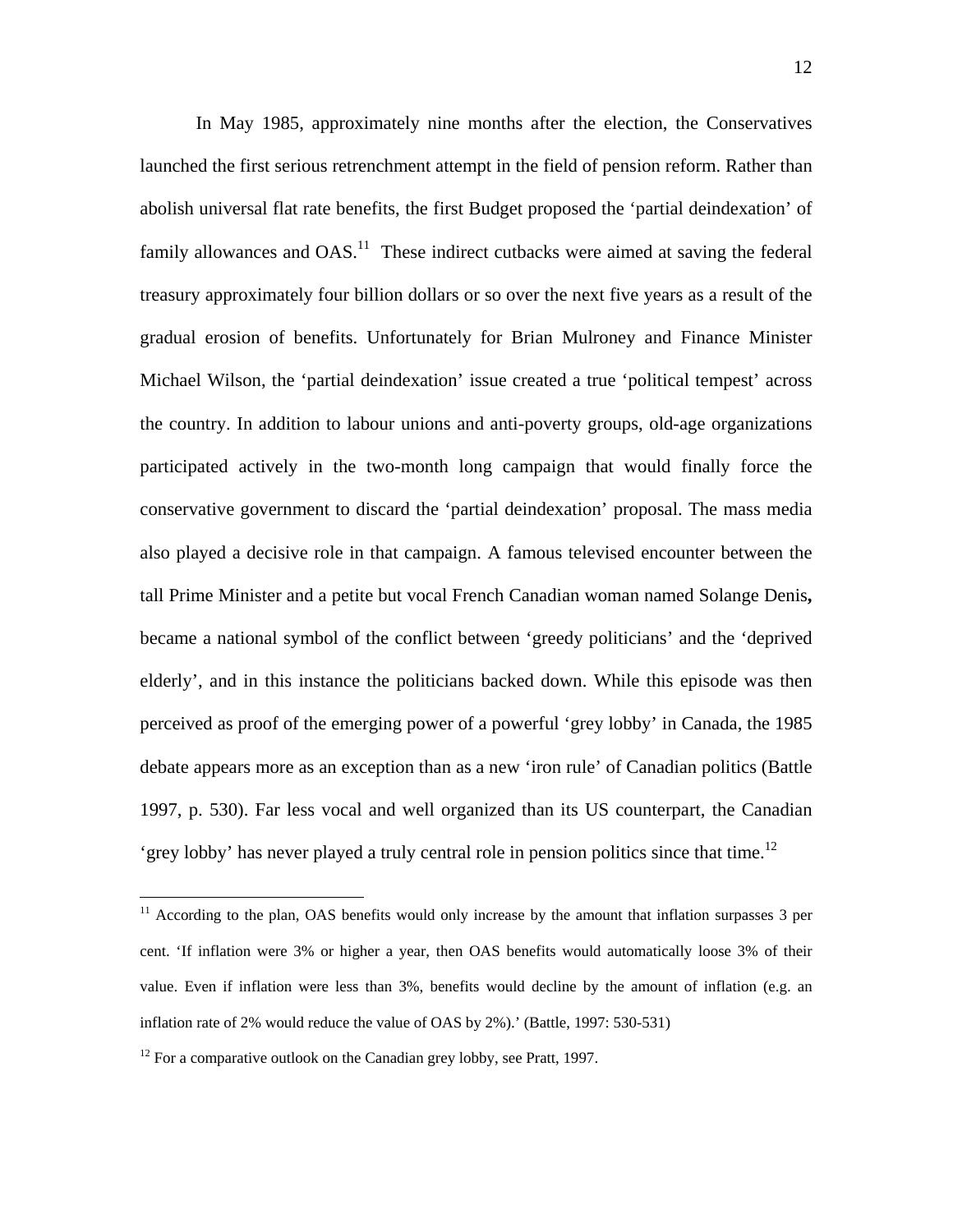The defeat of 'partial indexation' probably convinced conservative politicians that 'visible' cutbacks in established social programs was a source of excessive 'political risks.'13 During the second half of the 1980s, the Conservative government did in fact turn to a blame-avoidance strategy aimed at reducing 'political risks' related to retrenchment while ending universality 'through the back door.<sup>14</sup> In 1989, the Conservatives successfully implemented a 'clawback' of OAS benefits from very highincome seniors that was largely ignored by the media. Benefits for individuals with incomes greater than \$51 765 were reduced by 15 per cent for every dollar of income above the threshold with all benefits disappearing at approximately \$89 000 per year. However, the cut-off point (\$51 765) where the clawback would come into effect was only indexed to inflation in excess of 3 per cent so that in real terms a growing share of seniors could be affected with the passage of time. Since the huge majority of the elderly were unaffected and few politicians or journalists understood the longer-term implications of the reform, the clawback came to be identified as 'social policy by stealth' (Battle 1990).

Low inflation and slow income growth during the 1990s, however, meant that by 2001, less than 5 per cent of all seniors were affected by the income test introduced in 1989. In 2000, full indexation was restored with the result that future savings from the

 $\overline{a}$ 

<sup>&</sup>lt;sup>13</sup> In the Canadian parliamentary system, the strong centralization of power creates a high level of autonomy that could exacerbate political risks related to pension reform (Pierson and Weaver, 1993)

 $14$  This strategy, which was also mobilized in other social policy areas, was labelled as 'social policy by stealth' by Kent Battle (Battle, 1990; 1997). See also Myles and Pierson, 1998.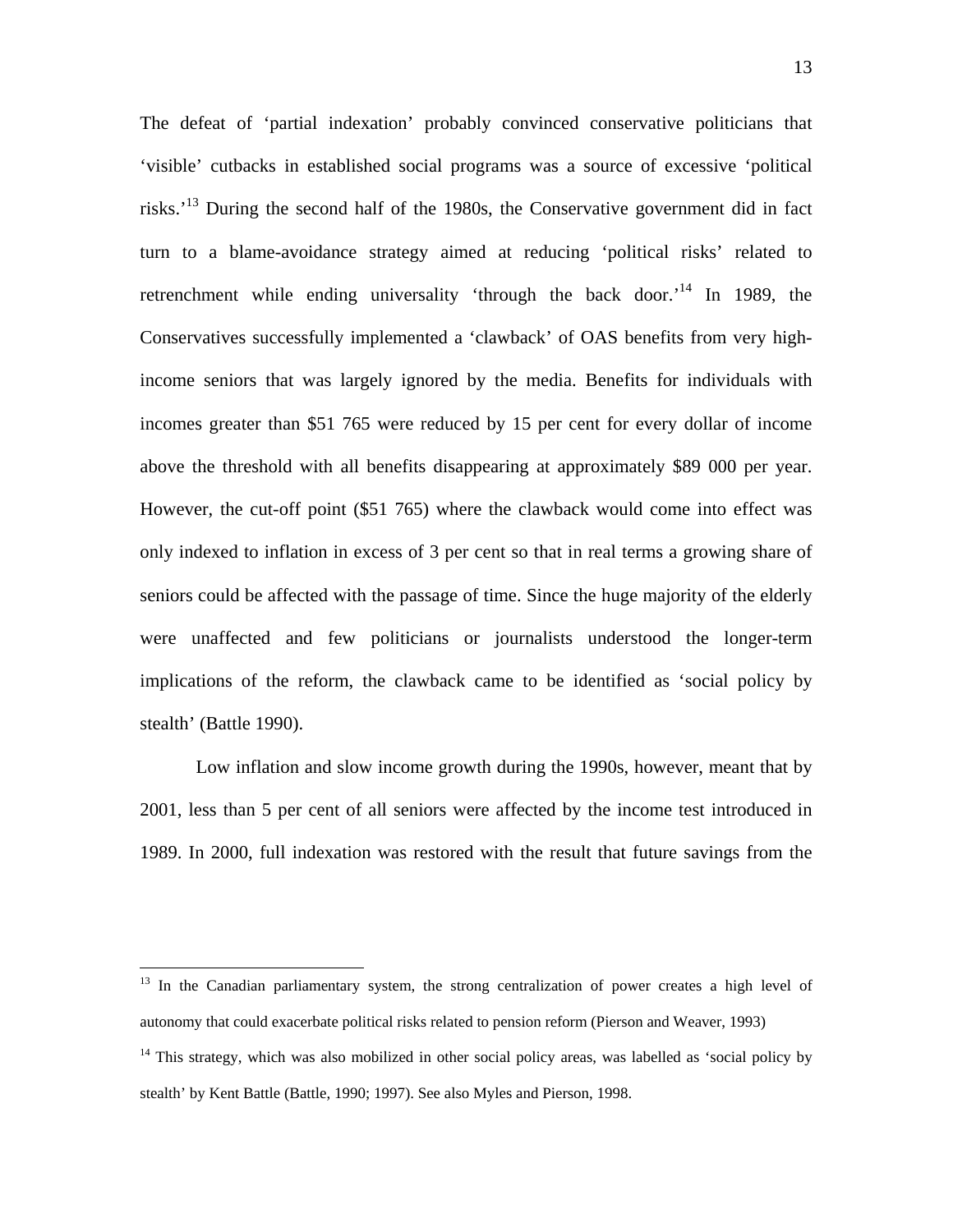clawback will only occur as a result of a significant increase in the numbers of very highincome retirees.

#### **The rise and fall of Seniors Benefits**

After some reluctance, the Liberals moved forward on pension reform in 1995. With the 'war on the deficit' and demographic fears as a background, the 1995 Budget formulated five principles for the reform of public pensions (1995 Budget cited in Battle 1997, p. 539):

- 1. undiminished protection for less well-off seniors;
- 2. continued full indexation to protect seniors from inflation;
- 3. provision of OAS benefits on the basis of family income;
- 4. greater progressivity of benefits by income level; and

5. control of program costs.

1

Far from departing from the Conservative agenda, these design criteria reinforced the logic of pension reform that emerged during the second half of the 1980s, the effective abolition of universal flat rate pensions.

<sup>&</sup>lt;sup>15</sup> The same strategy has been used in the US concerning the gradual change in retirement age enacted as part of the 1983 amendments to the Social Security Act (Light, 1995).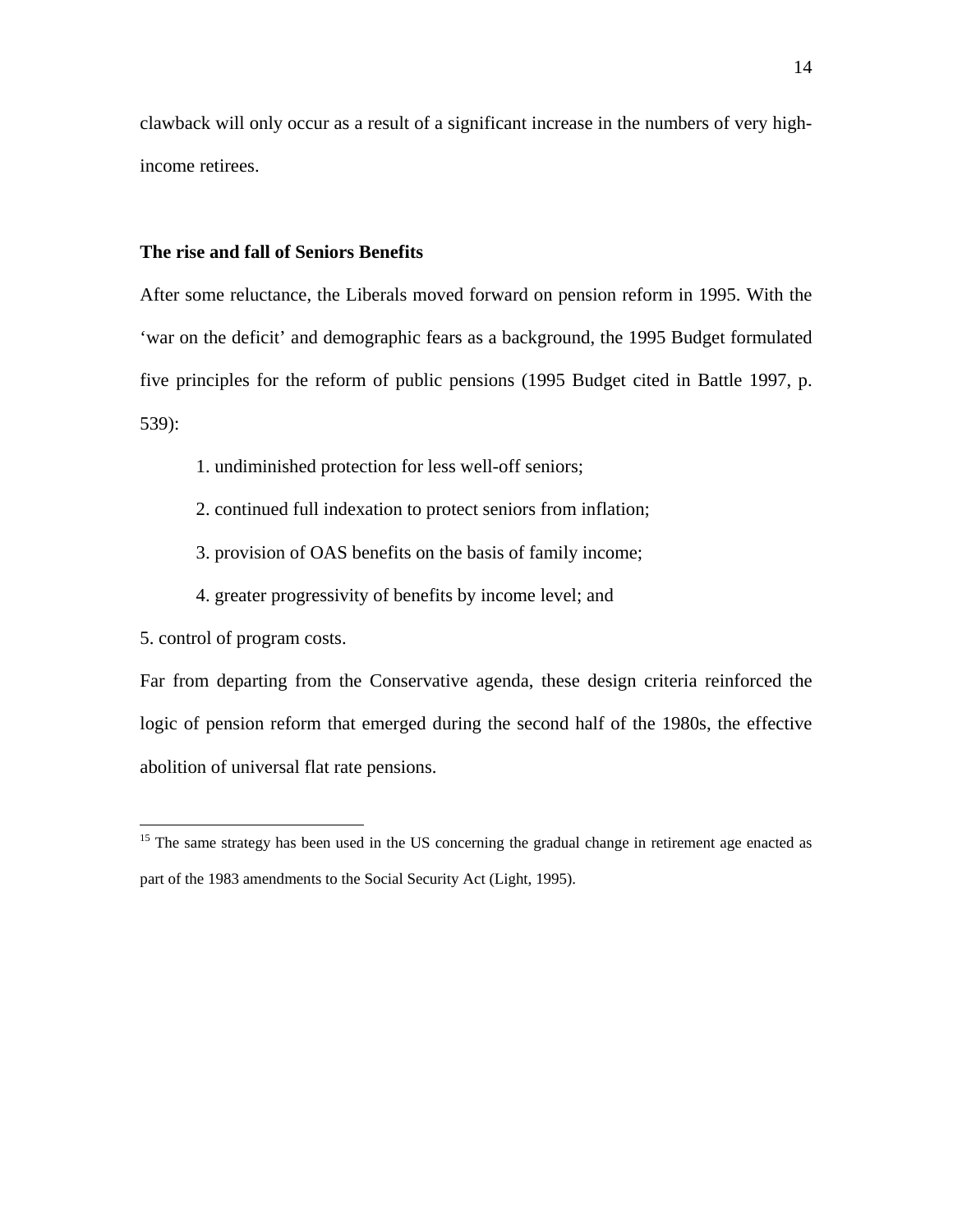Targeting was still highly controversial in 1995, but the Liberals made sure to avoid the mistake of the first Mulroney government, which was to call into question full indexation of benefits. The spectre of Solange Denis's colourful encounter with Brian Mulroney was a source of 'political learning' for elected politicians interested in reducing political risks related to pension reform (Caragata 1995).

 In 1996, the Liberals unveiled a new reform project far more explicit than the OAS 'reform by stealth' enacted in 1989. The government proposed to replace both OAS and GIS programs with a new Seniors Benefit that would integrate the two in a single income-tested scheme. Generally speaking, low and even middle-income families would benefit from the new scheme and high-income retirees would bear the brunt of reform. For example, a family receiving \$20 000 per year on top of the Seniors Benefit would gain \$500 per year under the new system. But families with \$50 000 per year of other retirement income would lose more than \$4000 per year as a result of the new legislation (Geddes 1998, p. 13). Unlike the 1989 clawback that was calculated on the basis of individual income, the clawback implicit in the new Seniors Benefit was to be based on family income, thus impacting a much larger pool of retirees.

To minimize the risk of political backlash among the wealthiest segment of the elderly population, Finance Minister Paul Martin stressed that current OAS/GIS beneficiaries would not be affected by the reform. Later, this commitment was expanded to 'apply to everyone age 60 and over as of December 31, 1995, as well as their spouses, regardless of their age.' (Government of Canada,  $1996a$ )<sup>15</sup>

 Despite these efforts at blame avoidance, organized groups representing not only the elderly but also professional associations and investment firms slowly united against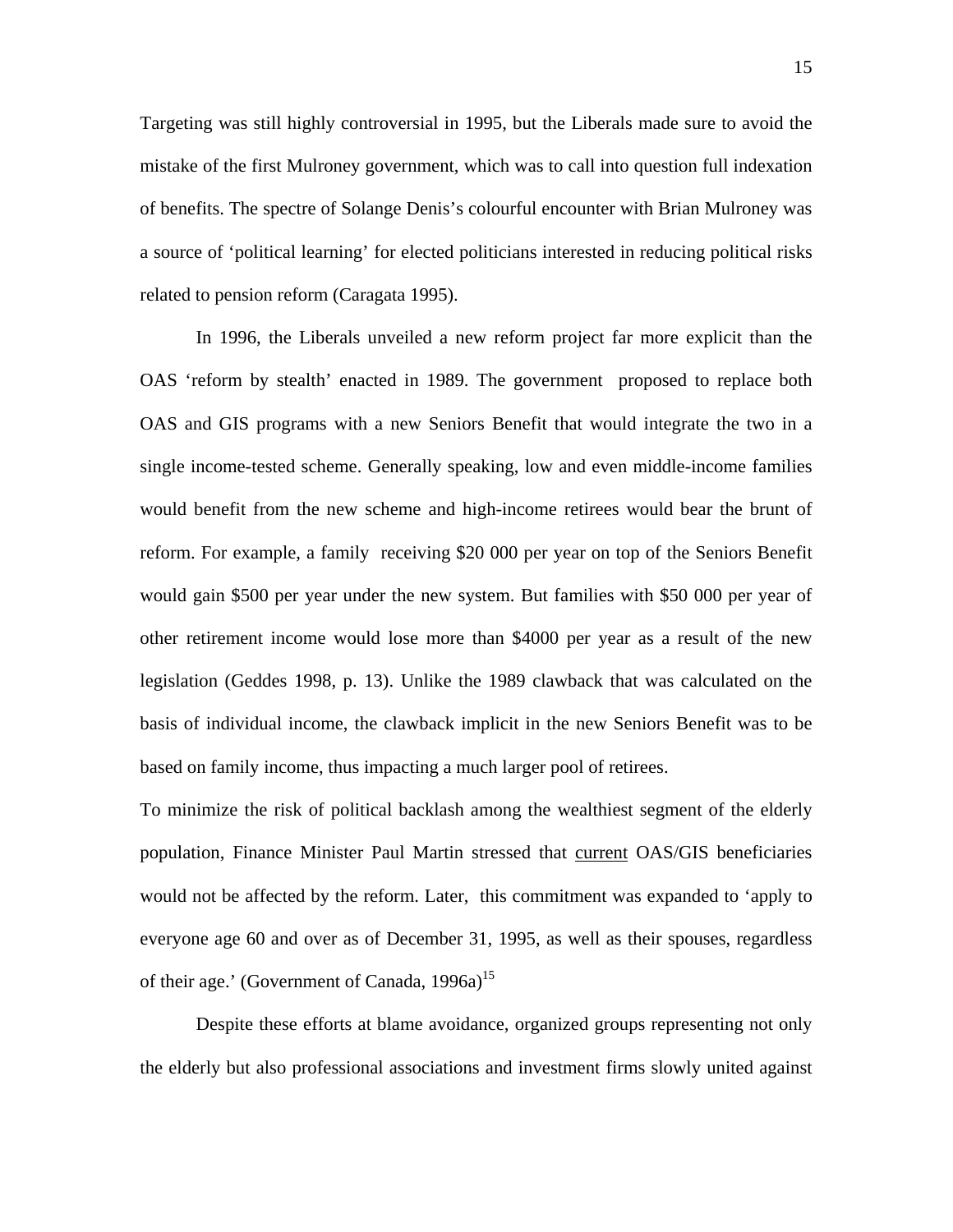the proposal. At the beginning of 1997, the Retirement Income Coalition sealed an alliance between 21 of these groups, including the Canadian Teachers' Federation, the Investment Dealers Association and the Canadian Association of Retired Persons. This new coalition generated considerable media attention on the potentially negative impact of the reform on savings behaviour (Geddes 1998). As Reform Party MP Keith Martin (1997) argued:

This new Seniors' Benefit is obviously not much of a benefit at all, but a seniors tax. It penalizes those who have sacrificed and saved for their retirements. Ultimately, it will make more people dependent on taxpayer-funded, low return, government controlled pensions instead of enabling people to earn a more lucrative pension through their investments, such as RRSP's.

From this perspective, the Seniors Benefit would discourage personal savings and encourage 'welfare dependency.'

At the other end of the political spectrum, women's organizations and NDP officials also criticized the Seniors Benefits. The NDP leader, Alexa McDonough, summarized widespread feminist concerns about the proposed scheme: 'Senior women currently receive the OAS directly, but the Seniors Benefit Program will be calculated on a couple's combined income. Older women may lose their Seniors Benefit based on the income of their spouse, threatening their financial independence.' (McDonough 1997) Considering that the Bloc Québécois and most social reform organizations also rejected the Seniors Benefit, political support for this measure appeared weak.

 Facing considerable pressure from social movements, the Retirement Income Coalition and opposition parties, the liberal government finally withdrew the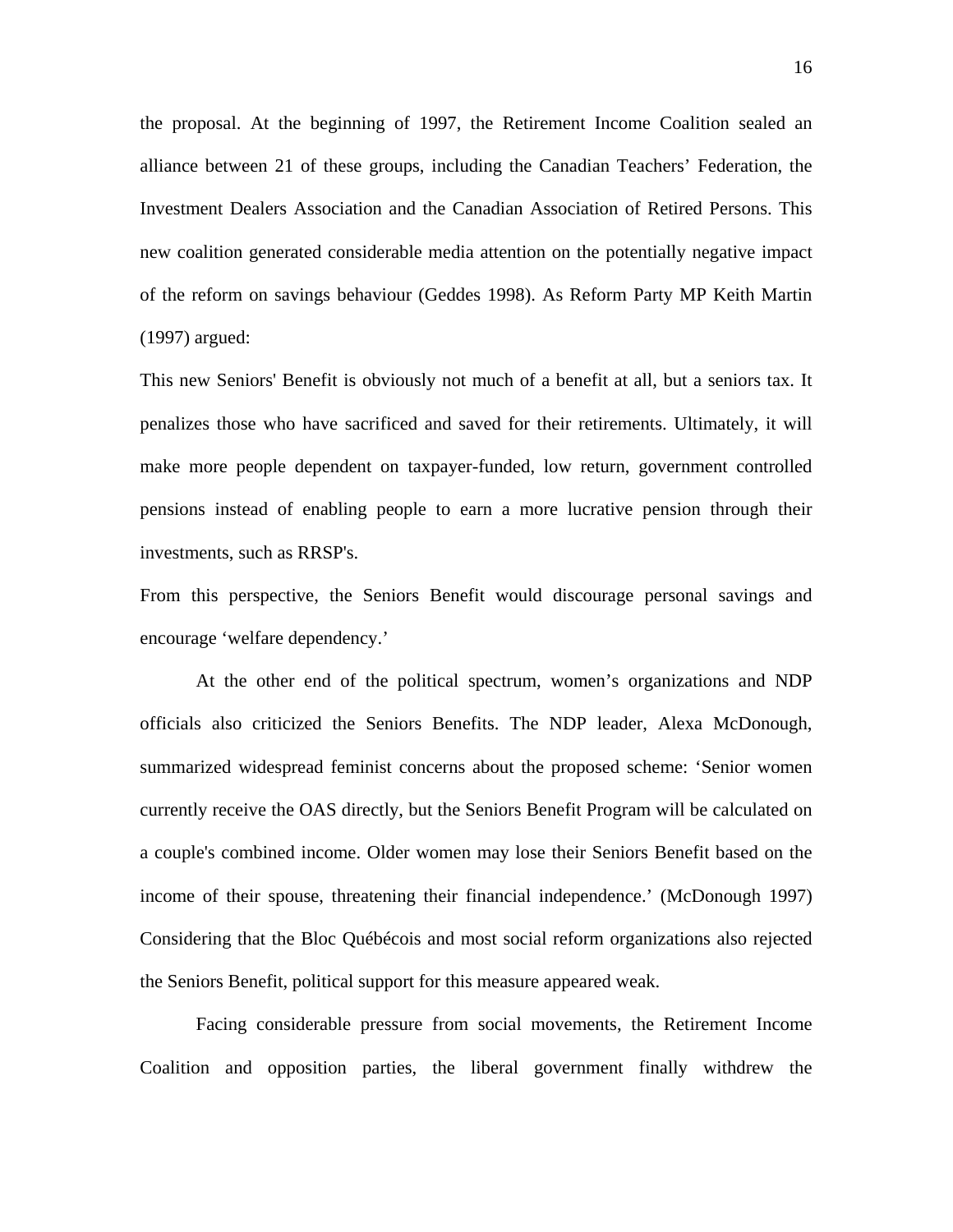controversial reform proposal, more than two years before it was to take effect. Referring to renewed economic prosperity and a shrinking federal deficit, Finance Minister Paul Martin found an elegant way to justify his retreat:

The reform of the OAS/GIS was launched at a time when our choices were restricted by the overwhelming constraint of a \$38 billion deficit and, as importantly, a debt-to-GDP ratio that had risen virtually uninterrupted since the mid-1970s. Because of these two very real fiscal factors, the proposal made in 1995 represented the best choice available at the time. That being said, any choice that depended on taking money out of the retirement income system was far from ideal. Three years later, our prospects have changed for the better and a much wider set of choices is now available. (Martin 1998)

Now that the federal government was expecting long-term fiscal surpluses, the idea that future retirees had to make significant economic sacrifices in the name of fiscal austerity was difficult to justify.

 The fall of the Seniors Benefit proposal is related to a strategic mistake of the liberal government. Instead of relying on hidden fiscal changes that silently affect wealthier beneficiaries, Paul Martin launched a highly visible reform project that attracted too much attention to neutralize the political risks associated with the politics of retrenchment. Despite their decision to postpone the implementation of the Seniors Benefit and their commitment to indexation and social redistribution, the proposal attracted widespread media attention to a reform project that upset key interest groups and a significant fraction of the population. Moreover, unpopular budget cuts enacted between 1995 and 1997 in other policy areas such as unemployment insurance and fiscal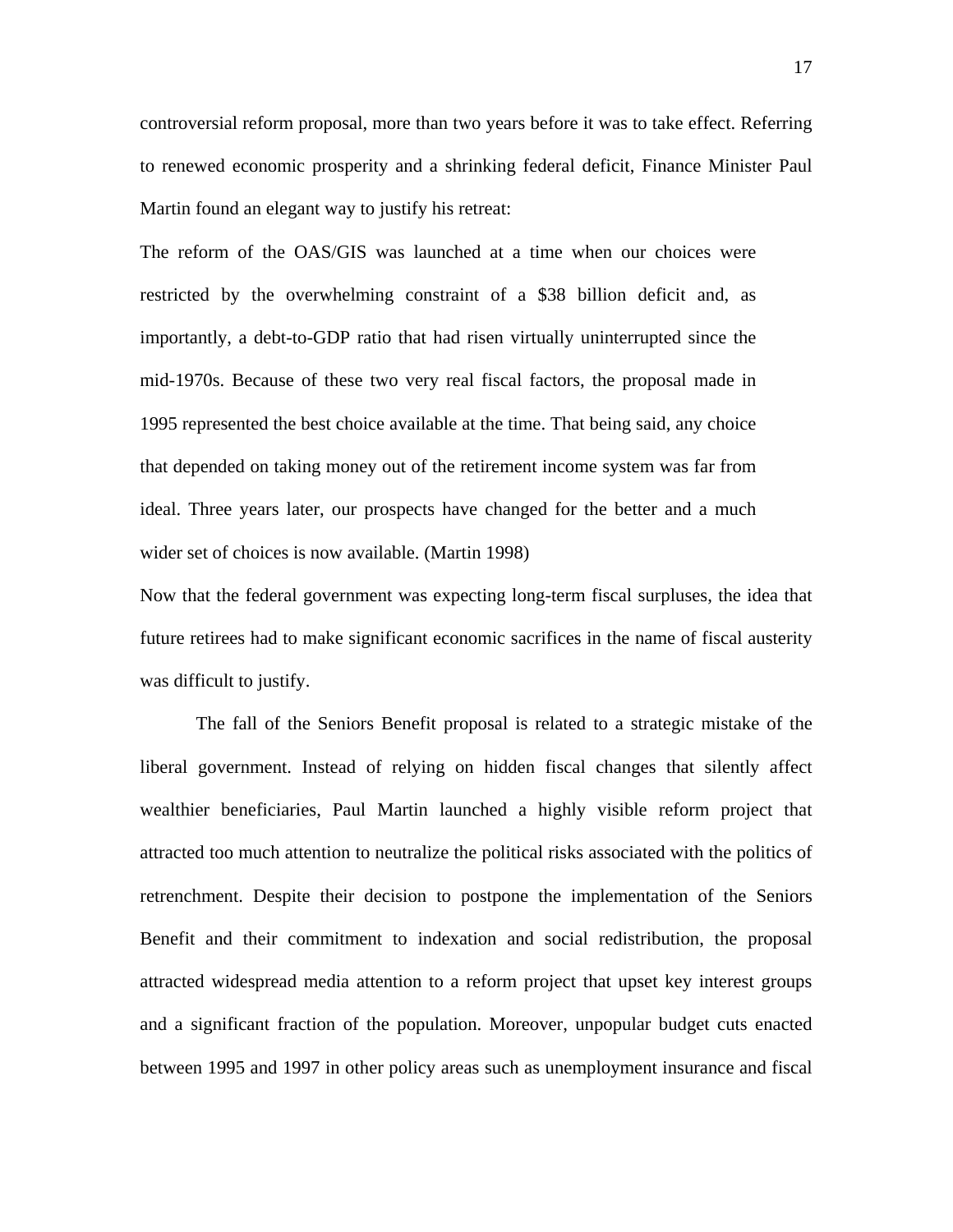transfers to provincial governments reduced the political 'security margin' of the government in the field of pension retrenchment.<sup>16</sup> Hence, while OAS became a target for reform under two political regimes, at the end of the day little was changed.

#### **The politics of consultation: reforming the Canada Pension Plan**

In 1995, the publication of the Fiftieth Actuarial Report of the CPP suddenly pushed this program to the centre of the Canadian policy agenda. Due to a significant increase in disability benefits and the impact of the economic recession, this report projected a higher schedule for future contributions than anticipated by the previous actuarial report. Without a significant change in the current schedule of contribution rates, by the year 2015**,** the CPP would no longer collect enough revenues to pay all the benefits (Battle 1997, p. 537).<sup>17</sup>

 While the Reform Party and conservative think tanks such as the CD Howe Institute responded with proposals to replace the public pay-as-you-go system with private sector alternatives, the governing Liberals launched a consultative process aimed at reforming the program in an incremental manner. This consultative turn in pension reform is related to a key institutional feature of the CPP noted earlier: since the federal and provincial governments share constitutional responsibility for this program, Ottawa must reach an agreement with at least two-thirds of the provinces with two-thirds of the population before enacting a reform (Battle 1997, p. 538).

 $\overline{a}$ 

<sup>&</sup>lt;sup>16</sup> On these related retrenchment efforts, see Banting, 1997; Rice and Prince, 2000: 110-129.

 $17$  Between 1966 and 1986, a contribution rate of only 3.6 per cent prevailed. In 1993, such a rate had risen to 5 per cent (Emery and Rongve, 1999: 69).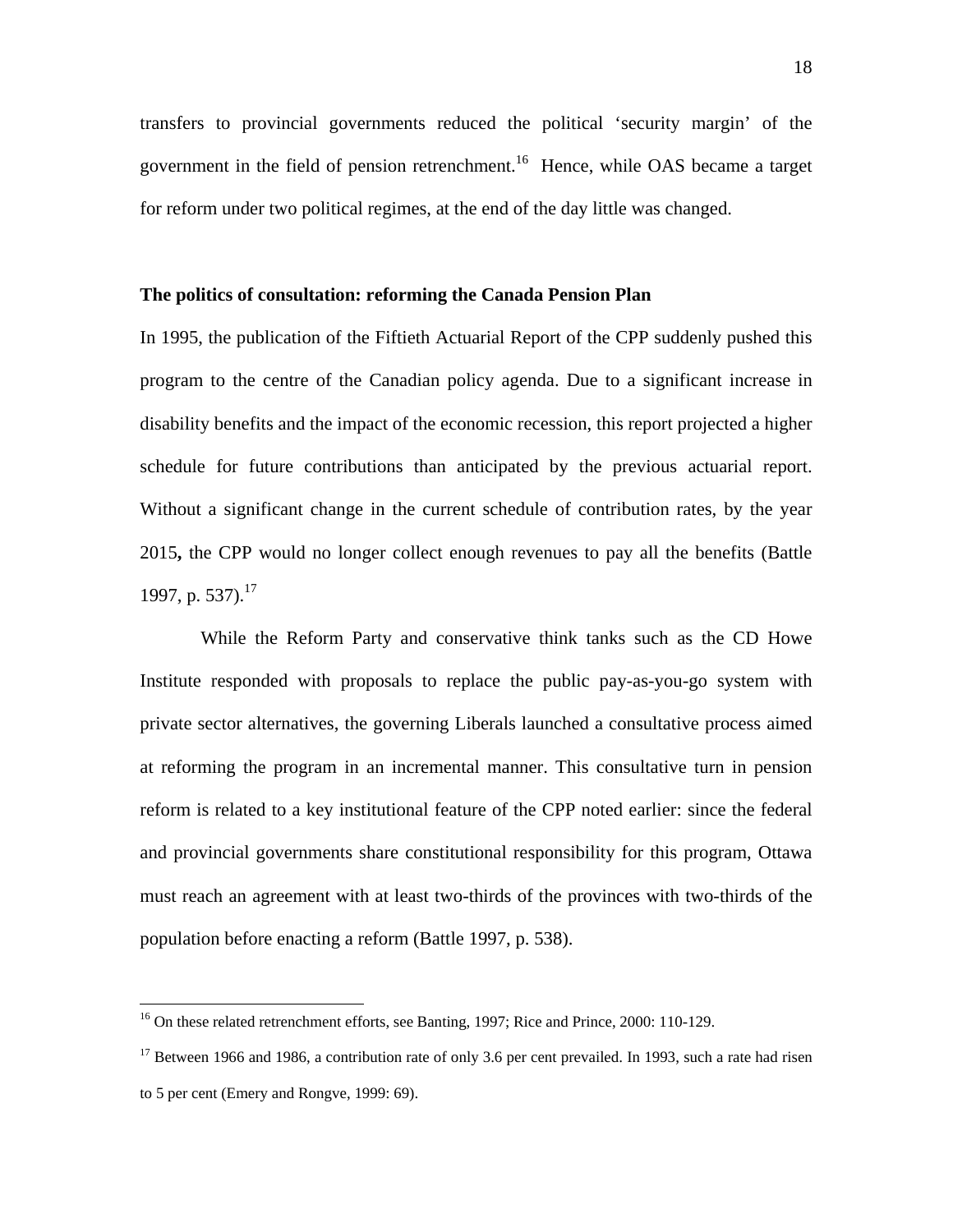After a first round of consultation, the Department of Finance drafted a joint report that evaluated the long-term financial situation of the CPP while setting the agenda for a consensual reform. Published in February 1996, this Information Paper for Consultations on the Canada Pension Plan (Federal/Provincial/Territorial CPP Consultations Secretariat 1996) formed the basis of public consultations on the CPP that were held across Canada in 1996. The consultations were part of the statutory review of the CPP carried out by the federal and provincial governments. Meanwhile, Quebec conducted its own public consultations within the province concerning the QPP (Government of Canada, 1996b). In November of the same year, the federal and provincial governments published a joint statement to frame the principles that would guide the elaboration of the next CPP reform. Among the nine principles outlined in the statement, two were especially significant:

4. The CPP must be affordable and sustainable for future generations. This requires fuller funding and a contribution rate no higher than the already legislated future rate of 10.1 per cent. In deciding how quickly to move to this rate, governments must take economic and fiscal impacts into account.

8. CPP funds must be invested in the best interests of plan members, and maintain a proper balance between returns and investment risk. Governance structures must be created to ensure sound fund management (Government of Canada, 1996c).

While the first of these principles reflects a strong emphasis on 'economic competitiveness', the second one is the product of a policy learning process related to the existence of the Caisse de dépôt et placement du Québec, a provincial investment board that has invested QPP's money in equity since the 1960s. The relative financial 'success'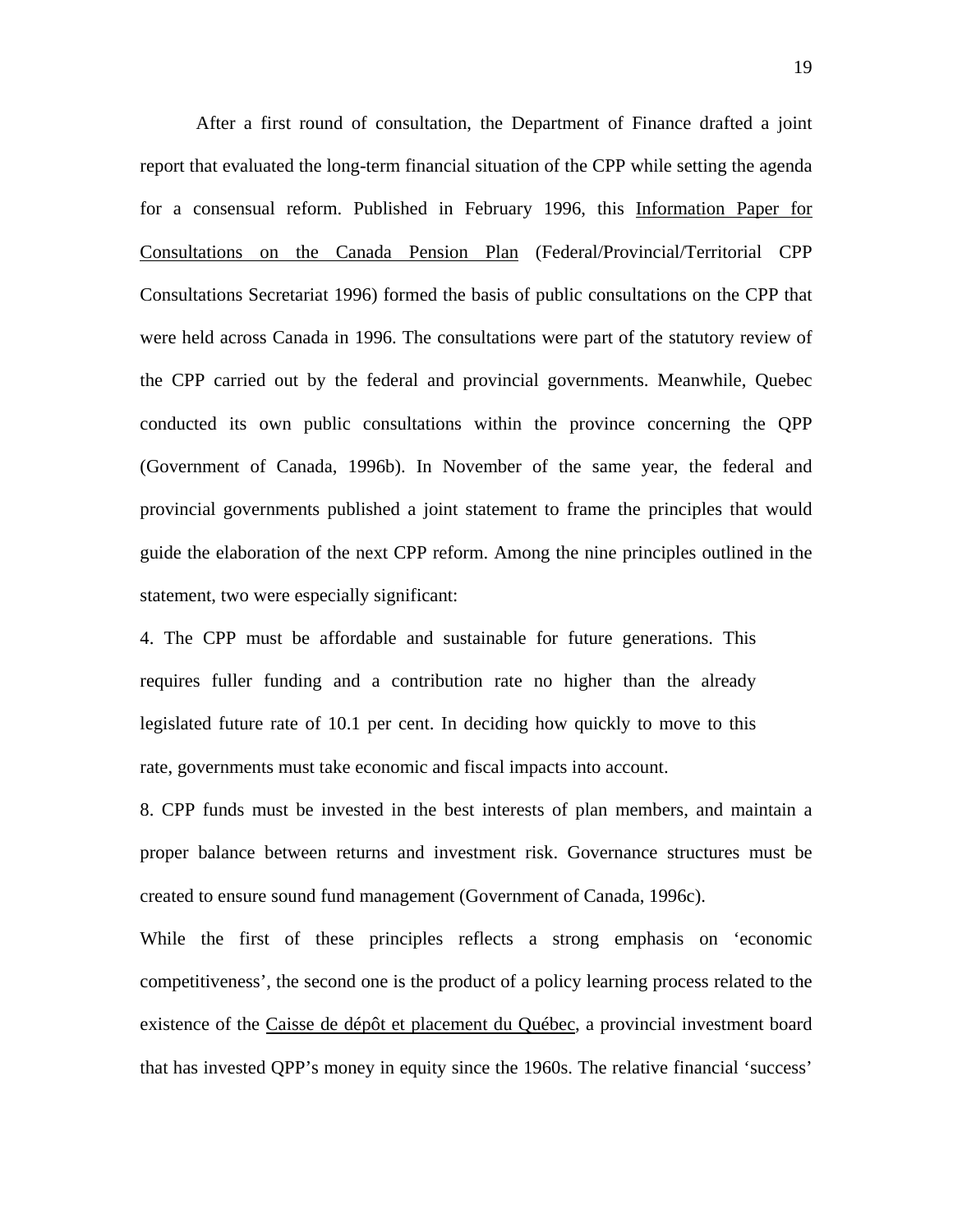of this provincial scheme paved the way to the investment of CPP surplus funds in equities by providing the federal and other provincial governments with a positive precedent.<sup>18</sup>

 Finance Minister Paul Martin finally presented the draft of the new CPP legislation in February 1997. Following the principles formulated a year before in the Information Paper for Consultations on the Canada Pension Plan, it was decided to increase combined employer and employee contributions to the CPP from 5.6 to 9.9 per cent by 2003 in order to build up a larger reserve fund.<sup>19</sup> The fund was then equivalent in value to about two years of benefits and was projected to decline. As a result of reform, it is now scheduled to grow to five years of benefits with the surplus invested in a diversified portfolio of securities 'to earn higher returns and help pay the benefits as Canada's population ages' (Martin, Paul 1997). In order to invest the reserve fund, a CPP Investment Board was created. This new organization is governed by a board of directors and is managed by investment professionals from the private sector. By 31 March 2001, the CPP Investment Board 'had 7.2 billion dollars invested in Canadian and foreign equities and by 2011' the board 'expects to be managing at least \$130 billion in a diversified investment portfolio.' (CPP Investment Board 2001)

 $\overline{a}$ 

<sup>&</sup>lt;sup>18</sup> During the first half of the 1980s, however, the Caisse de dépôt et placement faced criticism and suspicion from the business community and the federal government, which considered this investment board as a mere political tool of nationalism (Brooks and Tanguay, 1985). More recently, authors such as Pierre Arbour have criticized what they considered as the excessive 'economic power' of the *Caisse* (Arbour, 1993; 2002).

 $19$  The government of Quebec enacted the same schedule of contribution increases to harmonize them with the federal one.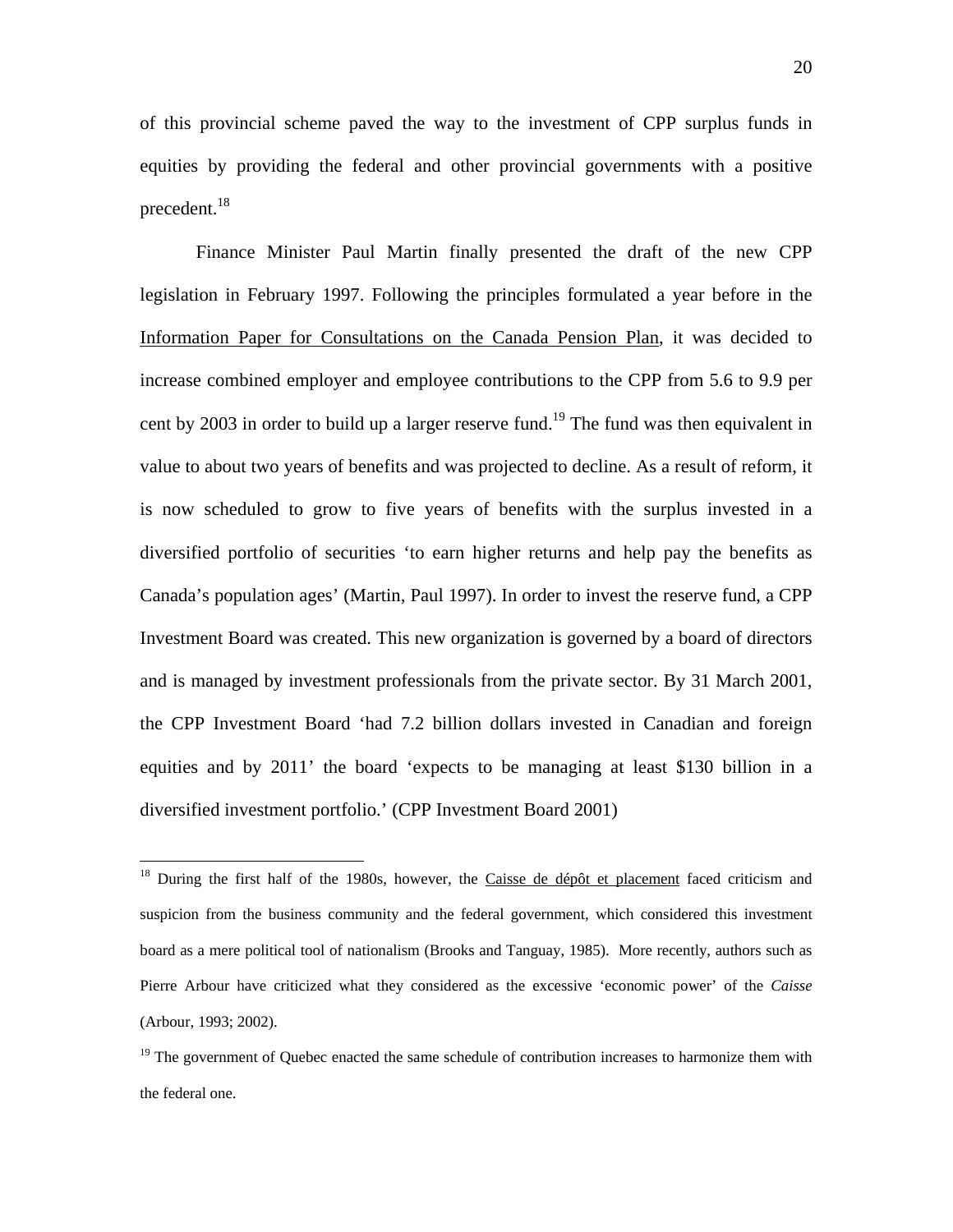Finally enacted in January 1998, Bill C-2 included other minor modifications aimed at improving the long-term financial situation of the CPP. For example, the annual basic exemption was frozen at \$3500 so that the portion of income subject to contributions will increase faster than inflation (Government of Canada 1997). Moreover, 'retirement pensions will be calculated on the 5-year average of the Year's Maximum Pensionable Earnings at the time, instead of the 3-year average.' (Martin, Paul 1997) Disability pensions were also subject to some cost-control measures. To boost public confidence in the program, contributors will receive annual reports on their CPP accounts and the federal-provincial reviews will be conducted every three years, rather than five years. Far from radically breaking from the historical path of the program, the 1997 reform reaffirmed the contributory nature of the C/QPP. Moreover, significant (and unpopular) reforms such as an increase in retirement age were excluded from the reformers' agenda.

 It is worth mentioning that the privatisation of the CPP has never been considered as a serious option by Canadian policy-makers. Despite the rhetoric emanating from the conservative Canadian Alliance party and Alberta's Conservative party (for example: Martin 1995), pressures to move from social insurance to individual savings accounts are far more diffuse in Canada than in the United States. Despite that fact that neo-liberal economists and politicians have exploited the demographic fears associated with population ageing, public support for the CPP remains strong (Townson 2001, p. 195). The 1998 CPP reform reduced these fears by improving the system's financial balance and recent stock market instability (especially in the aftermath of the 2001 terrorist attacks) has been detrimental to the emergence of a large movement favouring pension privatisation (Chevreau 2002).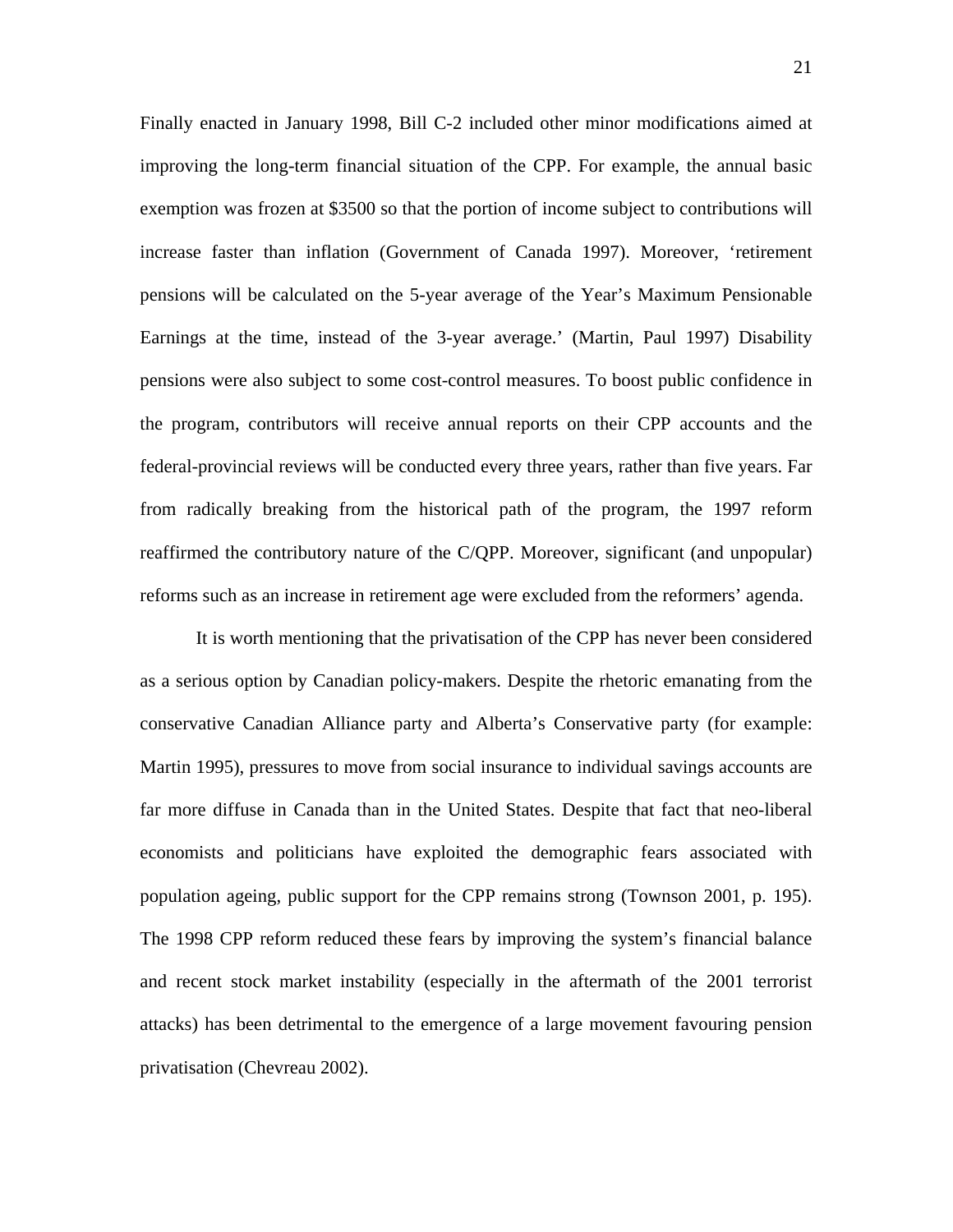Beyond this relative lack of support for privatisation, federal policies enacted during the 1980s favoured greater reliance on personal savings and private pension schemes. Conservative**,** as well as Liberal governments**,** significantly increased the level of tax assistance during the 1980s and 1990s to provide greater incentives for Canadians to save money for their retirement (Battle 1997, p. 525). These reforms concerned both RRSPs and RPPs. Moreover, 'tax assistance limits were made fairer and more flexible.' (Pearse 2001, p. 214)

 In spite of these reforms, only 39.1 per cent of the paid workforce participated in an enterprise-based pension plan in 1998 (Statistics Canada 2001, p. 16) Poorly covered by RPPs, low-income families save little for retirement: 'The large majority of family units with no private pension assets had lower employment incomes. Considering only those economic family units with a major income recipient between 25 and 64, just over 70 per cent of families of two or more with no pension savings had earnings of less than \$30,000.' (Maser and Dufour 2001, p. 5) In this context, the public pension system represents the main source of economic support for low-income elderly and has brought old age poverty to now very low levels (Myles 2000). While some scholars have argued that even minor erosion of universality would affect the political support for statefinanced pensions, it seems that the OAS and GIS programs have a strong political basis in Canadian society.

#### **Discussion**

Although the window of retrenchment was opened on several occasions in the past two decades, the design put in place in the 1950s and 1960s has thus far survived relatively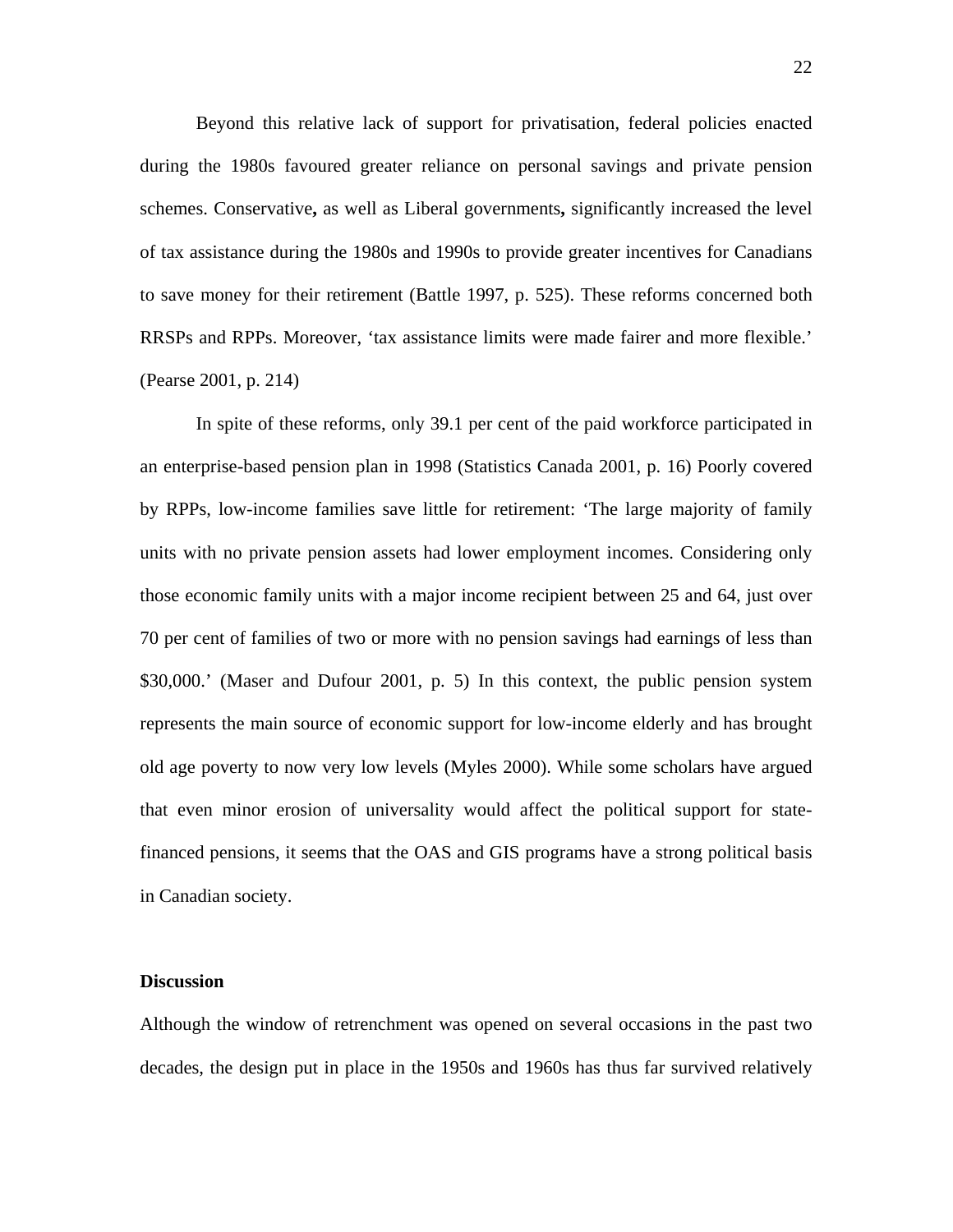intact. The famous 'clawback' of OAS benefits introduced in 1989 might have resulted in serious long-term erosion of benefits for middle-income seniors since the threshold for the income test was partially deindexed. But that door was effectively shut with the return to full indexing under the Liberals in 2000. The main result of the 1997 reform of the Canada Pension Plan was to raise contribution rates to stabilize the system. None of this was because benign spirits were directing social policy reform. Under pressure from rising deficits, both the Conservatives under Brian Mulroney and the Liberals under Jean Chrétien spent a great deal of energy, and not a little political capital, in efforts to reduce social spending. The Chrétien government was particularly successful in this venture. Though both governments flirted with large-scale pension reform, old age benefits emerged relatively unscathed. Why so?

# *Canadian Federalism and the Politics of Blame Avoidance*<sup>20</sup>

The designer's of the original Canadian union envisioned a strong central government and under the British North America Act of 1867 assigned all major powers to the central government, leaving what were then considered 'residual' powers related to health, education and welfare (social assistance for the poor) to the provinces. Nevertheless, in the post-war decades Ottawa took the lead in reforming all three areas. The Canada Assistance Plan (CAP) established in 1966 created a cost-sharing agreement by which Ottawa assumed half the cost of provincial welfare and social services that met specified conditions. The central governments role in health and post-secondary education was consolidated in 1977 under Established Program Financing (EPF) that provided a federal

 $\overline{a}$ 

 $20$  On blame avoidance, see Weaver, 1986.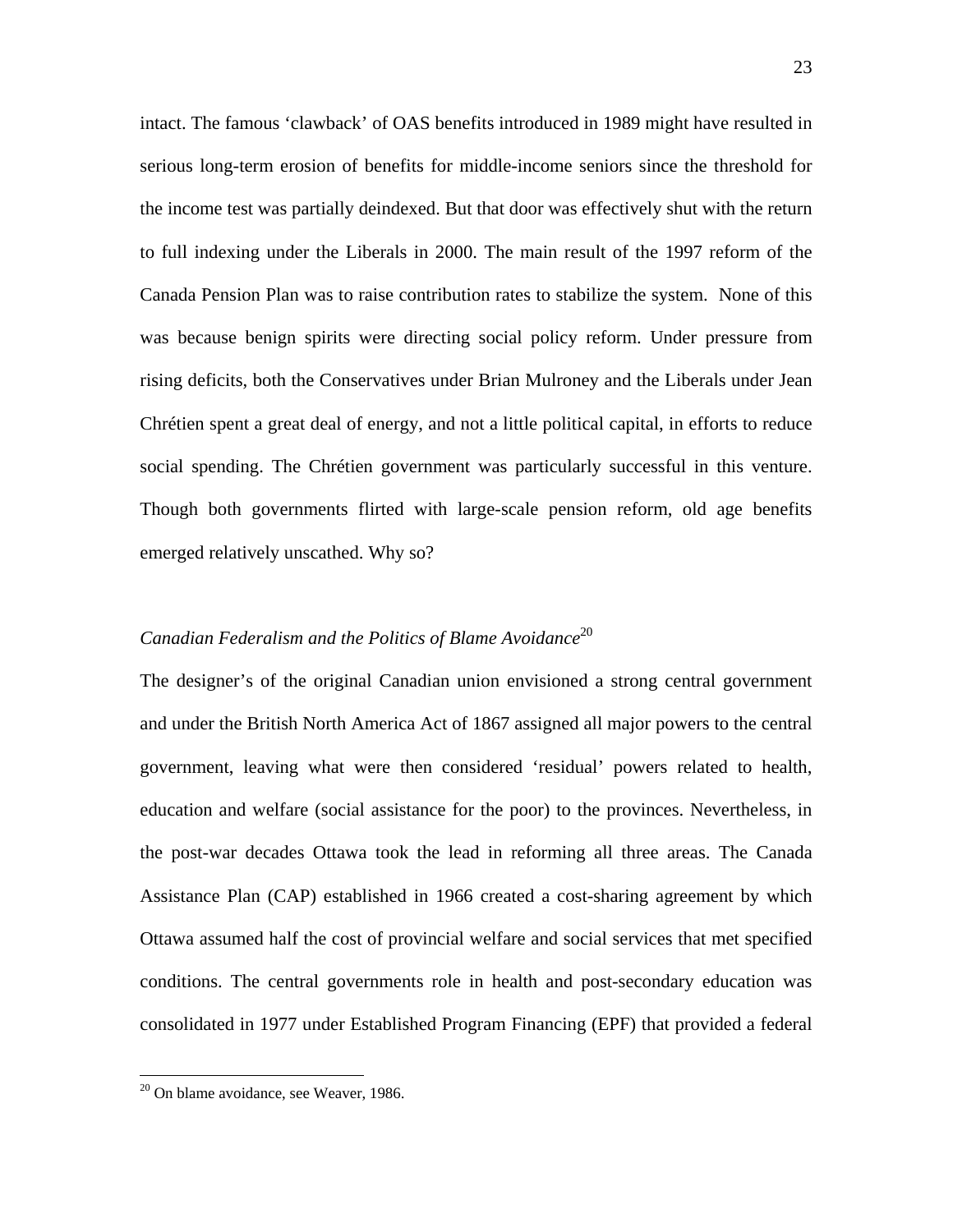block grant to the provinces to finance these programs. Although Ottawa established basic ground rules for their delivery, the final mix of services and benefits in all three areas remained under provincial jurisdiction (Rice and Prince 2000).

Divided jurisdiction with regard to both the CAP (social assistance) and EPF (health and post-secondary education) proved to be a mixed blessing for Ottawa. As these programs were expanding, Ottawa received little political credit since the services and benefits they provided were delivered under provincial brand names. In a period of retrenchment, however, Ottawa was able to retreat from all three areas by cutting transfers to the provinces, leaving provincial governments to take the blame, for subsequent reductions in services and benefits. In 1995, The Liberals dismantled both the CAP and EPF, replacing them with the Canada Health and Social Transfer (CHST) leading to 'savings' of 8.5 and 15.2 percent (or about \$7 billion) in the first two years of its existence (Battle 1998, p. 330).

In contrast, OAS and GIS are purely federal programs and, in the case of the CPP, divided jurisdiction created a decisive check against any serious consideration of largescale cutbacks. Reform of the CPP requires the consent of two thirds of the provinces containing two thirds of the population. The Province of Quebec made it clear that it would oppose any significant benefit cuts as would Saskatchewan and British Columbia, then ruled by the social democratic New Democratic Party, effectively removing that option from the political agenda.

*The Politics of the 'New Economy'*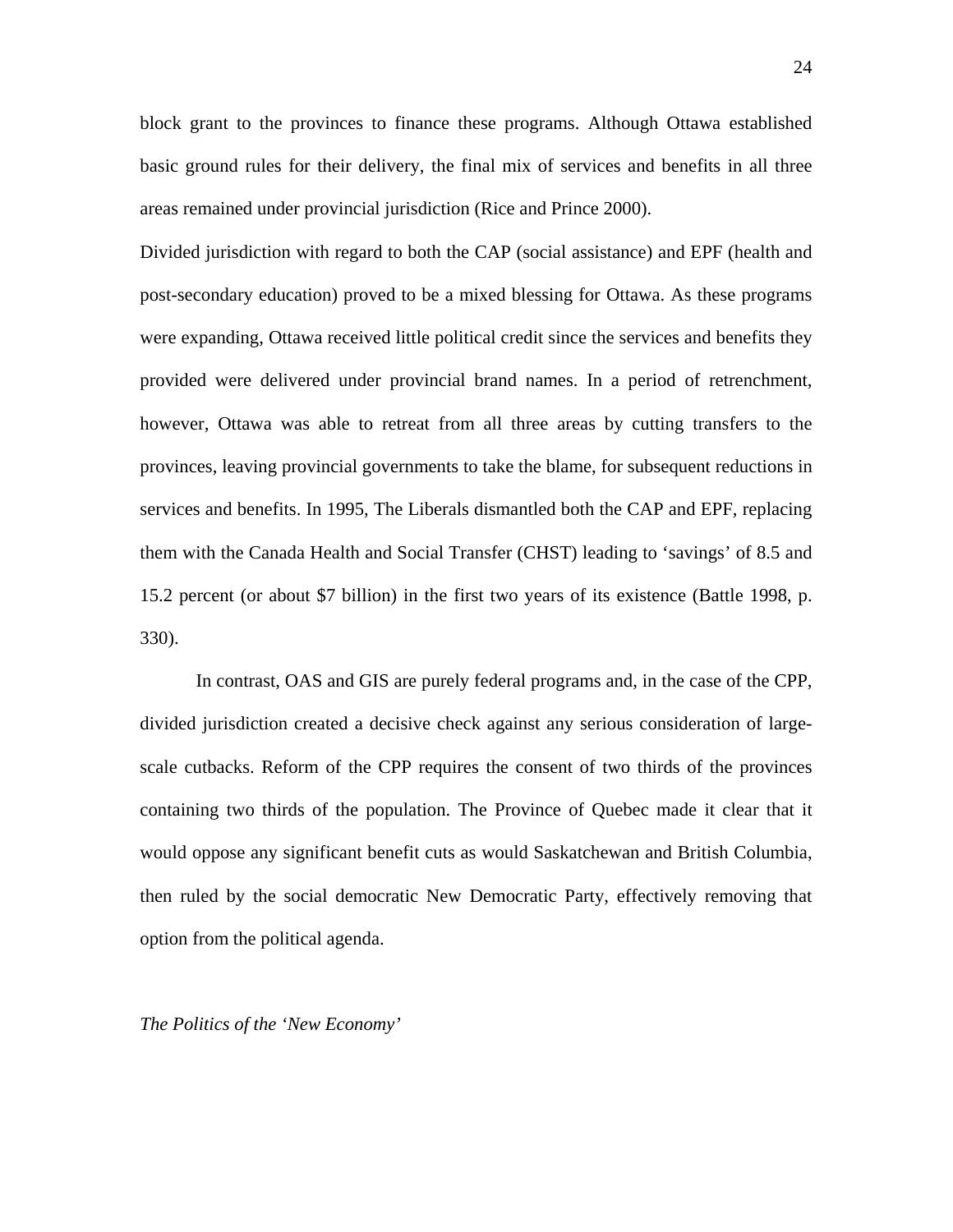As elsewhere, Canadian social politics in the 1990s were influenced by policy models associated with the *Third Way,* a new buzzword that captures the common elements of a still inchoate paradigm assigning welfare functions to families, markets and states. The 'old' welfare state, constructed between the 1930s and the 1970s, emphasized protecting people *from the market. Third Way* solutions, by contrast, emphasize programs that both provide incentives for and help people to succeed *in the market*. In addition to, and sometimes instead of, the welfare state's traditional mandate of 'civilizing capitalism,' *Third Wayism* assigns responsibility for "nurturing capitalism" (Battle 2001) to welfare states. During the 1990s, the major targets for Canadian *Third Way* reforms were unemployment insurance and child benefits. In the case of the former, changes in eligibility rules greatly reduced coverage rates among the unemployed. In contrast, income-tested child benefits for the 'working poor' were greatly expanded to enhance work incentives, a path also followed in the U.K. and the U.S.

Pension policy and population aging get on the radar screen of *Third Way* advocates when they are widely perceived to be reducing employment levels either by encouraging early retirement or by driving up payroll taxes. Neither feature has figured prominently in Canadian policy debates.

Because of its modest scale, changes to the age of eligibility for CPP pensions are unlikely to have large effects on retirement behaviour except among lower income earners, creating obvious equity problems. Such a result would be perverse for macroeconomic as well as for distributive reasons. The largest gains to the economy are to be had if the most productive workers (the healthy, well educated, and presumably better paid) remain in employment longer. Reform can have a potentially perverse effect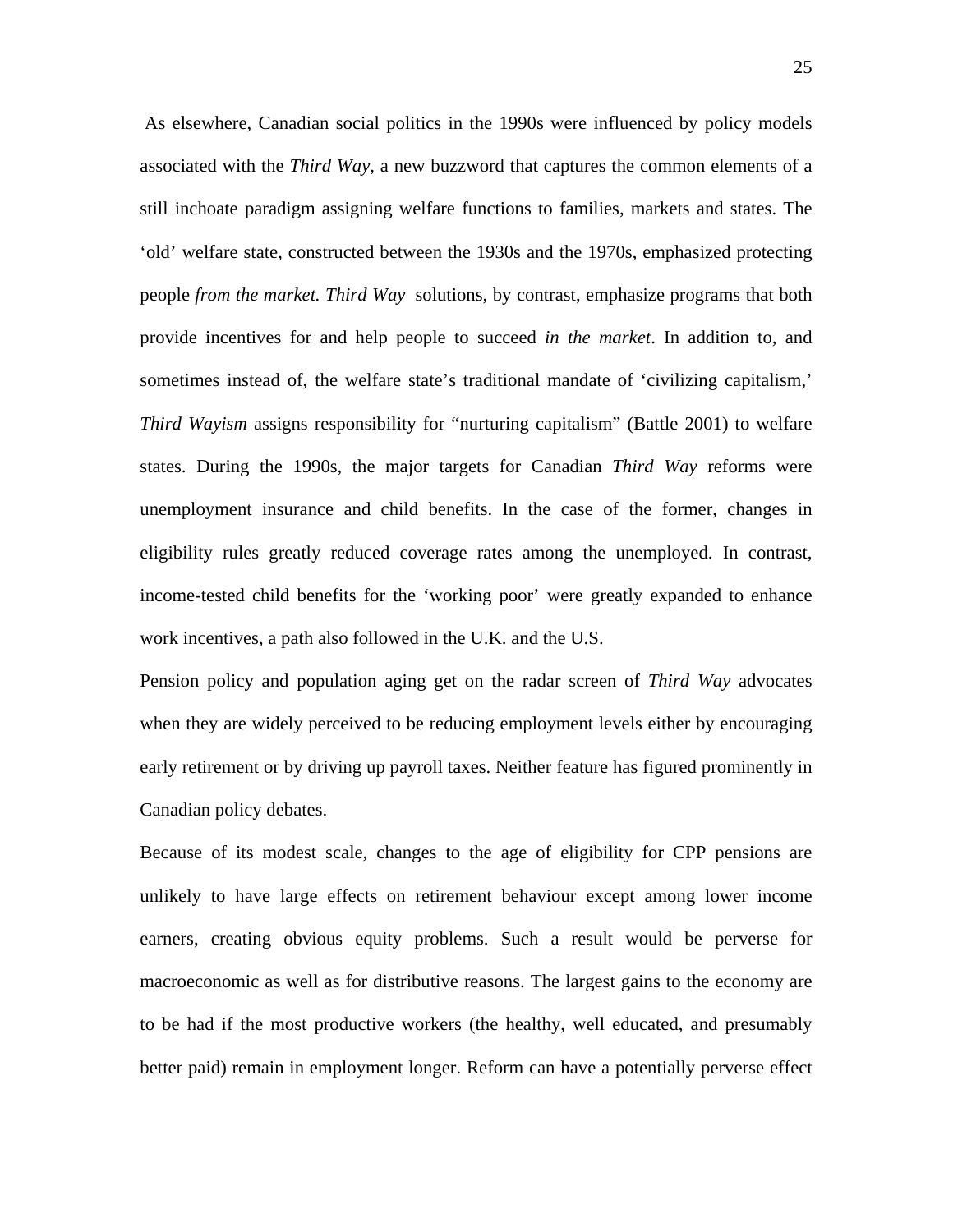if changes to retirement incentives in public sector plans mainly produce higher retirement ages among low wage, low productivity workers.

To induce large changes in retirement ages among middle and upper income wageearners in the Canadian context would require extensive regulation of the age at which workers can access private sources of retirement wealth (RPPs, RSSPs), on the one hand, and, on the other, reforms that eliminate incentives that now *bias* retirement decisions in favour of more retirement and less employment. Early retirement incentives and defined benefit formulae that discourage continued employment are examples. But until now, there has been precious little pressure on Canadian policy-makers to pursue such an agenda and little likelihood of reaching the political consensus required for reform if they did. Current and projected ratios of retirees to workers while higher in Canada than in the U.S. are well below typical European levels (OECD, 2001, p. 79).

The major pressure for pension reform in OECD countries is a product of high and rising payroll taxes to meet current and future pension expenditures. The payroll tax is a flat tax, often with a wage ceiling that makes it regressive. Unlike income taxes, there are no exemptions and no allowances for family size. Low-wage workers and especially younger families with children typically bear a disproportionate share of the cost as a result. These effects are compounded to the extent that high payroll taxes discourage employment, especially at the lower end of the labour market where the social safety net, minimum wages, or industrial relations systems make it difficult for employers to pass such costs on to employees.

Because of their impact on wage costs (for employers) and the real take-home pay of less skilled and younger workers, the threat of high and rising payroll taxes has provided a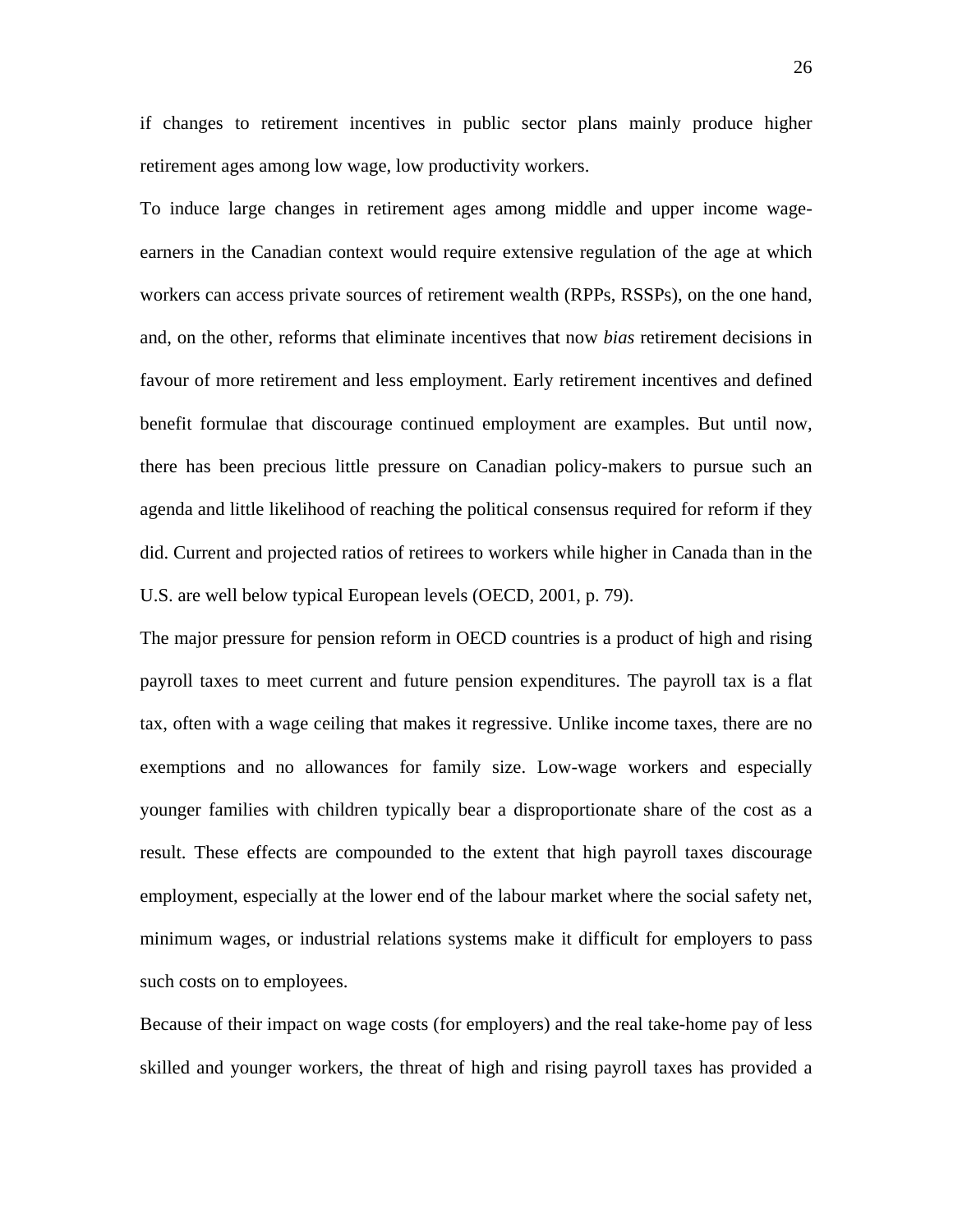potent incentive for the formation of somewhat unexpected coalitions of business and labour favouring pension reform in many countries (Myles and Pierson 2000). Since lowwage workers and especially younger families with children typically bear a disproportionate share of the cost, union leaders really do face a trade-off between their retired and working-age constituents if, as projected in Germany for example, payroll taxes were to rise from 22 to 38 percent of payroll in the coming decades.

 By European and even U.S. standards, however, current and future payroll tax levels for pensions in Canada are quite modest, reflecting the modest scale of the C/QPP, one the one hand, and on the other greater reliance on general revenue financing (for OAS/GIS). In the mid-nineties, prior to reform, the payroll contribution rate for CPP was 5.6 per cent (compared to 12.4 per cent in the U.S.) and was projected to peak at 14.2 per cent in the next century, a level already exceeded by most European countries. The 1997 CPP reform accelerated contribution rates early in to create a capital pool the revenues from which will be used to finance future benefits. The aim was to reduce future increases. After reform, the maximum projected rate for future wage-earners is a modest 9.8 per cent.

#### *The Moral Economy of Pension Reform*

During the 1980s and 1990s, a remarkable shift in policy debate occurred in a number of countries. Whereas in the 1960s the common assumption in old age policy debates was that the elderly were 'too poor,' by the 1980s the claim that the elderly were 'too rich' was heard with growing frequency. In the United States, the rapid fall of poverty rates among the elderly relative to children brought themes of 'intergenerational equity' to the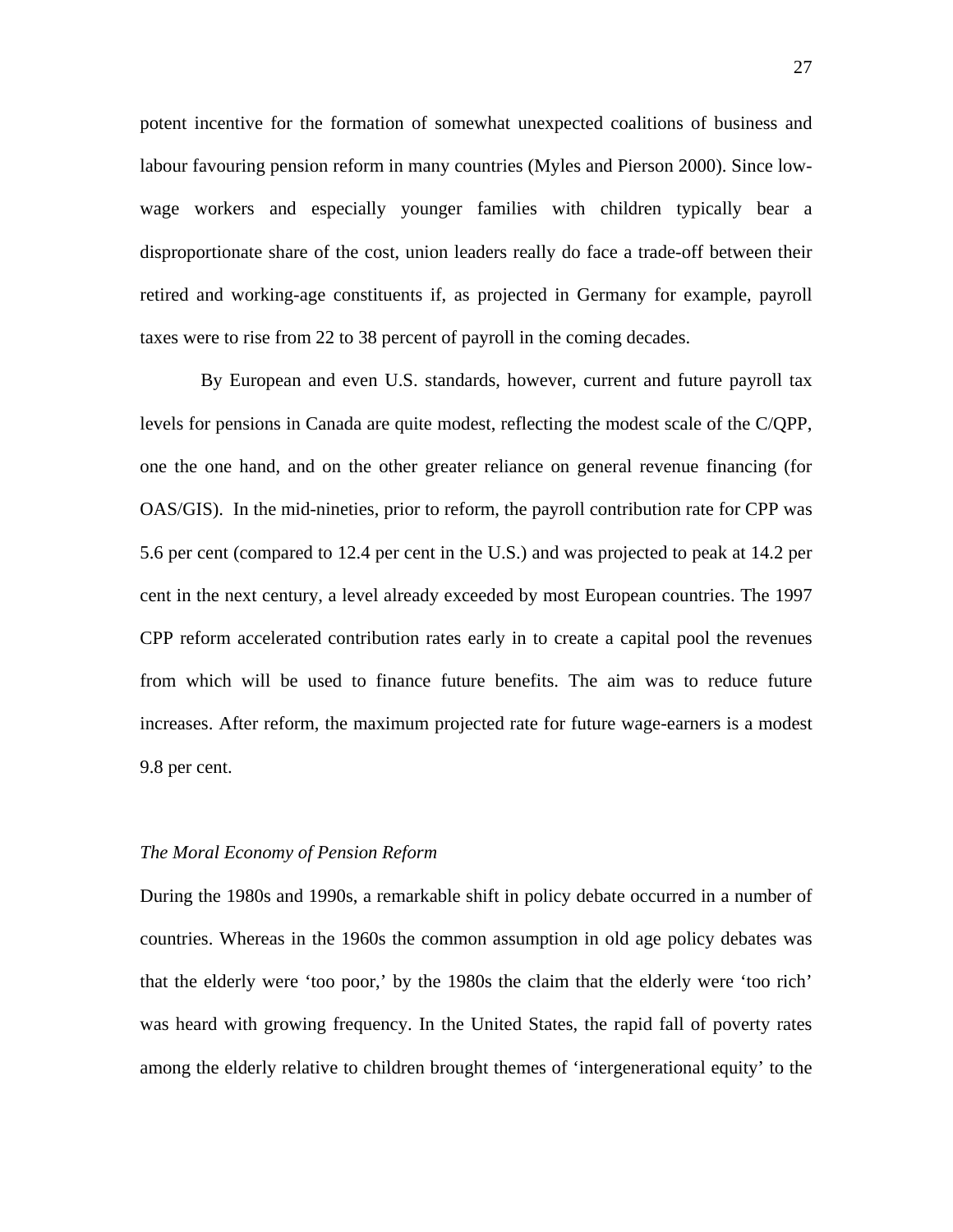fore (Preston 1984) together with charges against the elderly of being 'greedy geezers.' Although 'population aging' is often perceived through the pessimistic lens of 'apocalyptic demography' (Prince 2000), the issue of 'intergenerational equity' has been far less prominent in Canada than in the United States (Marmor et al. 1994). This difference, we think, has a real material base.

 As elsewhere, average incomes among Canadian seniors did rise sharply from the 1970s to the 1990s and low-income rates among Canadian seniors measured by the usual international standard (persons with adjusted incomes less than 50 per cent of the median) are among the lowest in the OECD, even when compared to egalitarian Sweden (Hauser 1997; Smeeding & Sullivan 1998).<sup>21</sup> But it was difficult to make the claim that the elderly were becoming 'too rich' (Table 1). In 1980, about 40 per cent of all elderly persons were in the bottom quintile, twice the rate for the population as a whole. By 1995, just over 17 per cent of the elderly were in the bottom quintile, somewhat below the level of 20 per cent for the entire population. However, approximately 80 per cent of the shift out of the bottom quintile reflected movement into the second and third quintiles and little increase in the proportion of seniors in the top two quintiles. While the risk of poverty fell dramatically over the period, it was difficult to sustain the case that retirees were becoming 'too rich'.

|                          | Table 1: The Distribution of the Population $65+By$ |      |      |                    |
|--------------------------|-----------------------------------------------------|------|------|--------------------|
| Income Quintile, 1980-95 |                                                     |      |      |                    |
|                          | 1980                                                | 1990 | 1995 | Change.<br>1980-95 |

|          |                                                                   |       |       |       | 1980-95 |
|----------|-------------------------------------------------------------------|-------|-------|-------|---------|
| Quintile | <b>Bottom</b>                                                     | 39.7  | 25.2  | 17.5  | $-22.2$ |
|          | 2 <sup>nd</sup>                                                   | 22.1  | 29.7  | 32.5  | 10.5    |
|          | $3^{\text{rd}}$                                                   | 12.2  | 16.2  | 20.0  | 7.8     |
|          | $4^{\sf th}$                                                      | 13.3  | 14.9  | 16.0  | 2.7     |
|          | Top                                                               | 12.8  | 13.9  | 14.0  | 1.2     |
|          | Total: all quintiles                                              | 100.0 | 100.0 | 100.0 |         |
|          | Source: Myles (2000) calculated from Statistics Canada, Survey of |       |       |       |         |
|          | <b>Consumer Finances</b>                                          |       |       |       |         |

The reason for this outcome is that in combination OAS/GIS, the C/QPP and related transfers function much like an enriched flat benefit system on a pre-tax basis and post-

 $21$  By the usual international standard, low-income rates among Canadian seniors had fallen to about 5 per

cent in 1994 compared to a U.S. rate in excess of 20 per cent. And among the population 70+, Canada's

low-income rate was below that of Sweden, the usual 'winner' in the international league tables on poverty

reduction (Smeeding & Sullivan, 1998).

 $\overline{a}$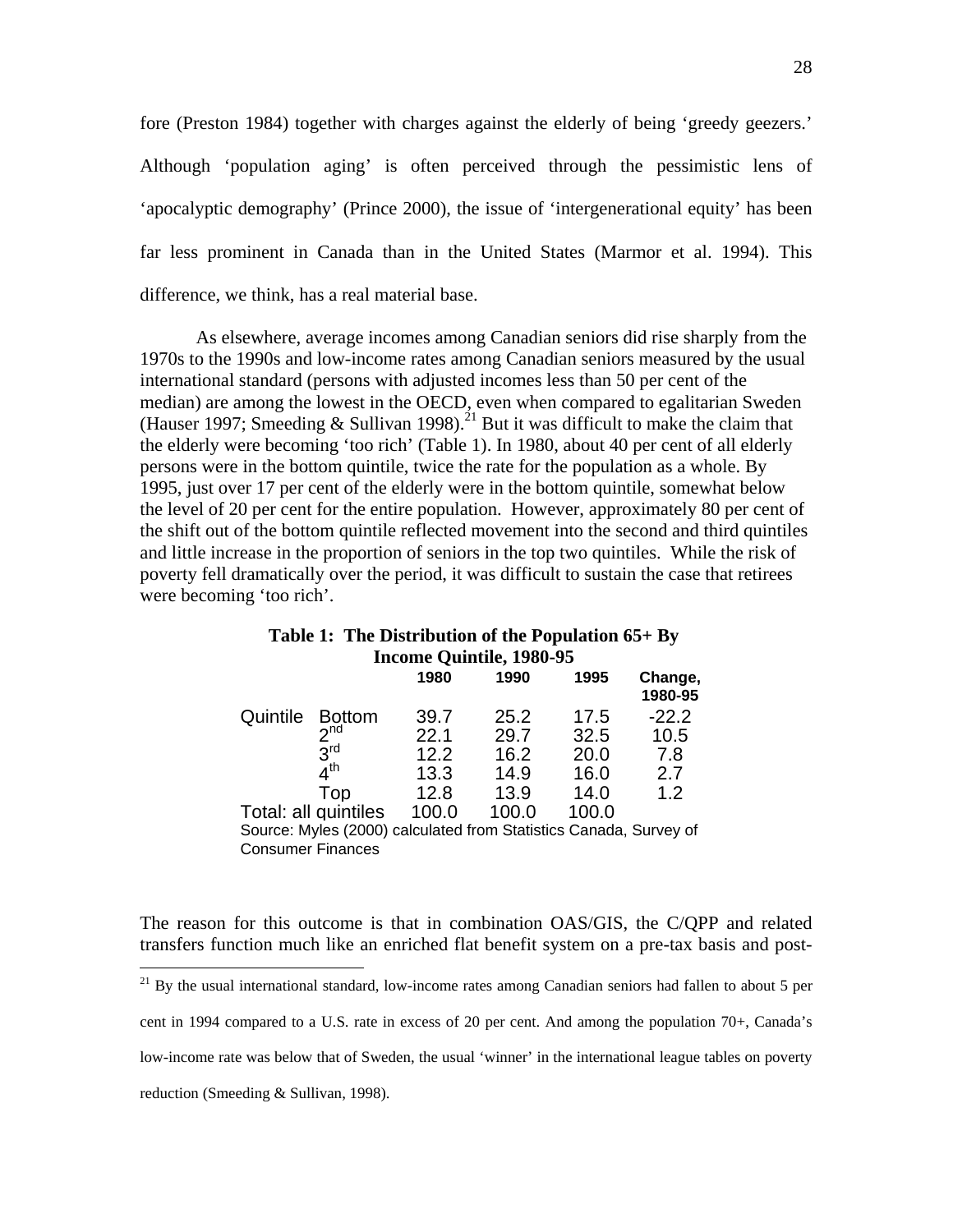tax the overall impact is highly redistributive. This result is highlighted in Table 2 where we show average (equivalence adjusted) income transfers from all public plans by source and age-specific income quintiles for the population  $65+$  in 1995.<sup>22</sup> Total pre-tax transfers (column 5) of between eleven and twelve thousand dollars or approximately 50 percent of the average equivalence adjusted disposable income (\$23 000) of all persons  $65+$  is more or less identical across all income levels.

| Table 2: Distribution of Adjusted Transfers and Taxes by Income Quintile |              |                       |                  |                     |                               |                             |
|--------------------------------------------------------------------------|--------------|-----------------------|------------------|---------------------|-------------------------------|-----------------------------|
| Quintile                                                                 | (1)<br>C/QPP | (2)<br><b>OAS/GIS</b> | (3)<br>Other     | (4)<br><b>Taxes</b> | (5)<br>Total                  | (6)<br><b>Net Transfers</b> |
|                                                                          |              |                       | <b>Transfers</b> |                     | <b>Transfers</b><br>(pre-tax) | (post-tax)                  |
| <b>Bottom</b>                                                            | 2482         | 7886                  | 928              | $-181$              | 11 296                        | 11 115                      |
| Second                                                                   | 4610         | 7158                  | 800              | $-406$              | 12 5 68                       | 12 162                      |
| <b>Third</b>                                                             | 4990         | 5875                  | 1154             | $-1546$             | 12 019                        | 10 473                      |
| Fourth                                                                   | 5187         | 5494                  | 1268             | $-3701$             | 11 949                        | 8 2 4 8                     |
| Top                                                                      | 5358         | 5248                  | 1350             | $-12249$            | 11 956                        | $-293$                      |

Source: Myles (2000) calculated from Statistics Canada, Survey of Consumer Finances

#### **Conclusion**

 $\overline{a}$ 

Since early eighties, the universal flat benefit (Old Age Security) system was targeted for reform on two occasions but with limited success while the 1997 CPP reform served primarily to maintain the status quo. In order to understand why Canadian policy-makers enacted reforms that seem so modest from a comparative perspective, we showed that an essential part of the answer is that 'size matters'. Because of the modest level of pensionrelated public expenditures in Canada, the potential contribution of pension cuts to deficit reduction was comparatively limited. In this context, both Liberal and Conservative governments found more attractive targets in other areas of state intervention, especially those areas in which the federal government could transfer political risks to provincial leaders. As importantly, limited reliance on payroll taxes to finance the public system created few incentives for the emergence of the reform coalitions that have been

 $22$  All incomes are adjusted with an equivalence scale to take account of differences in family size.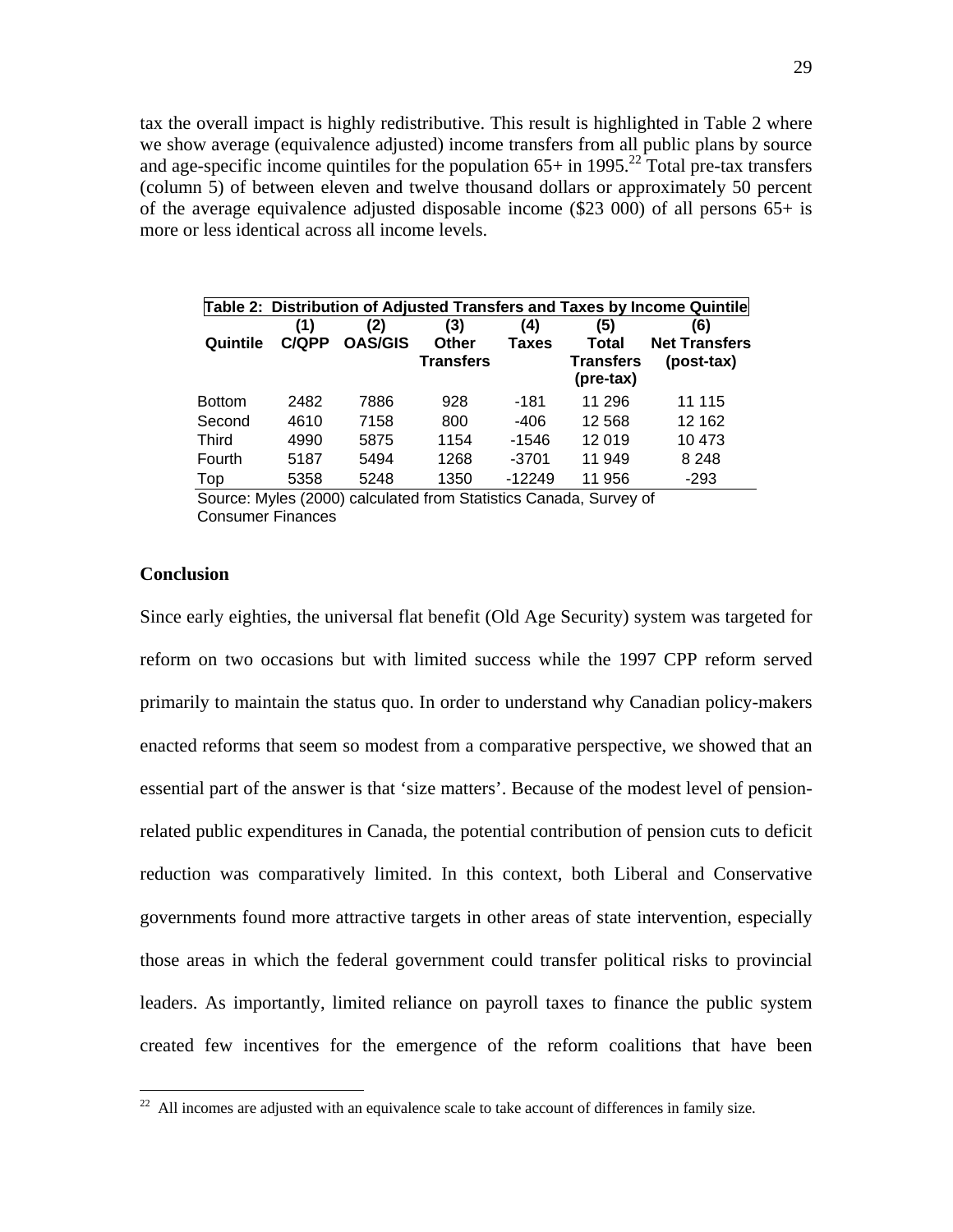characteristic of the high payroll tax countries. Finally, the actual distribution of public sector benefits left little room for a moral assault on public pensions by conservative intellectuals and politicians. The upshot is that in Canada public pensions have been a point of relative stability in a world of welfare state change.

1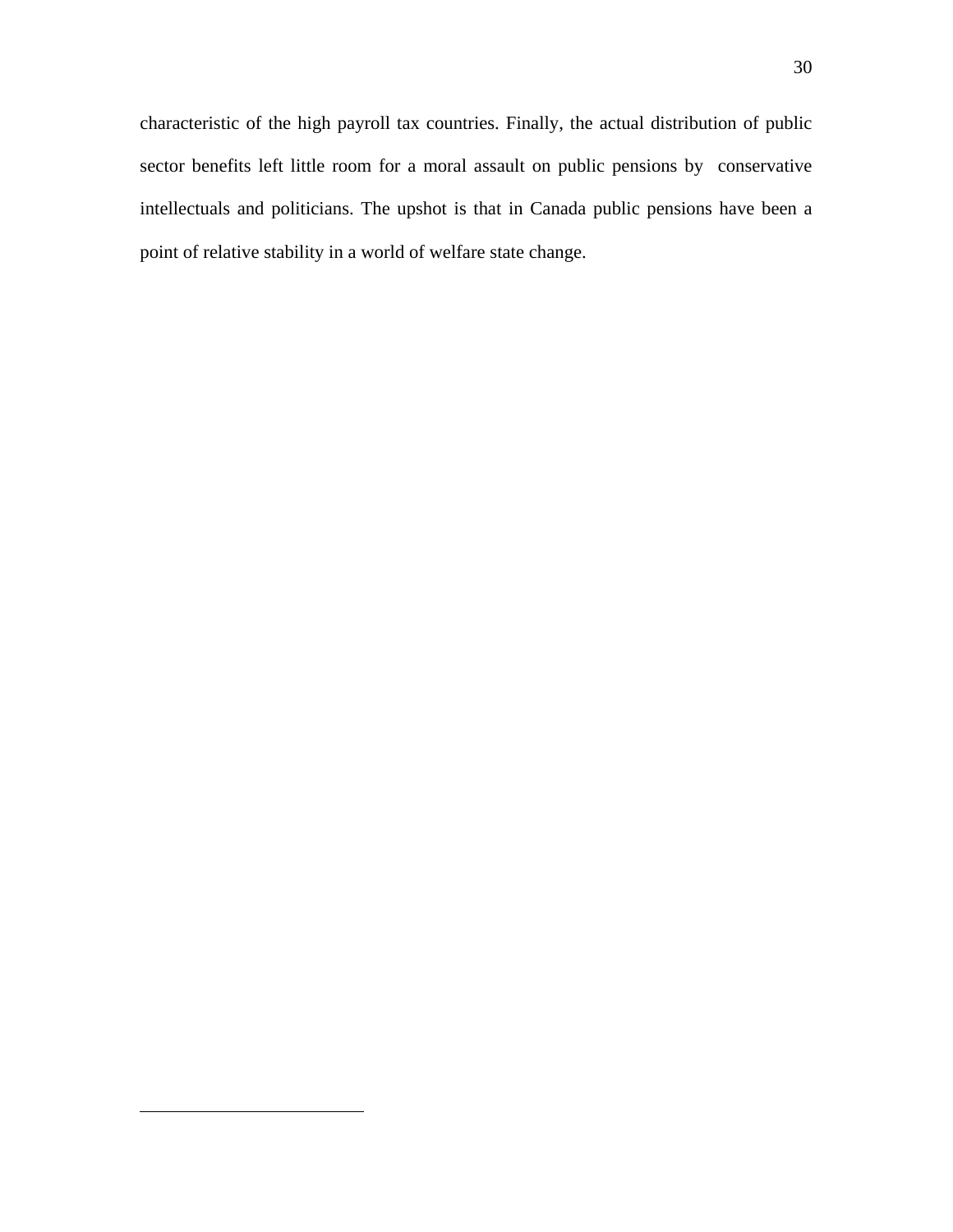#### **References**

Arbour, Pierre (2002), 'Détournement de mandat', La Presse, 28 March. <http://www.cyberpresse.ca/reseau/editorial/0203/edi\_102030081652.html>

Arbour, Pierre (1993), Québec inc. et la tentation du dirigisme, Montréal: L'Étincelle.

Banting, Keith G. (1997), 'The Social Policy Divide: The Welfare State and Canada and the United States' in Keith Banting et al. (eds), Degrees of Freedom: Canada and the United States in a Changing World, Kingston: McGill/Queen's University Press, pp. 267- 309.

Banting, Keith G. (1987), 'Institutional Conservatism: Federalism and Pension Reform' in Jacqueline S. Ismael (ed.), Canadian Social Welfare Policy: Federal and Provincial Dimensions, Kingston: McGill-Queen's University Press, pp. 48-74.

Battle, Ken (under the pseudonym of Grattan Gray) (1990), 'Social Policy by Stealth', Policy Options, 11 (2), 17-29.

Battle, Ken (1997), 'Pension Reform in Canada', Canadian Journal of Aging, 16 (3), 519- 552.

Battle, Ken (2001), Relentless Incrementalism: Deconstructing and Reconstructing Canadian Income Security Policy, Ottawa: Caledon Institute of Social Policy, 2001.

Béland, Daniel and Waddan, Alex (2000), 'From Thatcher (and Pinochet) to Clinton? Conservative Think Tanks, Foreign Models and US pensions reform', Political Quarterly, 71 (2), 202-210.

Brooks, Stephen and Tanguay, A. Brian (1985), 'Quebec's Caisse de Depot et Placement: Tool of Nationalism?', Canadian Public Administration, 28 (1), 99-119.

Bryden, Kenneth (1974), Old Age Pensions and Policy-Making in Canada, Toronto: University of Toronto Press.

Caragata, Warren (1995), 'The Power of Seniors', Maclean's, 108 (10 July), 1995, 16.

Chevreau, Jonathan (2002), 'Pension Funds Ratchet Down Their Expectations', National Post, 6 September.

Cook, Fay, Victor Marshall, Joanne Gard Marshall and Julie Kaufman (1994), 'The Salience of Intergenerational Equity in Canada and the United States', in Economic Security and Intergenerational Justice, edited by Theodore Marmor, Timothy Smeeding and Vernon Greene. Washington, D.C.: The Urban Institute, pp. 91-129.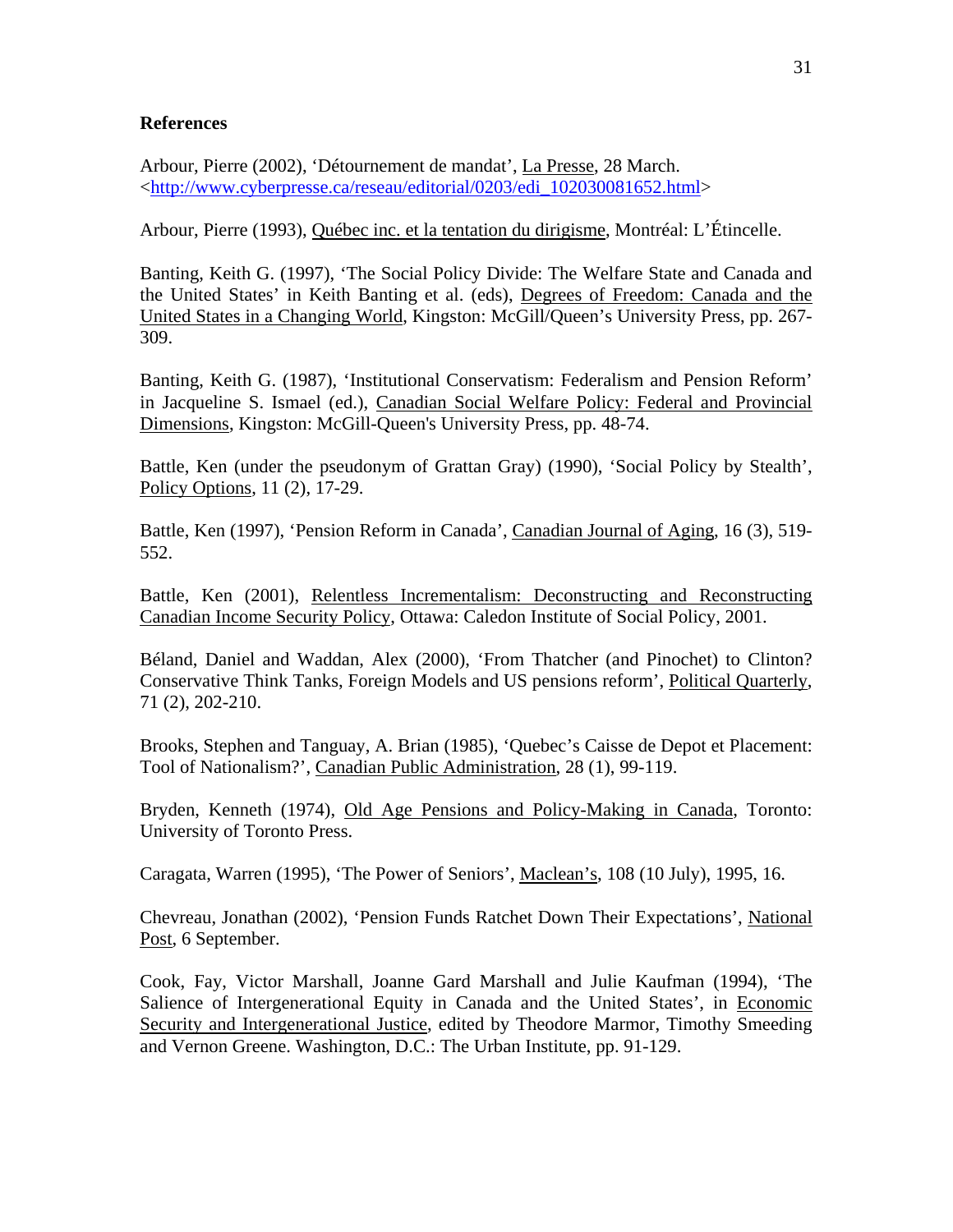Coward, Laurence E. (1995), Private Pensions in OECD Countries: Canada, Paris, Organisation for Economic Co-operation and Development.

CPP Investment Board (2001), 2001 Annual Report, Toronto.

Deaton, Richard Lee (1989), The Political Economy of Pensions: Power, Politics, and Social Change in Canada, Britain, and the United States, Vancouver: UBC Press.

Derthick, Martha (1979), Policymaking for Social Security, Washington, DC: Brookings Institution.

Desjardins, Bertrand (1993), Population Aging in Canada, Ottawa: Statistics Canada.

Emery, J.C. Herbert and Ian Rongve (1999), 'Much Ado About Nothing? Demographic Bulges, the Productivity Puzzle, and CPP Reform', Contemporary Economic Policy, 17  $(1), 68-78.$ 

Federal/Provincial/Territorial CPP Consultations Secretariat (1996), Report on the Canada Pension Plan Consultations, Ottawa.

Geddes, John (1998), 'Citizen's Revolt', Maclean's, 111 (20 April), 12-13.

Government of Canada (1996a), Government Proposes New Seniors Benefit, Ottawa, 6 March.

Government of Canada (1996b), 1996 CPP Consultations, Ottawa, 8 July.

Government of Canada (1996c), Principles to Guide Federal-Provincial Decisions on the Canada Pension Plan, Ottawa, 4 October. <http://www.cpp-rpc.gc.ca/princips/principe.html>

Government of Canada (1997), Securing the Canada Pension Plan: Agreement on Proposed Changes to the CPP, Ottawa, February.

Guest, Dennis (1997), The Emergence of Social Security in Canada (third edition), Vancouver: University of British Columbia Press.

Leacy, F.H. (1983), Vital Statistics of Canada, Ottawa, Ministry of Supply and Services.

Light, Paul (1995), Still Artful Work: The Continuing Politics of Social Security Reform, New York: McGraw-Hill.

Marmor et al. (1994), Economic Security and Intergenerational Justice: A Look at North America, Washington, DC: Urban Institute.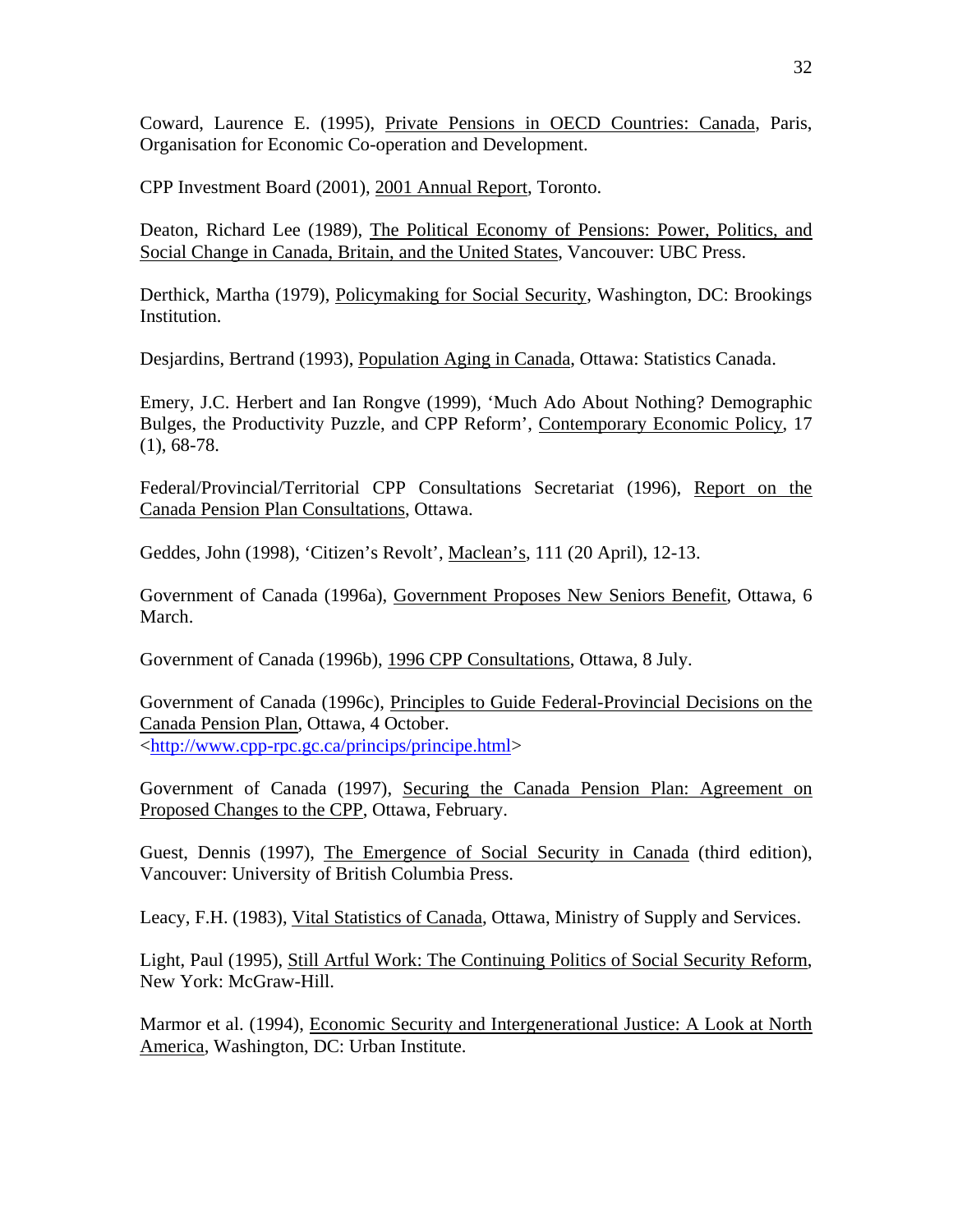Martin, Keith (1997), No Benefits Under the Seniors' Benefit, Ottawa, 20 July. <http://www.keithmartin.org/policy/hrd/hrd\_seniorsbenefit.shtml>

Martin, Paul (1998), 'Finance Minister's Statement on the Seniors Benefit', Ottawa, Government of Canada, 28 July. <http://www.fin.gc.ca/news98/98-071e.html>

Martin, Paul (1997), Tabling Draft Legislation to Amend the Canada Pension Plan: Statement by the Honourable Paul Martin P.C., M.P., Minister of Finance to the House of Common, Ottawa, 14 February.

Maser, Karen and Dufour, Thomas (2001), 'Private Pension Savings: 1999', Perspectives on Labour and Income, 2 (12), 14-22.

McDaniel, Susan A. (1987), 'Demographic Aging as a Guiding Paradigm in Canada's Welfare State', Canadian public Policy, 13, 330-336.

McDonough, A. (1997), 'McDonough defends pensioners', The New Ontario Democrat, December. <http://www.web.net/~ondp/nod/dec97/pensions.htm>

Myles, John (2000), 'The Maturation of Canada's Retirement Income System: Income Levels, Income Inequality and Low Income Among Older Persons', Canadian Journal on Aging, 19, 287-316.

Myles, John, 'Social Policies for the Elderly in Canada' in B. R.-M. Havens Rathbone (ed.), North American Elders: U.S. and Canadian Comparisons, New York: Greenwood Press, 1988, pp. 37-54.

Myles, John and Pierson, Paul, 'The Comparative Political Economy of Pension Reform' in Paul Pierson, (ed.), The New Politics of the Welfare State, Oxford: Oxford University Press, 2001, pp. 305-333.

Myles, John and Jill Quadagno (1996), 'Recent Trends in Public Pension Reform: A Comparative View' in K. Banting and R. Boadway (eds), Reform of Retirement Income Policy: International and Canadian Perspectives, Kingston: Queen's University School of Policy Studies, pp. 247-271.

Myles, John and Paul Pierson (1997), 'Friedman's Revenge: The Reform of Liberal Welfare States in Canada and the United States', Politics and Society, 25, 443-472.

Pearse, Jane (2001), 'Overview of theCanadian Private Pension System' in OECD, Private Pensions Systems: Administrative Costs and Reforms (Private Pension Series No 2), Geneva, OECD.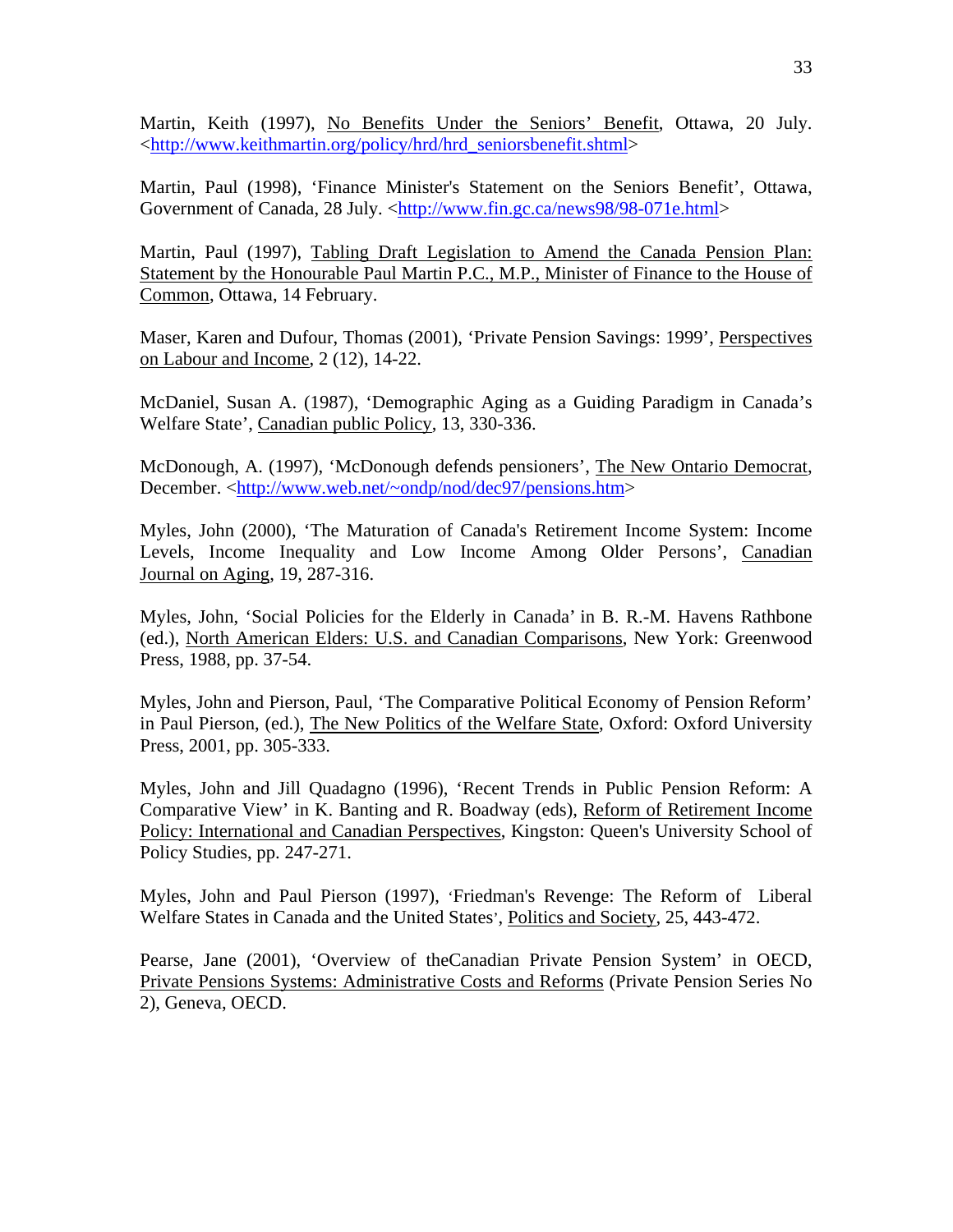Pierson, Paul and R. Kent Weaver (1993), 'Imposing Losses in Pension Policy' in R. Kent Weaver and Rockman, Bert A. (eds.), Do Institutions Matter?: Government Capabilities in the United States and Abroad, Washington, DC: Brookings Institution, pp. 110-150.

Pratt, Henry J. (1997), Gray Agendas: Interest Groups and Public Pensions in Canada, Britain, and the United States, Ann Arbour: University of Michigan Press.

Preston, Samuel H. (1984), 'Children and the Elderly: Divergent Paths for America's Dependents', Demography, 21, 435-57.

Prince, Michael J. (2000), 'Apocalyptic, Opportunistic, and Realistic Discourse: Retirement Income and Social Policy or Chicken Littles, Nest-Eggies, and Humpty Dumpties' in Ellen M. Gee and Gloria M. Gutman (eds.), The Overselling of Population Aging: Apocalyptic Demography, Intergenerational Challenges and Social Policy, Don Mills (Ont.): Oxford University Press, pp. 100-114.

Rice, James J. and Michael J. Prince (2000), Changing Politics of Canadian Social Policy, Toronto: University of Toronto Press.

Skocpol, Theda (1992), Protecting Soldiers and Mothers: The Political Origins of Social Policy in the United States, Cambridge (Mass.): Belknap Press.

Statistics Canada (2002), Profile of the Canadian Population by Age and Sex: Canada Ages, Ottawa.

Statistics Canada (2001), Pension Plans in Canada, Ottawa, December.

Task Force on Income Ritirement Policy (1980), The Ritirement Income System in Canada: Problems and Alternative Policy Reforms, Ottawa: Minister of Supply and Services.

Thomson, Dale C. (1984), Jean Lesage and the Quiet Revolution, Toronto: Macmillan.

Townson, Monica (2001), Pensions Under Attack: What's Behind the Push to Privatize Pensions, Toronto: Lorimer/Canadian Centre for Policy Alternatives.

Weaver, R. Kent (1986), 'The Politics of Blame Avoidance', Journal of Public Policy, 6,

371-398.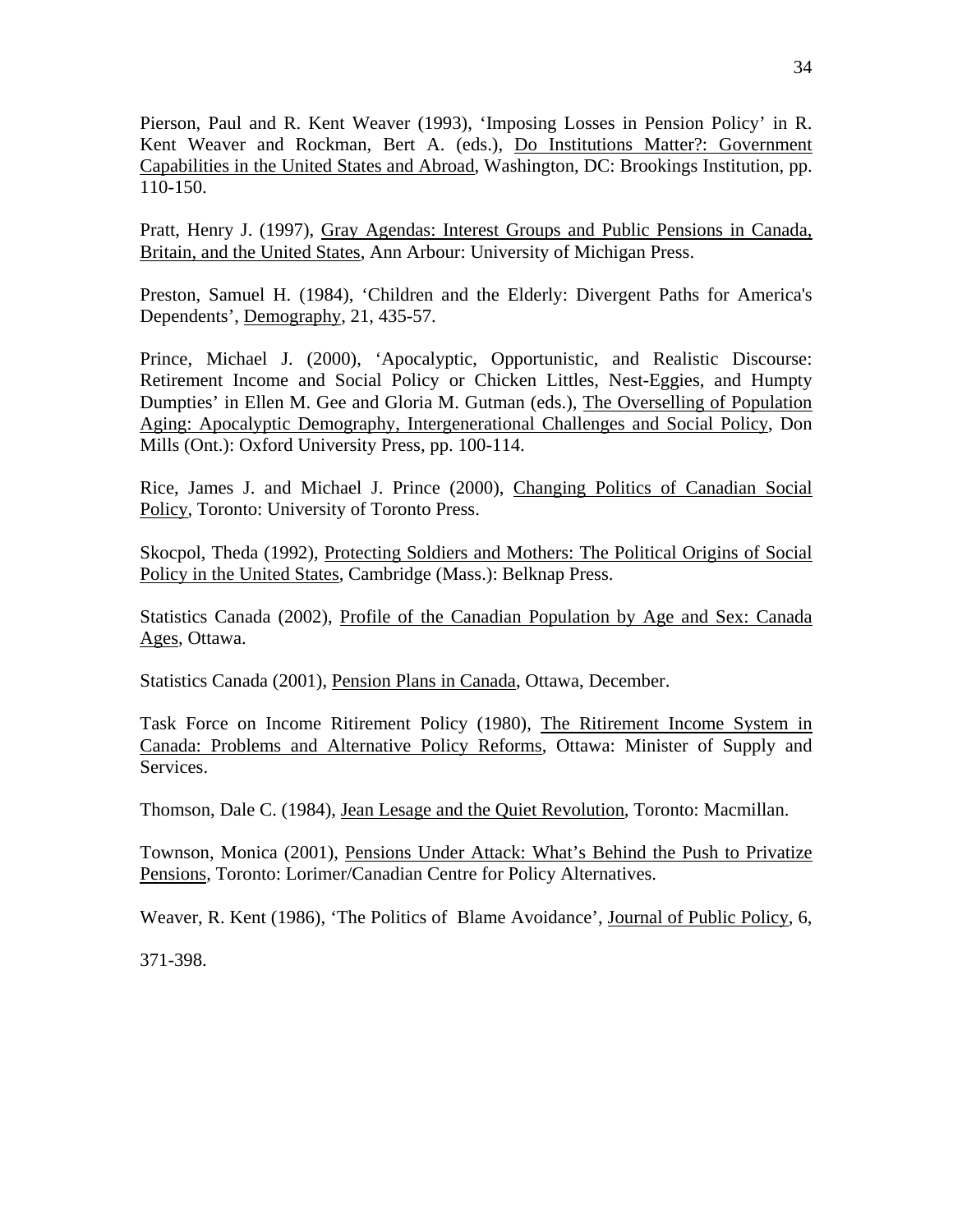| Number  | Title                                                                                                         | Author(s)                                                                                                                 |
|---------|---------------------------------------------------------------------------------------------------------------|---------------------------------------------------------------------------------------------------------------------------|
| No. 1:  | Population Aging and Its Economic Costs: A Survey of the                                                      | F.T. Denton                                                                                                               |
|         | <b>Issues and Evidence</b>                                                                                    | B.G. Spencer                                                                                                              |
| No. 2:  | How Much Help Is Exchanged in Families?<br>Towards an Understanding of Discrepant Research Findings           | C.J. Rosenthal<br>L.O. Stone                                                                                              |
| No. 3:  | Did Tax Flattening Affect RRSP Contributions?                                                                 | M.R. Veall                                                                                                                |
| No. 4:  | Families as Care-Providers Versus Care-Managers? Gender and<br>Type of Care in a Sample of Employed Canadians | C.J. Rosenthal<br>A. Martin-Matthews                                                                                      |
| No. 5:  | <b>Alternatives for Raising Living Standards</b>                                                              | W. Scarth                                                                                                                 |
| No. 6:  | Transitions to Retirement: Determinants of Age of Social<br>Security Take Up                                  | E. Tompa                                                                                                                  |
| No. 7:  | Health and Individual and Community Characteristics: A<br><b>Research Protocol</b>                            | F. Béland<br>S. Birch<br>G. Stoddart                                                                                      |
| No. 8:  | Disability Related Sources of Income and Expenses: An<br>Examination Among the Elderly in Canada              | P. Raina<br>S. Dukeshire<br>M. Denton<br>L.W. Chambers<br>A. Scanlan<br>A. Gafni<br>S. French<br>A. Joshi<br>C. Rosenthal |
| No. 9:  | The Impact of Rising 401(k) Pension Coverage on Future<br>Pension Income                                      | W.E. Even<br>D.A. Macpherson                                                                                              |
| No. 10: | Income Inequality as a Canadian Cohort Ages: An Analysis of<br>the Later Life Course                          | S.G. Prus                                                                                                                 |
| No. 11: | Are Theories of Aging Important? Models and Explanations in<br>Gerontology at the Turn of the Century         | V.L. Bengtson<br>C.J. Rice<br>M.L. Johnson                                                                                |
| No. 12: | Generational Equity and the Reformulation of Retirement                                                       | M.L. Johnson                                                                                                              |
| No. 13: | Long-term Care in Turmoil                                                                                     | M.L. Johnson<br>L. Cullen<br>D. Patsios                                                                                   |
| No. 14: | The Effects of Population Ageing on the Canadian Health Care<br>System                                        | M.W. Rosenberg                                                                                                            |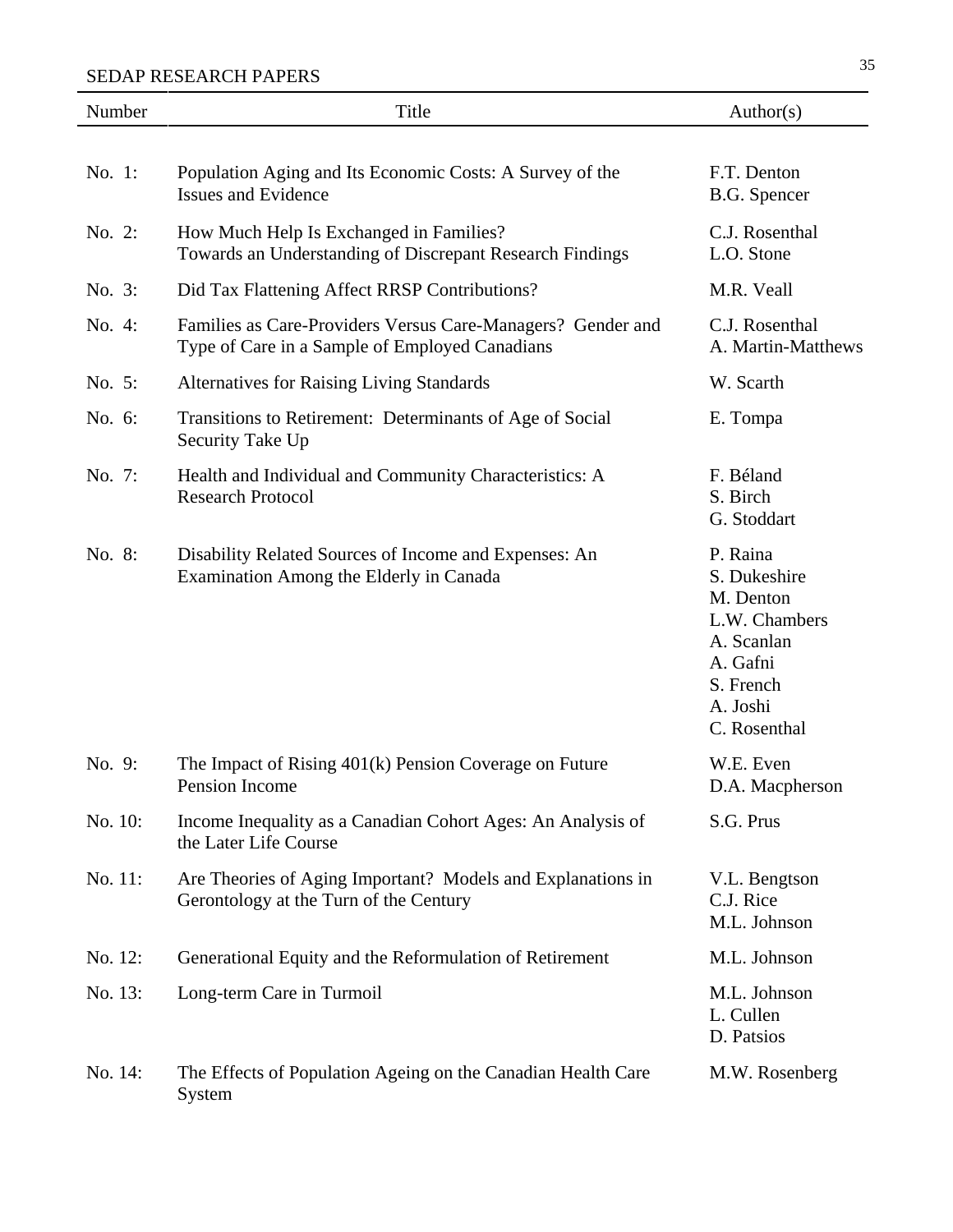| Number  | Title                                                                                                                                                     | Author(s)                                                     |
|---------|-----------------------------------------------------------------------------------------------------------------------------------------------------------|---------------------------------------------------------------|
| No. 15: | Projections of the Population and Labour Force to 2046: Canada                                                                                            | F.T. Denton<br>C.H. Feaver<br>B.G. Spencer                    |
| No. 16: | Projections of the Population and Labour Force to 2046: The<br>Provinces and Territories                                                                  | F.T. Denton<br>C.H. Feaver<br>B.G. Spencer                    |
| No. 17: | Location of Adult Children as an Attraction for Black and White<br>Elderly Migrants in the United States                                                  | K.-L. Liaw<br>W.H. Frey<br>J.-P. Lin                          |
| No. 18: | The Nature of Support from Adult Sansei (Third Generation)<br>Children to Older Nisei (Second Generation) Parents in Japanese<br><b>Canadian Families</b> | K.M. Kobayashi                                                |
| No. 19: | The Effects of Drug Subsidies on Out-of-Pocket Prescription<br>Drug Expenditures by Seniors: Regional Evidence from<br>Canada                             | T.F. Crossley<br>P. Grootendorst<br>S. Korkmaz<br>M.R. Veall  |
| No. 20: | Describing Disability among High and Low Income Status<br><b>Older Adults in Canada</b>                                                                   | P. Raina<br>M. Wong<br>L.W. Chambers<br>M. Denton<br>A. Gafni |
| No. 21: | Parental Illness and the Labour Supply of Adult Children                                                                                                  | P.T.Léger                                                     |
| No. 22: | Some Demographic Consequences of Revising the Definition of<br><b>#Dld&amp;o</b> Reflect Future Changes in Life Table Probabilities                       | F.T. Denton<br>B.G. Spencer                                   |
| No. 23: | Geographic Dimensions of Aging: The Canadian Experience<br>1991-1996                                                                                      | E.G. Moore<br>D. McGuinness<br>M.A. Pacey<br>M.W. Rosenberg   |
| No. 24: | The Correlation Between Husband's and Wife's Education:<br>Canada, 1971-1996                                                                              | L. Magee<br>J. Burbidge<br>L. Robb                            |
| No. 25: | The Effect of Marginal Tax Rates on Taxable Income:<br>A Panel Study of the 1988 Tax Flattening in Canada                                                 | M.-A. Sillamaa<br>M.R. Veall                                  |
| No. 26: | The Stability of Self Assessed Health Status                                                                                                              | T.F. Crossley<br>S. Kennedy                                   |
| No. 27: | How Do Contribution Limits Affect Contributions to Tax-<br>Preferred Savings Accounts?                                                                    | K. Milligan                                                   |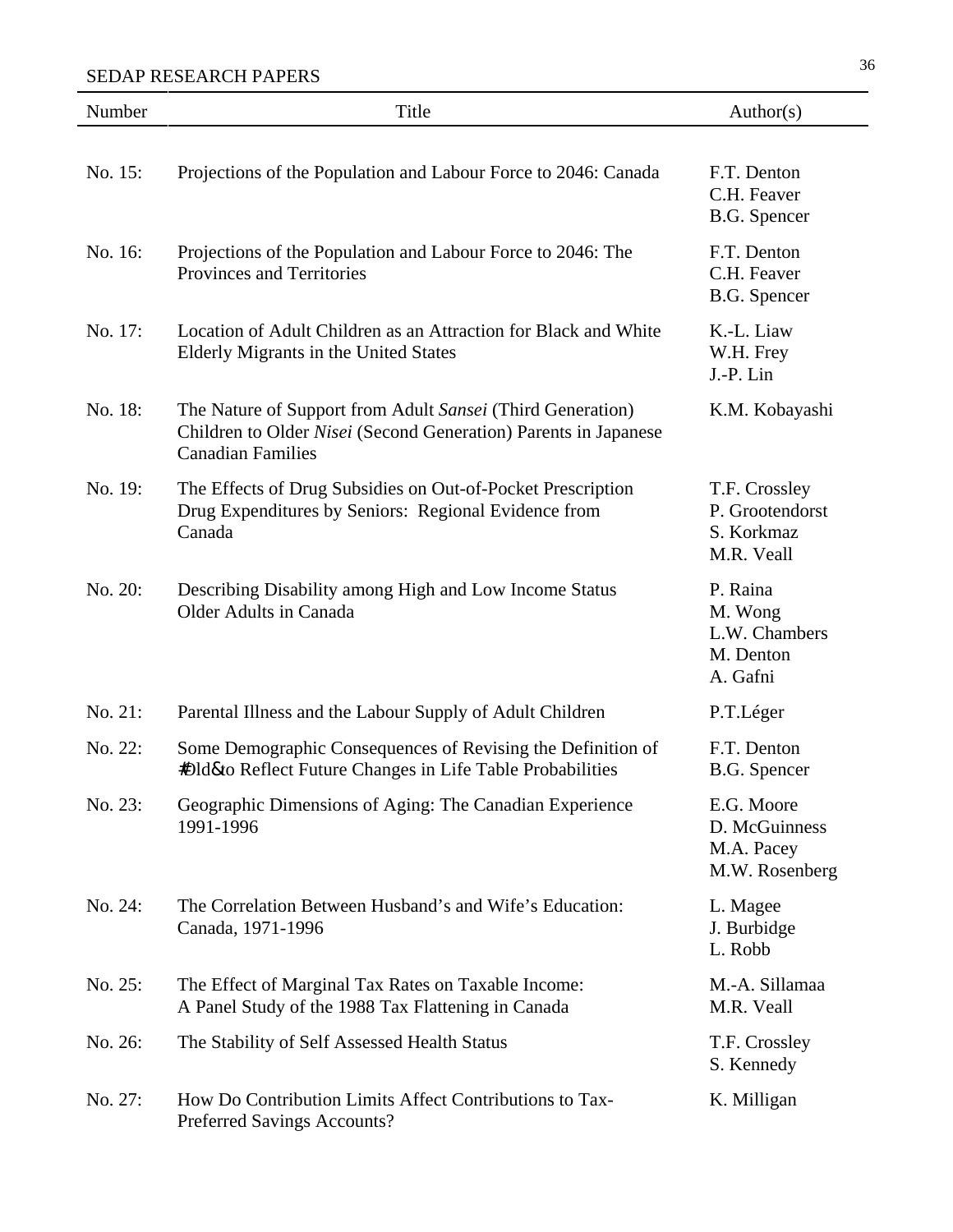| Number  | Title                                                                                                                                                    | Author(s)                                    |
|---------|----------------------------------------------------------------------------------------------------------------------------------------------------------|----------------------------------------------|
|         |                                                                                                                                                          |                                              |
| No. 28: | The Life Cycle Model of Consumption and Saving                                                                                                           | M. Browning<br>T.F. Crossley                 |
| No. 29: | Population Change and the Requirements for Physicians: The<br>Case of Ontario                                                                            | F.T. Denton<br>A. Gafni<br>B.G. Spencer      |
| No. 30: | Nonparametric Identification of Latent Competing Risks and Roy<br><b>Duration Models</b>                                                                 | G. Colby<br>P. Rilstone                      |
| No. 31: | Simplified Estimation of Multivariate Duration Models with<br>Unobserved Heterogeneity                                                                   | G. Colby<br>P. Rilstone                      |
| No. 32: | <b>Structural Estimation of Psychiatric Hospital Stays</b>                                                                                               | G. Colby<br>P. Rilstone                      |
| No. 33: | Have 401(k)s Raised Household Saving? Evidence from the<br><b>Health and Retirement Study</b>                                                            | G.V. Engelhardt                              |
| No. 34: | Health and Residential Mobility in Later Life:<br>A New Analytical Technique to Address an Old Problem                                                   | L.M. Hayward                                 |
| No. 35: | 2 ½ Proposals to Save Social Security                                                                                                                    | D. Fretz<br>M.R. Veall                       |
| No. 36: | The Consequences of Caregiving: Does Employment Make a<br>Difference                                                                                     | C.L. Kemp<br>C.J. Rosenthal                  |
| No. 37: | Fraud in Ethnocultural Seniors' Communities                                                                                                              | P.J.D. Donahue                               |
| No. 38: | Social-psychological and Structural Factors Influencing the<br>Experience of Chronic Disease: A Focus on Individuals with<br>Severe Arthritis            | P.J. Ballantyne<br>G.A. Hawker<br>D. Radoeva |
| No. 39: | The Extended Self: Illness Experiences of Older Married<br><b>Arthritis Sufferers</b>                                                                    | P.J. Ballantyne<br>G.A. Hawker<br>D. Radoeva |
| No. 40: | A Comparison of Alternative Methods to Model Endogeneity in<br>Count Models. An Application to the Demand for Health Care<br>and Health Insurance Choice | M. Schellhorn                                |
| No. 41: | Wealth Accumulation of US Households: What Do We Learn<br>from the SIPP Data?                                                                            | V. Hildebrand                                |
| No. 42: | Pension Portability and Labour Mobility in the United States.<br>New Evidence from SIPP Data.                                                            | V. Andrietti<br>V. Hildebrand                |
| No. 43: | Exploring the Effects of Population Change on the Costs of<br><b>Physician Services</b>                                                                  | F.T. Denton<br>A. Gafni<br>B.G. Spencer      |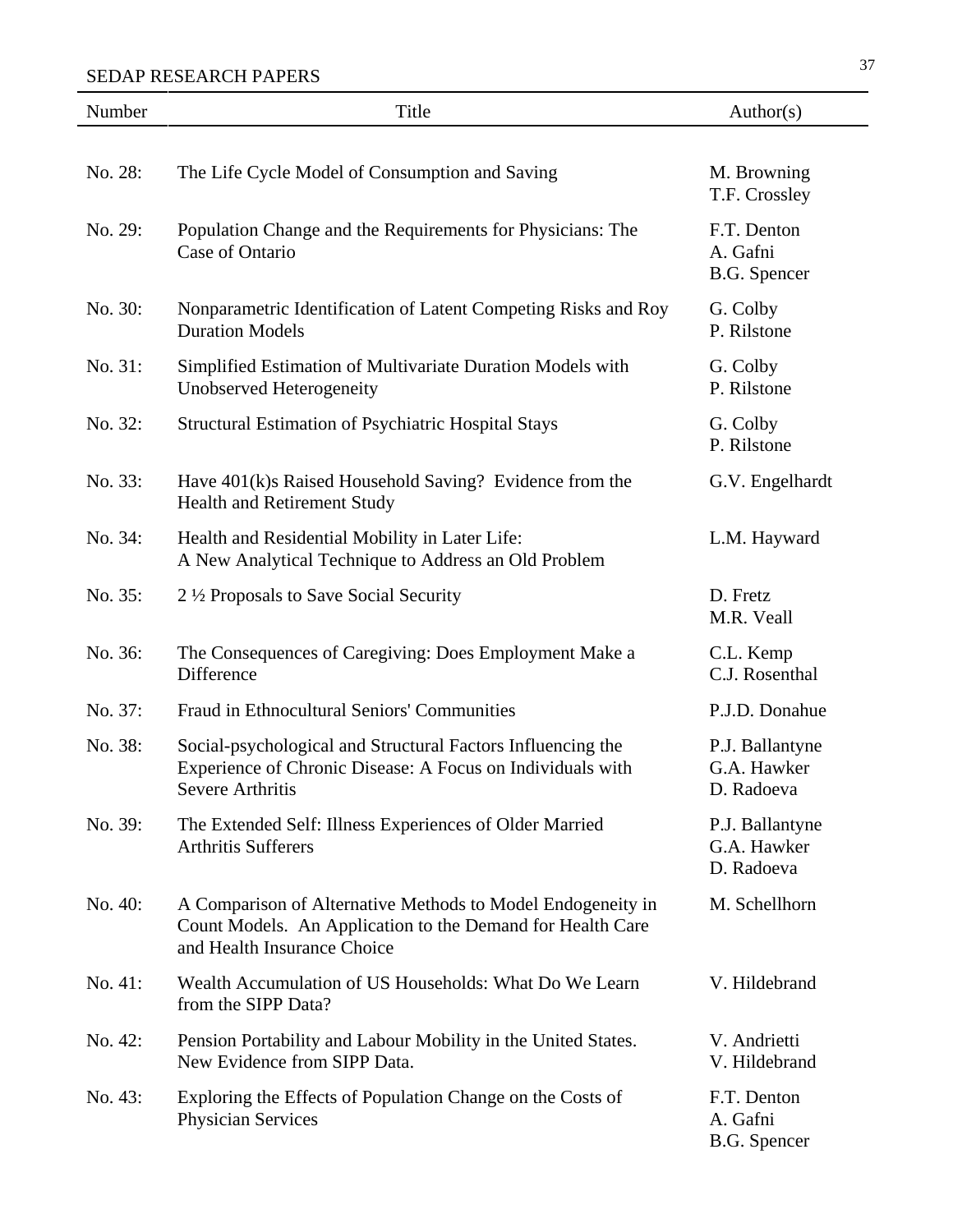| Number  | Title                                                                                                                            | Author(s)                                                                   |
|---------|----------------------------------------------------------------------------------------------------------------------------------|-----------------------------------------------------------------------------|
| No. 44: | Reflexive Planning for Later Life: A Conceptual Model and<br><b>Evidence from Canada</b>                                         | M.A. Denton<br>S. French<br>A. Gafni<br>A. Joshi<br>C. Rosenthal<br>S. Webb |
| No. 45: | Time Series Properties and Stochastic Forecasts: Some<br>Econometrics of Mortality from the Canadian Laboratory                  | F.T. Denton<br>C.H. Feaver<br>B.G. Spencer                                  |
| No. 46: | Linear Public Goods Experiments: A Meta-Analysis                                                                                 | J. Zelmer                                                                   |
| No. 47: | Local Planning for an Aging Population in Ontario: Two Case<br><b>Studies</b>                                                    | L.M. Hayward                                                                |
| No. 48: | Management Experience and Diversity in an Ageing<br>Organisation: A Microsimulation Analysis                                     | T. Wannell<br>M. Gravel                                                     |
| No. 49: | Resilience Indicators of Post Retirement Well-Being                                                                              | E. Marziali<br>P. Donahue                                                   |
| No. 50: | Continuity or Change? Older People in Three Urban Areas                                                                          | J. Phillips<br>M. Bernard<br>C. Phillipson<br>J. Ogg                        |
| No. 51: | Intracohort Income Status Maintenance: An Analysis of the Later<br>Life Course                                                   | S.G. Prus                                                                   |
| No. 52: | Tax-Preferred Savings Accounts and Marginal Tax Rates:<br><b>Evidence on RRSP Participation</b>                                  | K. Milligan                                                                 |
| No. 53: | Cohort Survival Analysis is Not Enough: Why Local Planners<br>Need to Know More About the Residential Mobility of the<br>Elderly | L.M. Hayward<br>N.M. Lazarowich                                             |
| No. 54: | Unemployment and Health: Contextual Level Influences on the<br>Production of Health in Populations                               | F. Béland<br>S. Birch<br>G. Stoddart                                        |
| No. 55: | The Timing and Duration of Women's Life Course Events: A<br>Study of Mothers With At Least Two Children                          | K.M. Kobayashi<br>A. Martin-Matthews<br>C.J. Rosenthal<br>S. Matthews       |
| No. 56: | Age-Gapped and Age-Condensed Lineages: Patterns of<br>Intergenerational Age Structure Among Canadian Families                    | A. Martin-Matthews<br>K. M. Kobayashi<br>C.L. Rosenthal<br>S.H. Matthews    |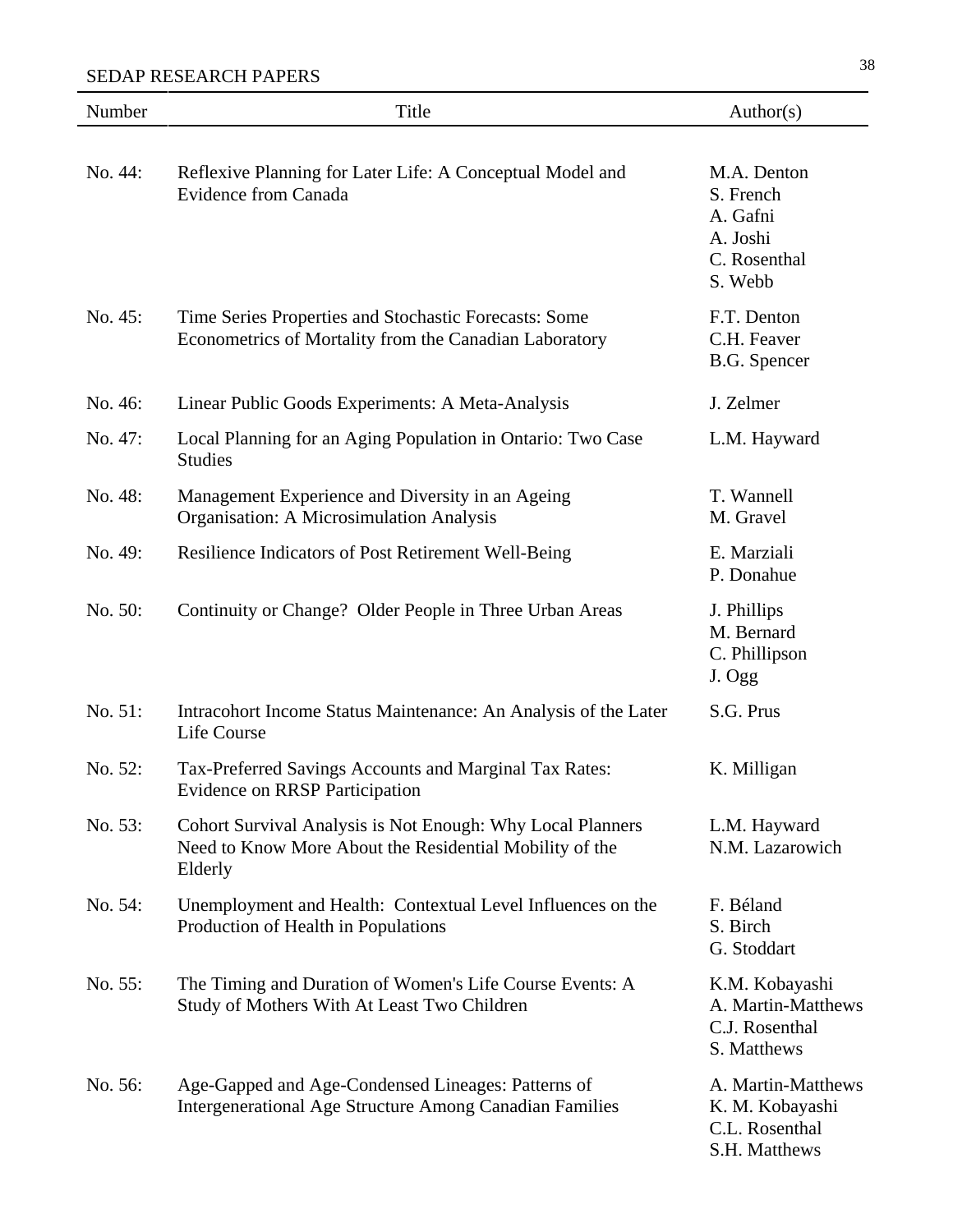| Number  | Title                                                                                                                                                      | Author(s)                                                                        |
|---------|------------------------------------------------------------------------------------------------------------------------------------------------------------|----------------------------------------------------------------------------------|
|         |                                                                                                                                                            |                                                                                  |
| No. 57: | The Relationship between Age, Socio-Economic Status, and<br>Health among Adult Canadians                                                                   | S.G. Prus                                                                        |
| No. 58: | Measuring Differences in the Effect of Social Resource Factors<br>on the Health of Elderly Canadian Men and Women                                          | S.G. Prus<br>E. Gee                                                              |
| No. 59: | APOCALYPSE NO: Population Aging and the Future of Health<br>Care Systems                                                                                   | R.G. Evans<br>K.M. McGrail<br>S.G. Morgan<br>M.L. Barer<br>C. Hertzman           |
| No. 60: | The Education Premium in Canada and the United States                                                                                                      | J.B. Burbidge<br>L. Magee<br>A.L. Robb                                           |
| No. 61: | Student Enrolment and Faculty Recruitment in Ontario:<br>The Double Cohort, the Baby Boom Echo, and the Aging of<br><b>University Faculty</b>              | B.G. Spencer                                                                     |
| No. 62: | The Social and Demographic Contours of Contemporary<br>Grandparenthood: Mapping Patterns in Canada and the United<br><b>States</b>                         | C.L. Kemp                                                                        |
| No. 63: | Changing Income Inequality and the Elderly in Canada 1991-<br>1996: Provincial Metropolitan and Local Dimensions                                           | E.G. Moore<br>M.A. Pacey                                                         |
| No. 64: | Mid-life Patterns and the Residential Mobility of Older Men                                                                                                | L.M. Hayward                                                                     |
| No. 65: | The Retirement Incentive Effects of Canada's Income Security<br>Programs                                                                                   | M. Baker<br>J. Gruber<br>K. Milligan                                             |
| No. 66: | The Economic Well-Being of Older Women Who Become<br>Divorced or Separated in Mid and Later Life                                                           | S. Davies<br>M. Denton                                                           |
| No. 67: | Alternative Pasts, Possible Futures: A "What If" Study of the<br>Effects of Fertility on the Canadian Population and Labour Force                          | F.T. Denton<br>C.H. Feaver<br>B.G. Spencer                                       |
| No. 68: | Baby-Boom Aging and Average Living Standards                                                                                                               | W. Scarth<br>M. Souare                                                           |
| No. 69: | The Invisible Retirement of Women                                                                                                                          | L. McDonald                                                                      |
| No. 70: | The Impact of Reference Pricing of Cardiovascular Drugs on<br>Health Care Costs and Health Outcomes: Evidence from British<br>Columbia – Volume I: Summary | P.V. Grootendorst<br>L.R. Dolovich<br>A.M. Holbrook<br>A.R. Levy<br>B.J. O'Brien |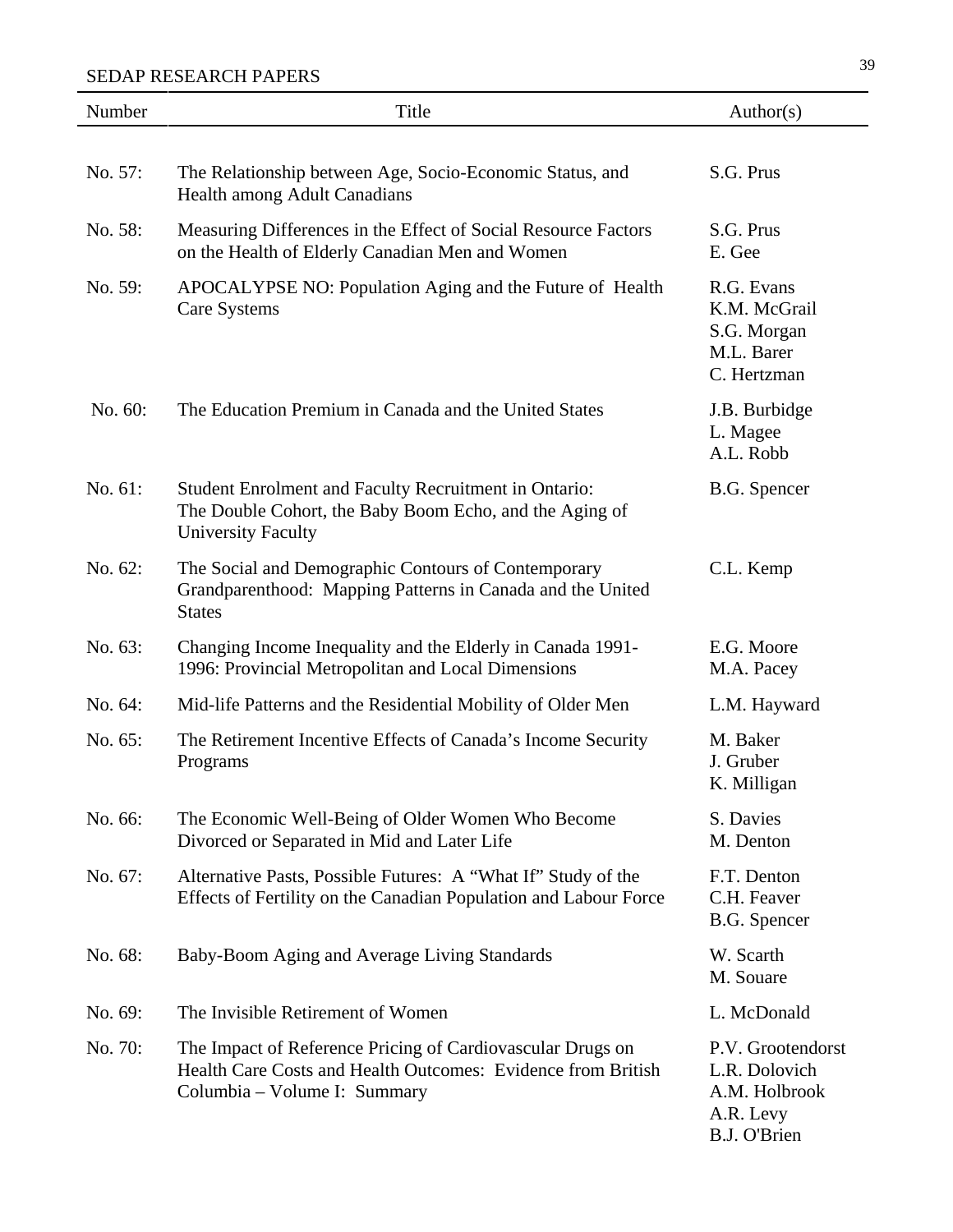| Number  | Title                                                                                                                                                                              | Author(s)                                                                        |
|---------|------------------------------------------------------------------------------------------------------------------------------------------------------------------------------------|----------------------------------------------------------------------------------|
| No. 71: | The Impact of Reference Pricing of Cardiovascular Drugs on<br>Health Care Costs and Health Outcomes: Evidence from British<br>Columbia - Volume II: Technical Report               | P.V. Grootendorst<br>L.R. Dolovich<br>A.M. Holbrook<br>A.R. Levy<br>B.J. O'Brien |
| No. 72: | The Impact of Reference Pricing of Cardiovascular Drugs on<br>Health Care Costs and Health Outcomes: Evidence from British<br>Columbia - Volume III: ACE and CCB Literature Review | L.R. Dolovich<br>A.M. Holbrook<br>M. Woodruff                                    |
| No. 73: | Do Drug Plans Matter? Effects of Drug Plan Eligibility on Drug<br>Use Among the Elderly, Social Assistance Recipients and the<br><b>General Population</b>                         | P. Grootendorst<br>M. Levine                                                     |
| No. 74: | Living Alone and Living with Children: The Living<br>Arrangements of Canadian and Chinese-Canadian Seniors                                                                         | M.A. Pacey                                                                       |
| No. 75: | Student Enrolment and Faculty Recruitment in Ontario:<br>The Double Cohort, the Baby Boom Echo, and the Aging of<br>University Faculty (Revised and updated version of No. 61)     | B.G. Spencer                                                                     |
| No. 76: | Gender Differences in the Influence of Economic, Lifestyle, and<br>Psychosocial Factors on Later-life Health                                                                       | S.G. Prus<br>E. Gee                                                              |
| No. 77: | Asking Consumption Questions in General Purpose Surveys                                                                                                                            | M. Browning<br>T.F. Crossley<br>G. Weber                                         |
| No. 78: | A Longitudinal Study of the Residential Mobility of the Elderly<br>in Canada                                                                                                       | Y. Ostrovsky                                                                     |
| No. 79: | Health Care in Rural Communities: Exploring the Development<br>of Informal and Voluntary Care                                                                                      | M.W. Skinner<br>M.W. Rosenberg                                                   |
| No. 80: | Does Cognitive Status Modify the Relationship Between<br>Education and Mortality? Evidence from the Canadian Study of<br>Health and Aging                                          | J.C. Brehaut<br>P. Raina<br>J. Lindsay                                           |
| No. 81: | Agreement Between Self-Reported and Routinely Collected<br>Health Care Utilisation Data Among Seniors                                                                              | P. Raina<br>V. Torrance-Rynard<br>M. Wong<br>C. Woodward                         |
| No. 82: | Age, Retirement and Expenditure Patterns: An Econometric<br><b>Study of Older Canadian Households</b>                                                                              | F.T. Denton<br>D.C. Mountain<br>B.G. Spencer                                     |
| No. 83: | Understanding the Relationship between Income Status and the<br>Restrictions in Instrumental Activities of Daily Living among<br><b>Disabled Older Adults</b>                      | P. Raina<br>M. Wong                                                              |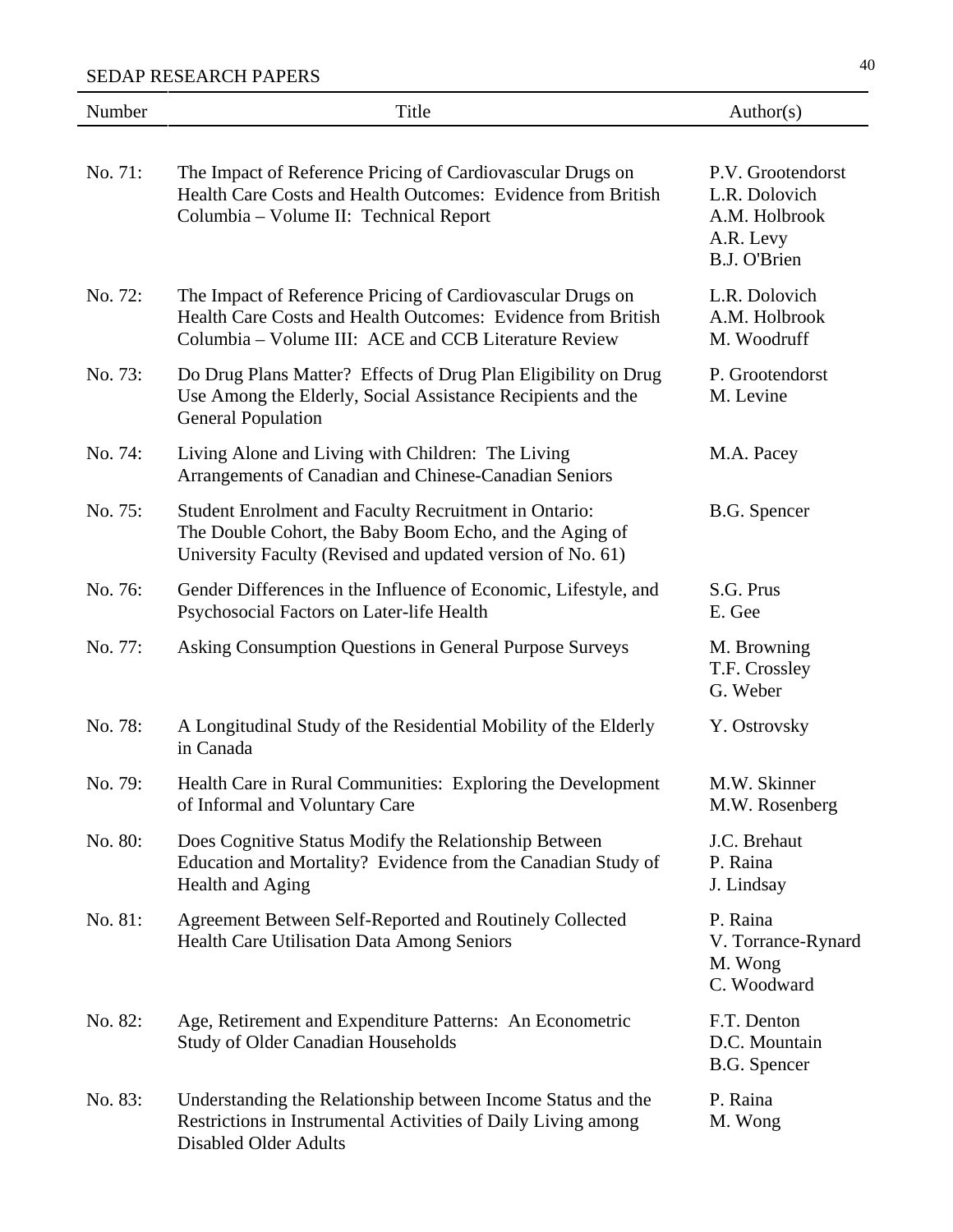| Number  | Title                                                                                                                                                                                              | Author(s)                                                                                                                    |
|---------|----------------------------------------------------------------------------------------------------------------------------------------------------------------------------------------------------|------------------------------------------------------------------------------------------------------------------------------|
| No. 84: | Location of Adult Children as an Attraction for Black and White<br>Elderly Return and Onward Migrants in the United States:<br>Application of a Three-level Nested Logit Model with Census<br>Data | K-L. Liaw<br>W.H. Frey                                                                                                       |
| No. 85: | Changing Income Inequality and Immigration in Canada<br>1980-1995                                                                                                                                  | E.G. Moore<br>M.A. Pacey                                                                                                     |
| No. 86: | The Dynamics of Food Deprivation and Overall Health:<br>Evidence from the Canadian National Population Health Survey                                                                               | L. McLeod<br>M.R. Veall                                                                                                      |
| No. 87: | Quebec's Lackluster Performance in Interprovincial Migration<br>and Immigration: How, Why, and What Can Be Done?                                                                                   | K-L. Liaw<br>L. Xu<br>M. Qi                                                                                                  |
| No. 88: | Out-of-Pocket Prescription Drug Expenditures and Public<br><b>Prescription Drug Programs</b>                                                                                                       | S. Alan<br>T.F. Crossley<br>P. Grootendorst<br>M.R. Veall                                                                    |
| No. 89: | The Wealth and Asset Holdings of U.S.-Born and Foreign-Born<br>Households: Evidence from SIPP Data                                                                                                 | D.A. Cobb-Clark<br>V. Hildebrand                                                                                             |
| No. 90: | Population Aging, Productivity, and Growth in Living Standards                                                                                                                                     | W. Scarth                                                                                                                    |
| No. 91: | A Life-course Perspective on the Relationship between Socio-<br>economic Status and Health: Testing the Divergence Hypothesis                                                                      | S.G. Prus                                                                                                                    |
| No. 92: | <b>Immigrant Mental Health and Unemployment</b>                                                                                                                                                    | S. Kennedy                                                                                                                   |
| No. 93: | The Relationship between Education and Health in Australia and<br>Canada                                                                                                                           | S. Kennedy                                                                                                                   |
| No. 94: | The Transition from Good to Poor Health: An Econometric<br>Study of the Older Population                                                                                                           | N.J. Buckley<br>F.T. Denton<br>A.L. Robb<br>B.G. Spencer                                                                     |
| No. 95: | Using Structural Equation Modeling to Understand the Role of<br>Informal and Formal Supports on the Well-being of Caregivers of<br>Persons with Dementia                                           | P. Raina<br>C. McIntyre<br>B. Zhu<br>I. McDowell<br>L. Santaguida<br><b>B.</b> Kristjansson<br>A. Hendricks<br>L.W. Chambers |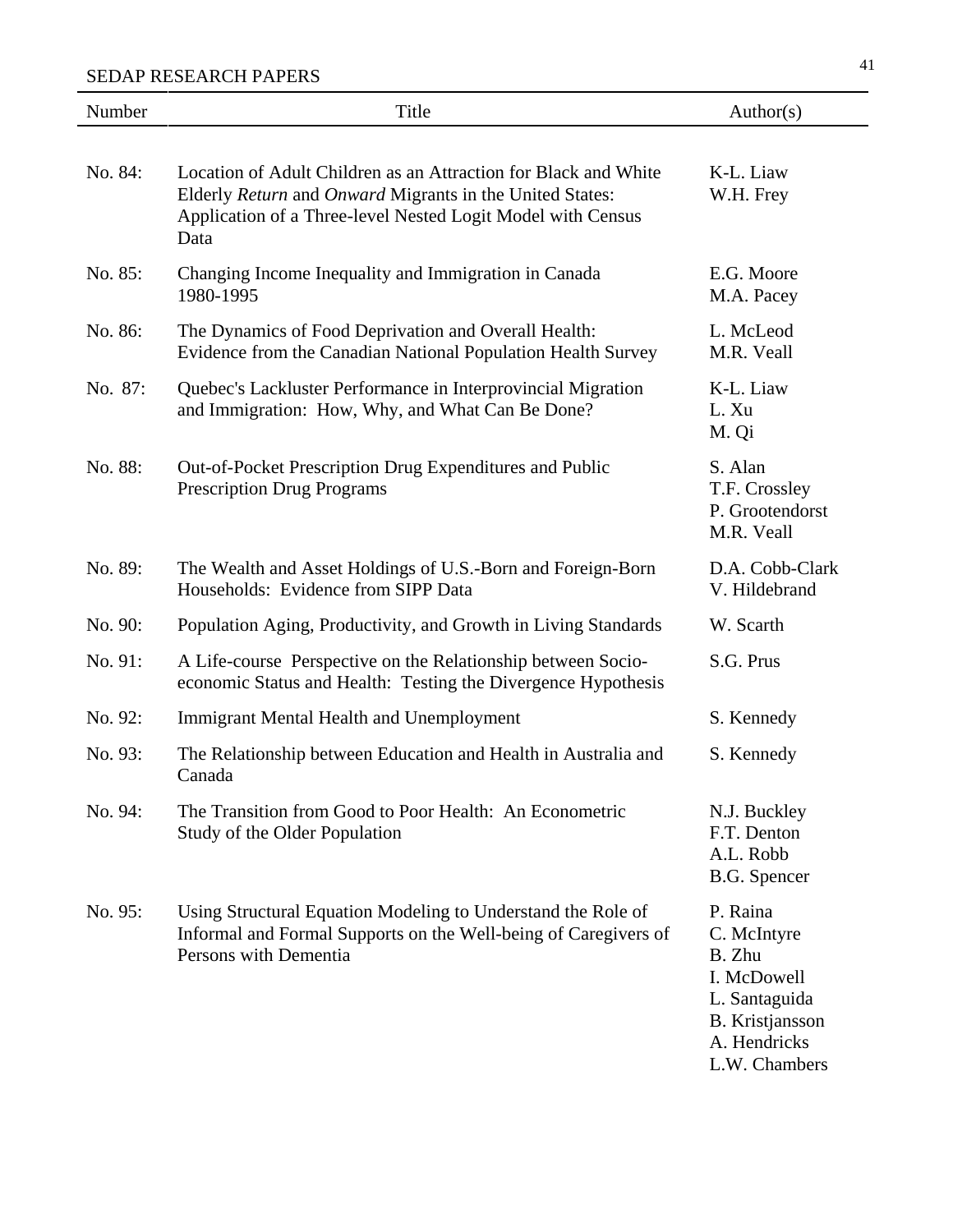| Number   | Title                                                                                                                                               | Author(s)                                                      |
|----------|-----------------------------------------------------------------------------------------------------------------------------------------------------|----------------------------------------------------------------|
| No. 96:  | Helping to Build and Rebuild Secure Lives and Futures:<br>Intergenerational Financial Transfers from Parents to Adult<br>Children and Grandchildren | J. Ploeg<br>L. Campbell<br>M. Denton<br>A. Joshi<br>S. Davies  |
| No. 97:  | Geographic Dimensions of Aging in Canada<br>1991-2001                                                                                               | E.G. Moore<br>M.A. Pacey                                       |
| No. 98:  | Examining the "Healthy Immigrant Effect" in Later Life:<br>Findings from the Canadian Community Health Survey                                       | E.M. Gee<br>K.M. Kobayashi<br>S.G. Prus                        |
| No. 99:  | The Evolution of High Incomes in Canada, 1920-2000                                                                                                  | E. Saez<br>M.R. Veall                                          |
| No. 100: | Macroeconomic Implications of Population Aging and Public<br>Pensions                                                                               | M. Souare                                                      |
| No. 101: | How Do Parents Affect the Life Chances of Their Children as<br>Adults? An Idiosyncratic Review                                                      | J. Ermisch                                                     |
| No. 102: | Population Change and Economic Growth: The Long-Term<br>Outlook                                                                                     | F.T. Denton<br>B.G. Spencer                                    |
| No. 103: | Use of Medicines by Community Dwelling Elderly in Ontario                                                                                           | P.J. Ballantyne<br>J.A. Marshman<br>P.J. Clarke<br>J.C. Victor |
| No. 104: | The Economic Legacy of Divorced and Separated Women in Old<br>Age                                                                                   | L. McDonald<br>A.L. Robb                                       |
| No. 105: | National Catastrophic Drug Insurance Revisited: Who Would<br>Benefit from Senator Kirby's Recommendations?                                          | T.F. Crossley<br>P.V. Grootendorst<br>M.R. Veall               |
| No. 106: | WAGES in CANADA: SCF, SLID, LFS and the Skill Premium                                                                                               | A.L Robb<br>L. Magee<br>J.B. Burbidge                          |
| No. 107: | A Synthetic Cohort Analysis of Canadian Housing Careers                                                                                             | T.F. Crossley<br>Y. Ostrovsky                                  |
| No. 108: | The Policy Challenges of Population Ageing                                                                                                          | A. Walker                                                      |
| No. 109: | Social Transfers and Income Inequality in Old-age: A Multi-<br>national Perspective                                                                 | R.L. Brown<br>S.G. Prus                                        |